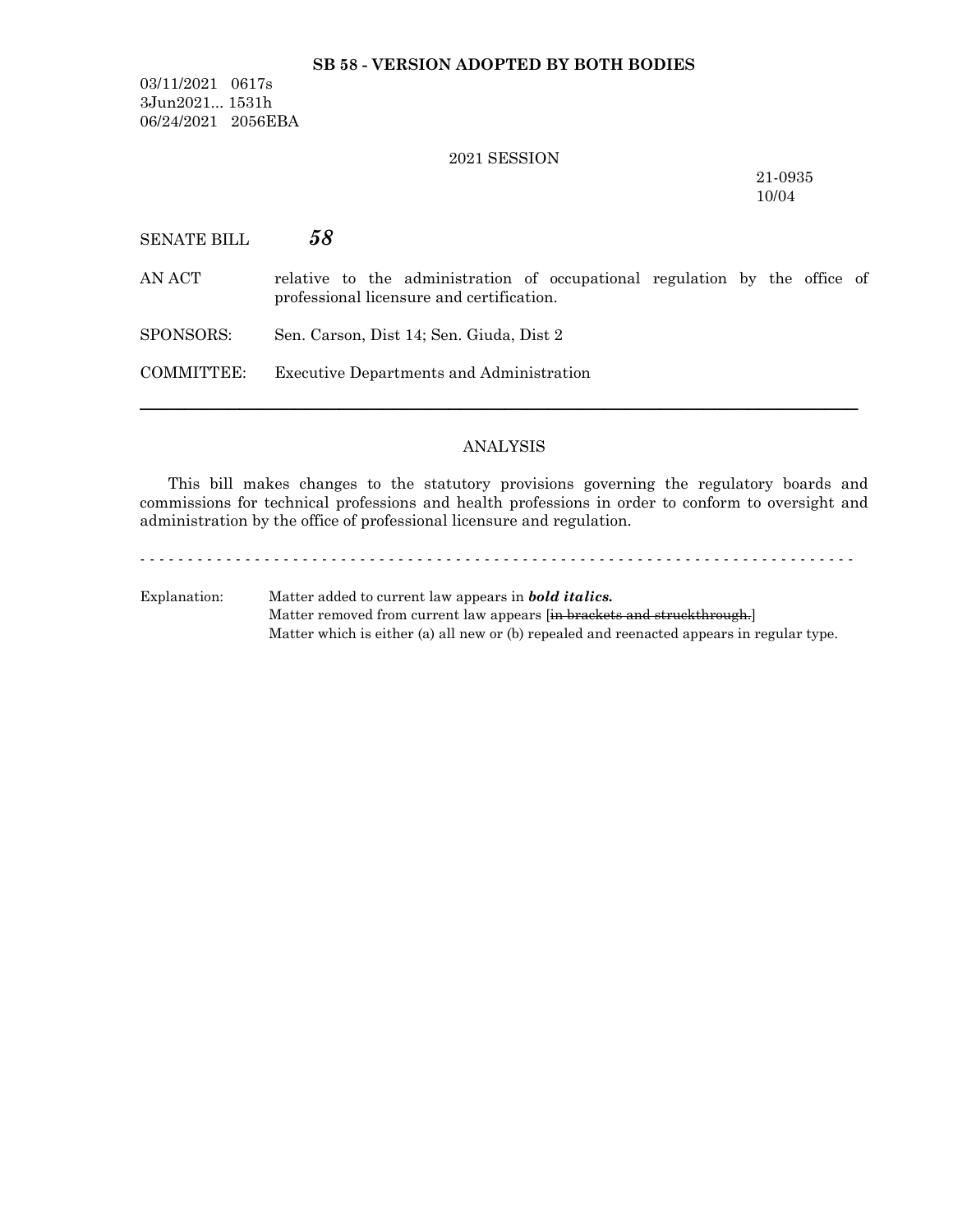#### **SB 58 - VERSION ADOPTED BY BOTH BODIES**

03/11/2021 0617s 3Jun2021... 1531h 06/24/2021 2056EBA 21-0935

10/04

#### STATE OF NEW HAMPSHIRE

*In the Year of Our Lord Two Thousand Twenty One*

AN ACT relative to the administration of occupational regulation by the office of professional licensure and certification.

*Be it Enacted by the Senate and House of Representatives in General Court convened:*

1 Administration of the Office. Amend RSA 310-A:1-d to read as follows: 1

310-A:1-d Administration of the Office of Professional Licensure and Certification. 2

I. The office of professional licensure and certification shall operate under the supervision of the executive director appointed under RSA 310-A:1-b. The office may employ such clerical or other assistants as are necessary for the proper performance of its work, and may make expenditures for any purpose which are reasonably necessary, according to the executive director, for the proper performance of its duties under this chapter. *The office may contract for the services of investigators, hearing officers, legal counsel and experts as necessary and in consultation with the appropriate board, council, or commission.* 3 4 5 6 7 8 9

- II. The executive director of the office of professional licensure and certification shall be responsible for: 10 11
- 12

(a) Supervision of the division directors;

(b) The performance of the administrative, clerical, and business processing responsibilities of the boards, commissions, and councils; 13 14

15

(c) Employment of such personnel needed to carry out the functions of the boards;

(d) The issuance of a license or certification to any applicant who has met the requirements for licensure or certification and denying a license or certification to applicants who do not meet the minimum qualifications; 16 17 18

(e) Maintenance of the official record of all applicants and licensees *in accordance with the retention policy established by the office of professional licensure and certification*; 19 20 21

(f) Supervision, coordination, and assistance to the boards, commissions, and councils in rulemaking, pursuant to RSA 541-A; 22 23

(g) Maintaining the confidentiality of information, documents, and files in accordance with RSA 91-A; 24 25

26

(h) Establishing by rule, pursuant to RSA 541-A:

(1) All fees authorized by statute for all boards, commissions, [and] councils*, and programs* within the office of professional licensure and certification, in consultation with the 27 28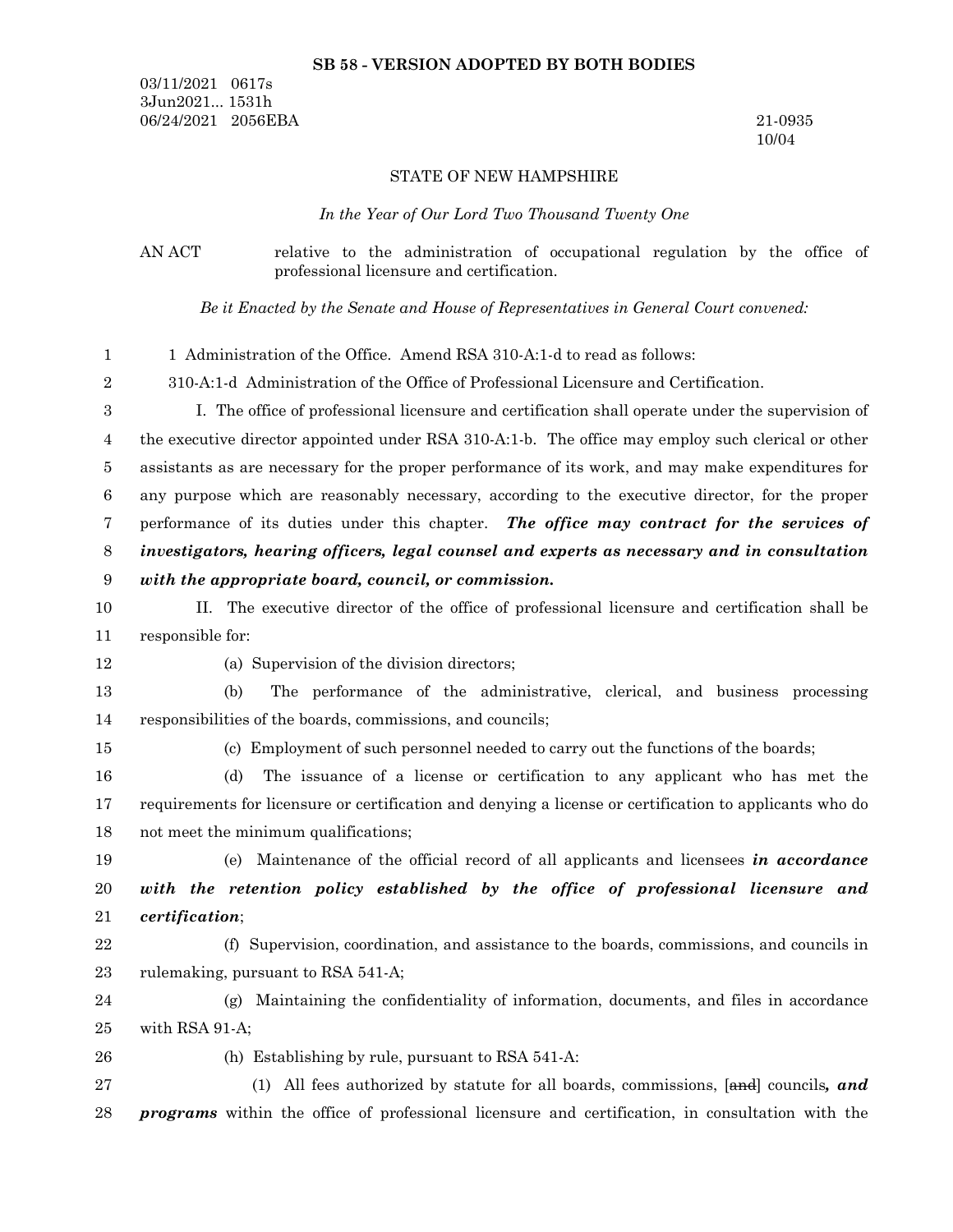**SB 58 - VERSION ADOPTED BY BOTH BODIES - Page 2 -**

affected boards, commissions, and councils on a biennial basis in conjunction with the preparation of the biennial budget;[and] (2) Such organizational and procedural rules necessary to administer the boards, commissions, [and] councils*, and programs* in the office of professional licensure and certification, including rules governing the administration of complaints and investigations, payment processing procedures, and application procedures*. The boards shall retain the authority to determine the criteria necessary for licensing applications*; *(3) The rate of per diem compensation and reimbursable expenses for all boards, commissions, councils, and programs within the office of professional licensure and certification; and (4) Rules governing the professionals' health program as set forth in RSA 310-A:1-e;* and (i) Submitting, by November 1, to the speaker of the house of representatives, the president of the senate, the chairpersons of the house and senate executive departments and administration committees, and the governor, an annual report summarizing the transactions of the preceding fiscal year and a complete statement of the receipts and expenditures of the office of professional licensure and certification. Such report shall satisfy the requirements for any annual or biennial report imposed by statute on any board, commission, or council administered by the office of professional licensure and certification. The report shall be posted on the website of the office of professional licensure and certification immediately upon submission. 2 Acupuncture; Quorum. Amend RSA 328-G:6 to read as follows: 328-G:6 Organization and Meetings. The board shall hold regular meetings at least semiannually and shall give notice to its members of the time and place for holding all regular and special meetings. A quorum of the board shall consist of [not less than 3 members] *a majority of* 1 2 3 4 5 6 7 8 9 10 11 12 13 14 15 16 17 18 19 20 21 22 23 24

*the members of the board who have been approved by the governor and council*. The board 25

shall biennially elect a chairperson, a vice-chairperson, and a secretary from among its members. 26

3 Acupuncture; Rulemaking. Amend RSA 328-G:7, I-III to read as follows: 27

I. [Procedures and forms for application] *Eligibility requirements* for an acupuncture license. 28 29

30

II. Scope of practice [and fees for applications].

III. [Procedures] *Eligibility requirements* for license renewal, including continuing education requirements, testing, peer review, [or other appropriate procedures,] and methods to ensure compliance with such requirements. 31 32 33

4 Acupuncture; Rulemaking. Amend RSA 328-G:7, XIV to read as follows: 34

XIV.(a) [Procedures and forms for application] *Eligibility requirements* for certification as an acupuncture detoxification specialist. 35 36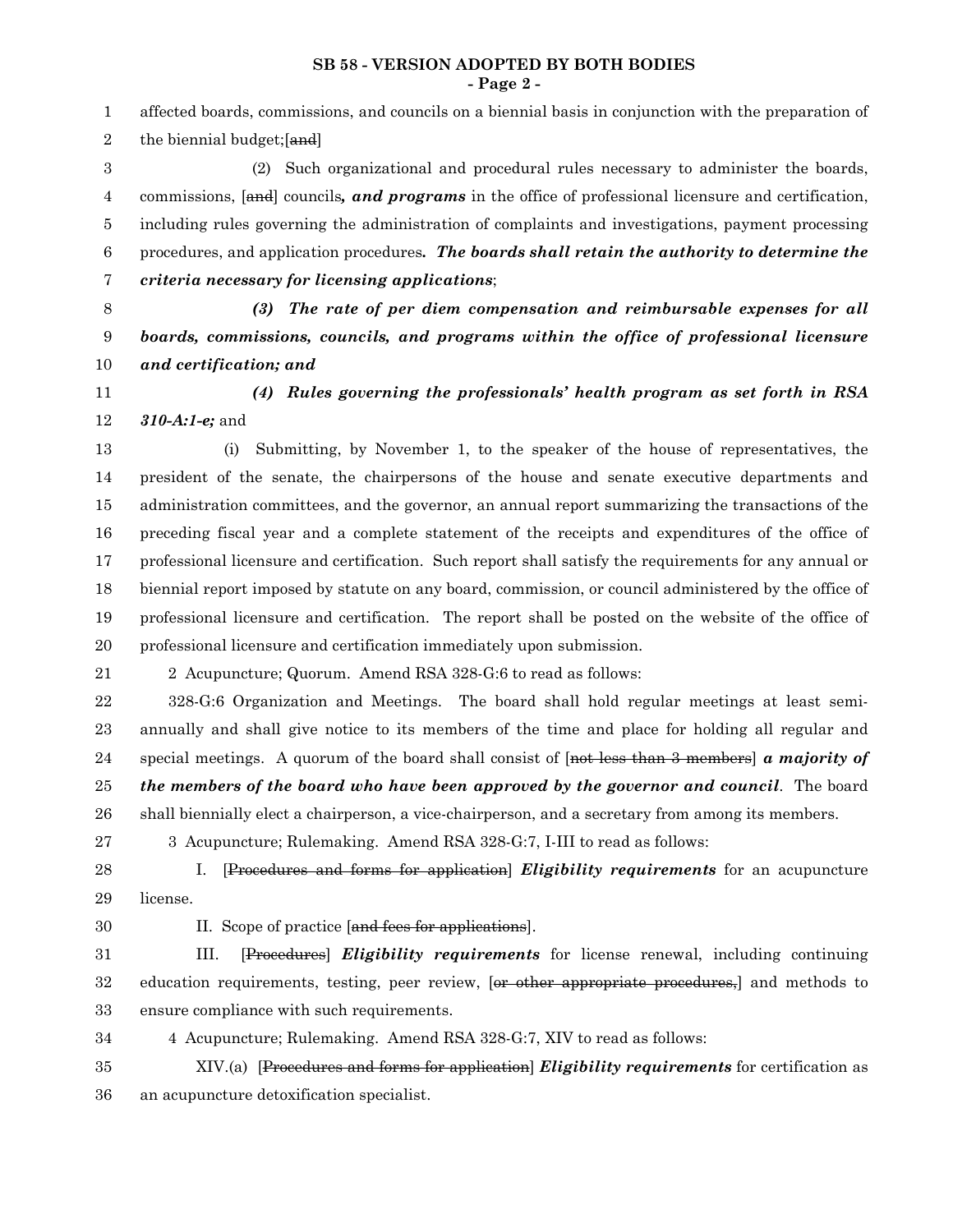#### **SB 58 - VERSION ADOPTED BY BOTH BODIES - Page 3 -**

| 1                | (b) Renewal, revocation, or suspension of certification of an acupuncture detoxification                   |
|------------------|------------------------------------------------------------------------------------------------------------|
| $\boldsymbol{2}$ | specialist.                                                                                                |
| 3                | $(e)$ Any fees required under subparagraphs $(a)$ and $(b)$ .                                              |
| 4                | (d) Maintaining a register of persons certified as acupuncture detoxification specialists.                 |
| 5                | 5 Acupuncture; Powers of the Board. Amend RSA 328-G:11, I to read as follows:                              |
| 6                | I. The board shall:                                                                                        |
| 7                | [Hessure] <i>Ensure</i> that licensed acupuncturists serving the public meet minimum<br>(a)                |
| 8                | standards of proficiency and competency to protect the health, safety, and welfare of the public.          |
| 9                | (b) Administer and enforce all provisions of this chapter, which pertain to licensees and                  |
| 10               | applicants, and all rules adopted by the board under the authority granted in this chapter.                |
| 11               | Maintain an accurate account of all receipts, expenditures, and refunds granted<br>(c)                     |
| 12               | under this chapter through the office of licensure and certification and in accordance with the            |
| 13               | retention policy established by the office of professional licensure and certification.                    |
| 14               | Maintain a record of its acts and proceedings, including the issuance, refusal,<br>(d)                     |
| 15               | suspension, or revocation of licenses in accordance with the retention policy established by the           |
| 16               | office of professional licensure and certification.                                                        |
| 17               | (e) [Maintain a roster of all acupuncturists licensed under this chapter which indicates:                  |
| 18               | (1) The name of the licensee.                                                                              |
| 19               | (2) Current professional office address.                                                                   |
| $20\,$           | (3) The date of issuance and the number of the licensee's license.                                         |
| 21               | (4) Whether the licensee is in good standing.                                                              |
| 22               | (f) Keep all applications for licensure [as a permanent record] in accordance with the                     |
| 23               | retention policy established by the office of professional licensure and certification.                    |
| 24               | $[\frac{1}{2}]$ (f) Maintain a [permanent] record of the results of all examinations it gives in           |
| 25               | accordance with the retention policy established by the office of professional licensure and               |
| 26               | certification.                                                                                             |
| 27               | $\vert \phi(x) \vert$ (g) Keep all examination records including written examination records and tape      |
| $\bf{28}$        | recordings of the questions and answers in oral examinations in accordance with the retention              |
| 29               | policy established by the office of professional licensure and certification.                              |
| 30               | $\overline{f(\cdot)}$ (h) Keep the records of the board open to public inspection at all reasonable times. |
| 31               | $\ket{\uparrow}$ (i) Adopt and use a seal, the imprint of which, together with the signatures of the       |
| $32\,$           | chairperson or vice-chairperson and the secretary-treasurer of the board, shall evidence its official      |
| 33               | acts.                                                                                                      |
| 34               | $[(k)$ Annually compile and publish a directory.                                                           |
| $35\,$           | 6 Repeals; Acupuncture. The following are repealed:                                                        |
| 36               | I. RSA 328-G:5, relative to mileage for the board of acupuncture licensing.                                |
| 37               | II. RSA 328-G:7, IV, relative to rulemaking on a register.                                                 |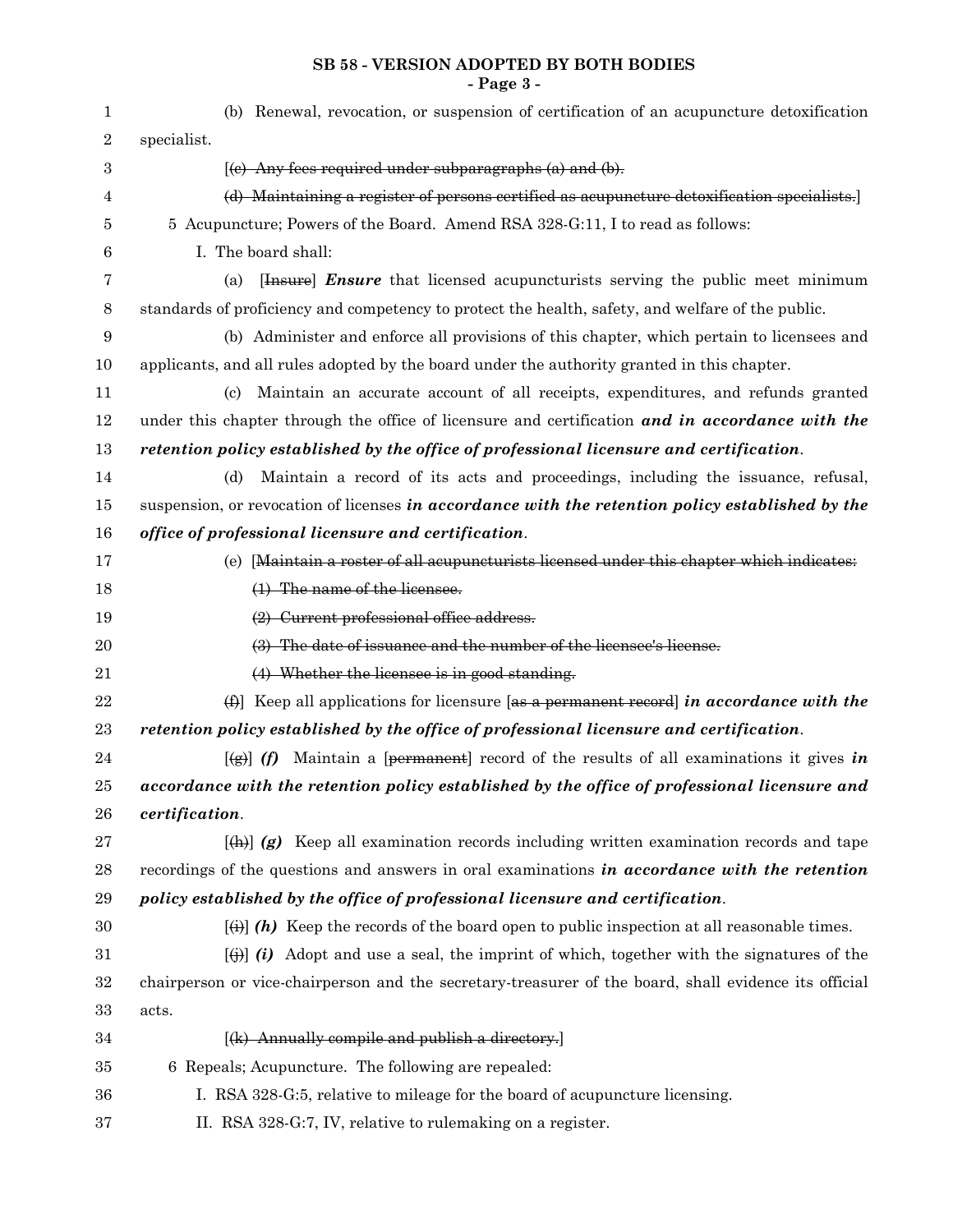#### **SB 58 - VERSION ADOPTED BY BOTH BODIES - Page 4 -**

7 Alcohol and Other Drug Use Professionals; Board; Quorum. Amend RSA 330-C:3, IX to read as follows: 1 2

IX. The board shall elect a chairperson annually from among its membership. [Four members] *A majority of the members* of the board *who have been approved by the governor and council* shall constitute a quorum. 3 4 5

8 Alcohol and Other Drug Use Professionals; Board; Removal. Amend RSA 330-C:3, XIII to read as follows: 6 7

XIII. The governor may remove any member from the board for neglect of any duty under RSA 330-C:5 or for incompetence, or unprofessional or dishonorable conduct. Any person may file a complaint against a board member or board members with the executive director of the office of professional licensure and certification. Upon receipt of a complaint, the [commissioner] *executive director* shall conduct an investigation and take any appropriate action and report his or her findings to the complainant. The provisions of RSA 4:1 controlling the removal of public officials from office shall be followed in dismissing board members. 8 9 10 11 12 13 14

15 16

9 Alcohol and Other Drug Use Professionals; Board; Duties. Amend RSA 330-C:5, VIII to read as follows:

VIII. Maintain records of proceedings as required by the laws of New Hampshire *and as set forth by the retention policy established by the office of professional licensure and certification*. 17 18 19

10 Alcohol and Other Drug Use Professionals; Records. RSA 330-C:7 is repealed and reenacted to read as follows: 20 21

330-C:7 Records. A true record of all of the board's official acts shall be made and preserved by the board through the office of professional licensure and certification in accordance with the retention policy established by the office. The records shall be public and shall be open to inspection at all reasonable times, except for records compiled in connection with disciplinary investigations and records otherwise exempt from disclosure under RSA 91-A or other applicable statutes. 22 23 24 25 26

11 Alcohol and Other Drug Use Professionals; Rulemaking. Amend RSA 330-C:9, I - V-b to read as follows: 27 28

I. [Application procedures and] Eligibility requirements for the issuance of all initial and renewal licenses issued by the board, including without limitation: 29 30

(a) The *eligibility requirements for the* issuance of LADC licenses to applicants holding a currently valid license or other authorization to practice substance use counseling in another jurisdiction; 31 32 33

(b) The *eligibility requirements for the* issuance of MLADC licenses to applicants holding a currently valid license or other authorization to practice substance use counseling and cooccurring disorder counseling in another jurisdiction; 34 35 36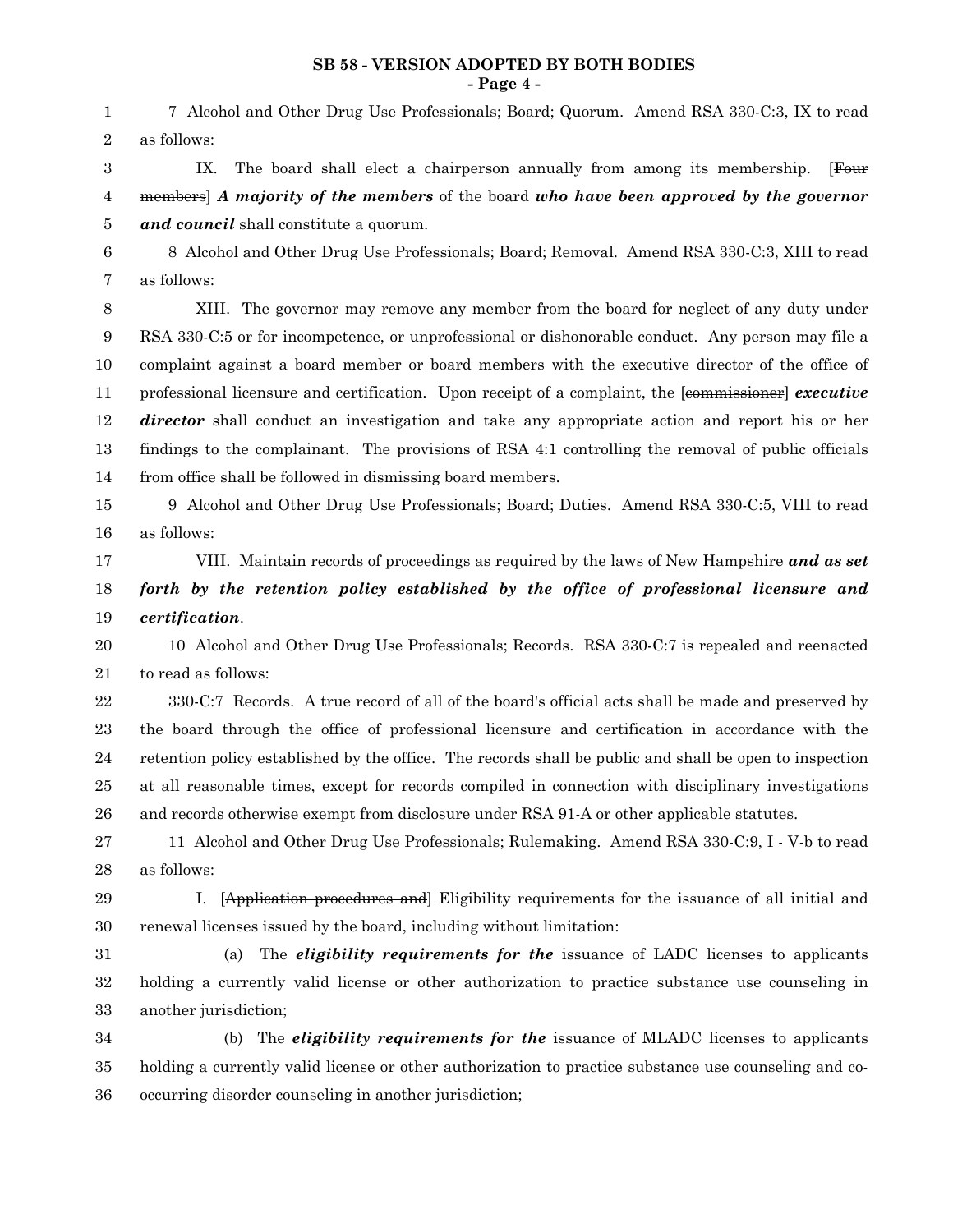#### **SB 58 - VERSION ADOPTED BY BOTH BODIES - Page 5 -**

| $\mathbf{1}$     | (c) The <i>eligibility requirements for the</i> issuance of such licenses to applicants holding            |
|------------------|------------------------------------------------------------------------------------------------------------|
| $\,2$            | a current license issued by the board of nursing or the board of medicine; and                             |
| 3                | (d) The <i>eligibility requirements for the</i> issuance of a MLADC license under RSA 330-                 |
| $\overline{4}$   | C:16.                                                                                                      |
| 5                | [Application procedures and] Eligibility requirements for the reinstatement of licenses<br>П.              |
| 6                | after lapse and after disciplinary action.                                                                 |
| 7                | [Application procedures] <i>Eligibility requirements</i> , training requirements, and other<br>III.        |
| 8                | criteria for the issuance of certification, renewal of certification, and reinstatement of certification   |
| $\boldsymbol{9}$ | for certified recovery support workers and certified recovery support worker supervisors.                  |
| 10               | The establishment of license and certificate application, late renewal, and<br>IV.                         |
| 11               | reinstatement fees required under this chapter.                                                            |
| 12               | V.] The process standards for approval of education programs for the continuing education                  |
| 13               | requirements of this chapter and providers of such programs, and the process for approval of               |
| 14               | providers engaged in clinical supervision.                                                                 |
| 15               | $[\mathcal{Y}_{-a}]$ V. The process standards for approval of individuals engaged in clinical supervision. |
| 16               | $[\mathcal{Y}-b]$ <b>V-a.</b> The requirements for clinical supervision and the documentation of clinical  |
| 17               | supervision hours.                                                                                         |
| 18               | 12 Alcohol and Other Drug Use Professionals; Applications. Amend RSA 330-C:15, I(a) to read                |
| 19               | as follows:                                                                                                |
| 20               | (a) Submit a completed application and pay fees established by the [board] office of                       |
| 21               | professional licensure and certification;                                                                  |
| $\bf 22$         | 13 Alcohol and Other Drug Use Professionals; Applicants From Other States. Amend RSA 330-                  |
| 23               | C:21, I-a to read as follows:                                                                              |
| 24               | I-a. An applicant whose state licensure meets the requirements in paragraph I shall be                     |
| 25               | deemed able to practice in this state not more than 60 days after the application is received by the       |
| 26               | board pending final approval or denial for other reason by the board. [The board shall adopt rules         |
| 27               | under RSA 541-A to ensure the timely review and approval of applications under this section.               |
| 28               | 14 Alcohol and Other Drug Use Professionals; Hearings. Amend RSA 330-C:29, I to read as                    |
| 29               | follows:                                                                                                   |
| 30               | I. The board may hold adjudicative hearings concerning allegations of misconduct or other                  |
| 31               | matters within the scope of this chapter. Such hearings shall be public proceedings. Any member of         |
| 32               | the board (other than the public members), or any other qualified person appointed by the board,           |
| 33               | shall have authority to preside at such a hearing and to issue oaths or affirmations to witnesses.         |
| 34               | 15 Repeals; Alcohol and Other Drug Use Professionals. The following are repealed:                          |
| 35               | I. RSA 330-C:3, XI, relative to mileage for board members.                                                 |
| 36               | II. RSA 330-C:28, II, relative to retaining experts for investigations or hearings.                        |
| 37               | 16 Allied Health Professionals; Legal Counsel. Amend RSA 328-F:3, II to read as follows:                   |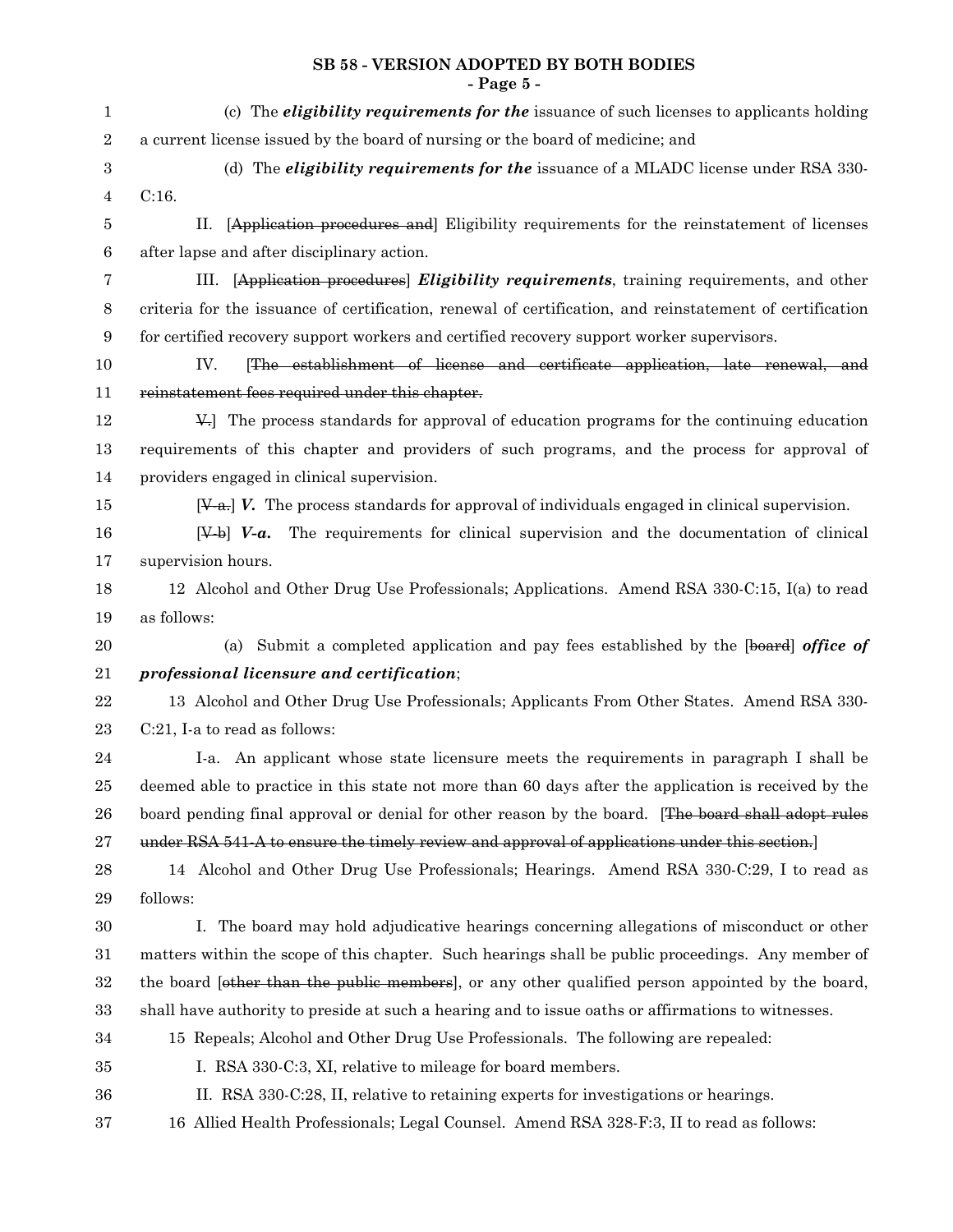#### **SB 58 - VERSION ADOPTED BY BOTH BODIES - Page 6 -**

II. The governing boards' chairpersons or their appointees shall make up the board of directors of the office of licensed allied health professionals. [The board of directors shall contract for the services of investigators and legal counsel retained through the office of professional licensure and certification]. The board of directors shall have the authority to delegate to the person in the supervisory position matters of administrative and personnel management. 17 Allied Health Professionals; Records. Amend RSA 328-F:9 to read as follows: 328-F:9 Records of the Boards. A true record of all of each board's official acts shall be made and preserved *in accordance with the retention policy established by the office of professional licensure and certification*. The records shall be public and shall be open to inspection at all reasonable times, except for records compiled in connection with disciplinary investigations and records otherwise exempt from disclosure under RSA 91-A or other applicable statutes. 18 Allied Health Professionals; Records. RSA 328-F:10 is repealed and reenacted to read as follows: 328-F:10 Records of Disciplinary History. Each governing board shall maintain a list of persons against whom the board has taken any disciplinary action in accordance with the retention policy established by the office of professional licensure and certification. This list shall include the name of the person, the reason for the disciplinary action, the date of the disciplinary action, and the nature of the disciplinary action. 19 Allied Health Professionals; Rulemaking. Amend RSA 328-F:11 to read as follows: 328-F:11 Rulemaking by the Governing Boards. I. The governing boards shall adopt rules pursuant to RSA 541-A establishing: (a) The eligibility requirements for initial licensure and for initial certification if certification of individuals is authorized by their practice acts. (b) The eligibility requirements for license renewal, including any continuing competency requirements and any requirements for education, clinical experience, and training. (c) The eligibility requirements for renewal of certification, including any continuing competency requirements and any requirements for education, clinical experience, and training. (d) If the governing boards issue conditional licenses or certifications, conditional renewal of licenses or certifications, or conditional reinstatement after lapse or suspension of licenses or certifications, the circumstances under which these are issued and the standards for the imposition of the conditions. (e) The [application procedures and] eligibility requirements, including any continuing competency requirements, for the reinstatement of licenses suspended for disciplinary reasons and for such reinstatement of certifications if authorized by their practice acts. 1 2 3 4 5 6 7 8 9 10 11 12 13 14 15 16 17 18 19 20 21 22 23 24 25 26 27 28 29 30 31 32 33 34 35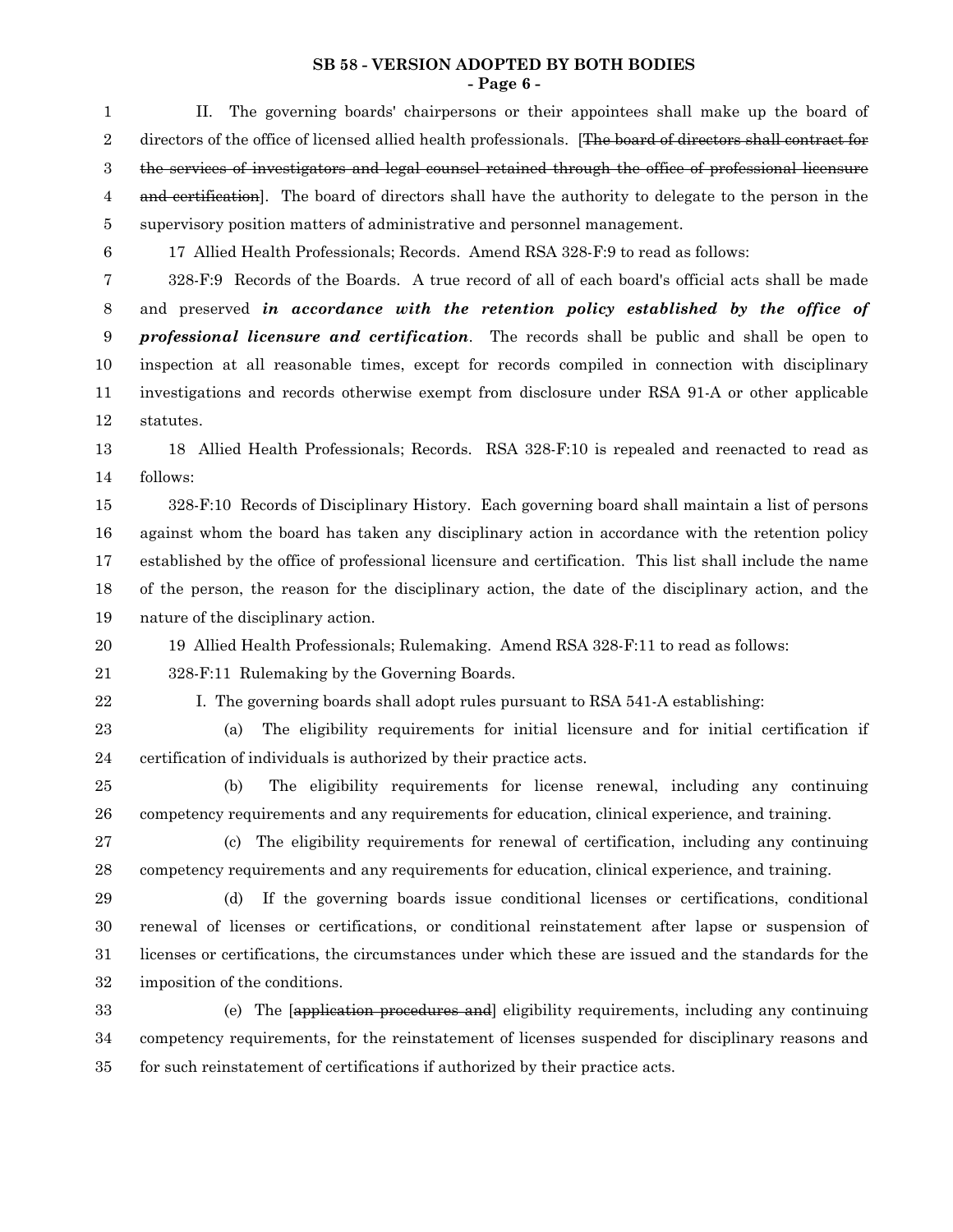#### **SB 58 - VERSION ADOPTED BY BOTH BODIES - Page 7 -**

| $\mathbf{1}$     | (f) The lapplication procedures and eligibility requirements, including any continuing                      |
|------------------|-------------------------------------------------------------------------------------------------------------|
| $\boldsymbol{2}$ | competency requirements, for the reinstatement of lapsed licenses and for such reinstatement of             |
| 3                | certifications if authorized by their practice acts.                                                        |
| 4                | The design and content of supplemental application forms requesting applicant<br>(g)                        |
| 5                | information specific to the profession for which the applicant is applying, which forms may require a       |
| $\,6$            | notarized affidavit that the information provided in the application is complete and accurate, and          |
| 7                | which do not request information already provided on forms adopted under RSA 328-F:13, IV.                  |
| $8\phantom{1}$   | (h) Application procedures.                                                                                 |
| $9\,$            | $\leftrightarrow$ The allocation of disciplinary sanctions in cases of misconduct by licensees and by       |
| 10               | certified individuals.                                                                                      |
| 11               | The governing boards may adopt rules pursuant to RSA 541-A that specify, for their<br>П.                    |
| 12               | respective professions:                                                                                     |
| 13               | (a) The scope of practice.                                                                                  |
| 14               | (b) The ethical standards.                                                                                  |
| 15               | The eligibility requirements [and procedures] for the issuance of licenses to<br>$\left( \mathrm{c}\right)$ |
| 16               | applicants currently licensed in foreign countries and territories and in the territories of the United     |
| 17               | States.                                                                                                     |
| 18               | What constitutes, for disciplinary purposes, sexual relations with and sexual<br>(d)                        |
| 19               | harassment of, a client or patient.                                                                         |
| 20               | 20 Allied Health Professionals; Licenses. Amend RSA 328-F:18, I through IV to read as follows:              |
| 21               | I. Each governing board shall issue initial licenses and license renewals to applicants who                 |
| 22               | have completed the [required] application procedures established by the office of professional              |
| 23               | <i>licensure and certification</i> and have met the eligibility requirements established by the practice    |
| 24               | act and the rules of the governing board. If a governing board is authorized by its practice act to         |
| 25               | issue provisional licenses, it shall issue such licenses to applicants who have completed the               |
| 26               | [required] application procedures established by the office of professional licensure and                   |
| 27               | certification and have met the eligibility requirements for provisional licensure established by the        |
| 28               | practice act and the rules of the governing board.                                                          |
| 29               | II. The governing boards shall take no action on an application for any type of license, or                 |
| 30               | reinstate any lapsed or suspended license, until the applicant has completed the application                |
| 31               | procedures [required by the practice acts and the rules of the governing boards] established by the         |
| 32               | office of professional licensure and certification.                                                         |
| 33               | III. To [insure] ensure the competency of licensees, the governing boards are authorized to                 |
| 34               | issue initial licenses, license renewals, and reinstatements of licensure after lapse or suspension for     |
| 35               | disciplinary reasons that are conditional in nature. Such conditional licenses may include the              |
| 36               | following conditions on the licensee's authorization to practice:                                           |

37

(a) A limit on the duration of the license.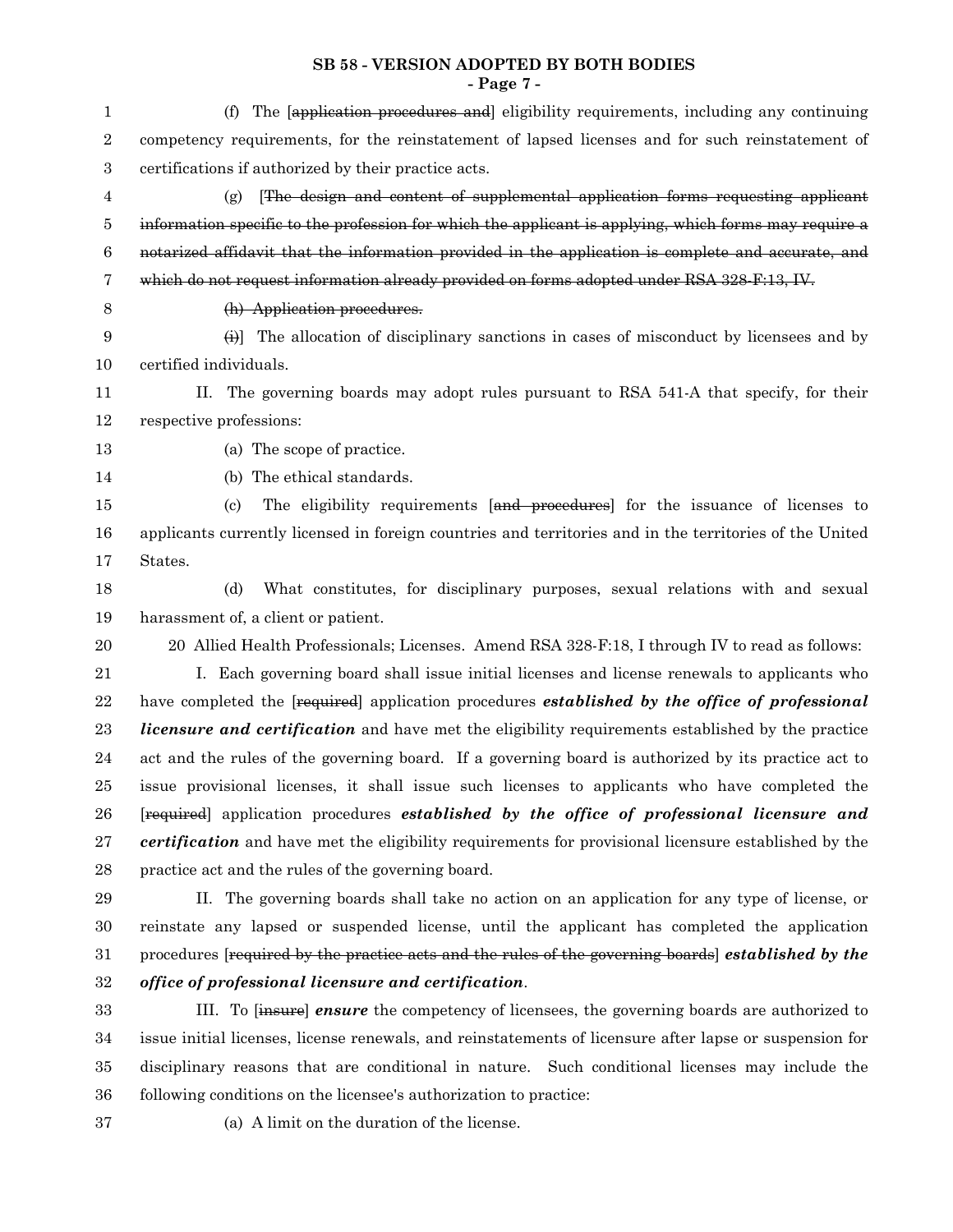## **SB 58 - VERSION ADOPTED BY BOTH BODIES - Page 8 -**

| 1                | (b) A requirement that specified education, clinical experience, or training is completed                |
|------------------|----------------------------------------------------------------------------------------------------------|
| $\boldsymbol{2}$ | by the licensee before removal of the condition.                                                         |
| 3                | (c) A requirement that the conditional licensee be supervised in his or her practice.                    |
| 4                | (d) A limitation on the scope of the practice of the conditional licensee.                               |
|                  | Initial licenses, certifications, and registrations, including conditional licenses,<br>IV.              |
|                  | certifications, and registrations that are the first license, certificate, or registration issued to the |
|                  | individual or hearing aid dealer, and provisional licenses, certifications, and registrations shall be[: |
|                  | (a) Signed and dated by the chairperson of the governing board issuing them or his or                    |
|                  | her designee.                                                                                            |
| 5                | (b)] numbered consecutively and recorded.                                                                |
| $\boldsymbol{6}$ | 21 Allied Health Professionals; Reinstatement. Amend RSA 328-F:24, III to read as follows:               |
| 7                | III. Governing boards are authorized to conduct disciplinary proceedings in accordance with              |
| 8                | procedural rules adopted by the [board of directors] office of professional licensure and                |
| $\boldsymbol{9}$ | certification.                                                                                           |
| 10               | 22 Repeals; Allied Health. The following are repealed:                                                   |
| 11               | I. RSA 328-F:6, relative to compensation for governing board members.                                    |
| 12               | II. RSA 328-F:12, I and IV, relative to a report of funds.                                               |
| 13               | III. RSA 328-F:13, II-V, relative rulemaking by the allied health board of directors.                    |
| 14               | 23 Repeals; Genetic Counselors. The following are repealed:                                              |
| 15               | I. RSA 326-K:7, relative to compensation of the genetic counselors governing board.                      |
| 16               | II. RSA 326-K:9, II, relative to application procedures.                                                 |
| 17               | 24 Physical Therapists; Powers of the Board. Amend RSA 328-A:3, IV to read as follows:                   |
| 18               | Employ or contract with any entity for the purpose of administering examinations<br>IV.                  |
| 19               | authorized by this chapter <i>through the office of professional licensure and certification</i> .       |
| 20               | 25 Repeals; Physical Therapists. The following are repealed:                                             |
| 21               | I. RSA 328-A:3, VIII-XI, relative to duties of the board.                                                |
| $\bf 22$         | II. RSA 328-A:15, I, relative to licensee information.                                                   |
| 23               | 26 Respiratory Care; Rulemaking. Amend RSA 326-E:2, III to read as follows:                              |
| 24               | III. Specifying the lapplication procedures and eligibility requirements to be met by persons            |
| 25               | or entities seeking approval as providers of continuing education programs.                              |
| 26               | 27 Respiratory Care; Rulemaking. Amend RSA 326-E:11, III to read as follows:                             |
| 27               | III. The board shall establish, through rules adopted pursuant to RSA 541-A, [application]               |
| 28               | procedures and eligibility requirements for the approval of persons and entities as providers of         |
| 29               | continuing education programs.                                                                           |
| 30               | 28 Repeals; Respiratory Care. The following are repealed:                                                |
| 31               | I. RSA 326-E:5, II(b) and (c), relative to duties of the governing board.                                |
| 32               | II. RSA 326-E:7, I, relative to licensee and governing board information.                                |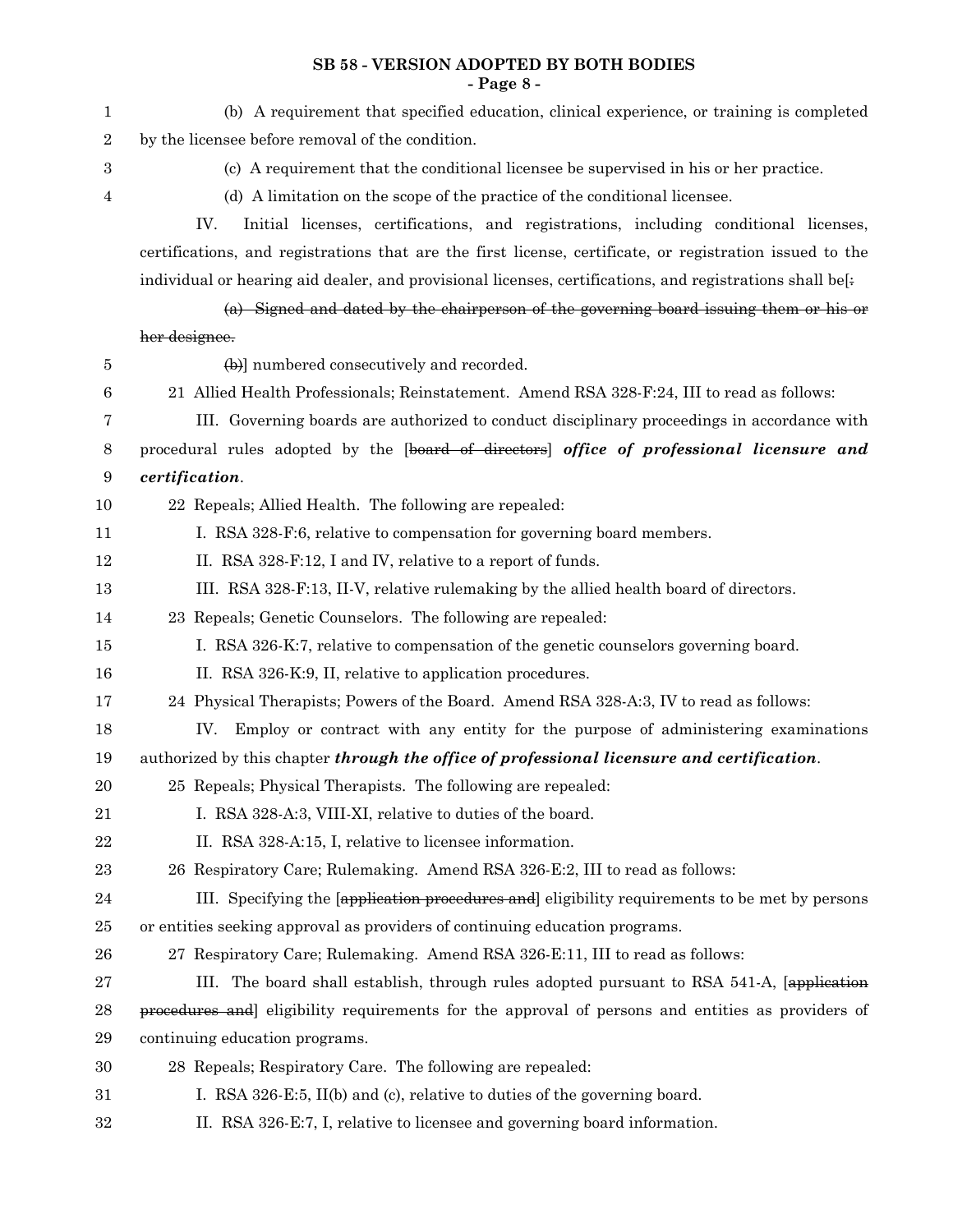#### **SB 58 - VERSION ADOPTED BY BOTH BODIES - Page 9 -**

| 1              | 29 Speech-language Pathology; Reinstatement. Amend RSA 326-F:7-a, III and IV to read as                 |
|----------------|---------------------------------------------------------------------------------------------------------|
| $\overline{2}$ | follows:                                                                                                |
| 3              | III.<br>Complies with any reinstatement application procedures established by the [board]               |
| 4              | office of professional licensure and certification in rules adopted pursuant to RSA 541-A.              |
| 5              | IV. Pays the reinstatement fee established by the office of professional licensure and                  |
| $\,6$          | certification.                                                                                          |
| 7              | 30 Repeal; Speech-language Pathology. RSA 326-F:5, II, relative to rules for applications, is           |
| 8              | repealed.                                                                                               |
| 9              | Barbering, Cosmetology, Esthetics; Board; Quorum. Amend RSA 313-A:2, V to read as<br>31                 |
| 10             | follows:                                                                                                |
| 11             | V. The board shall hold at least 6 regular meetings each year. Special meetings may be                  |
| 12             | called at such times as the rules of the board may provide. A quorum of the board shall consist of [no  |
| 13             | fewer than 4 members a majority of the members of the board who have been approved by                   |
| 14             | <i>the governor and council.</i> All meetings of the board shall be open to the public, except when the |
| 15             | board conducts a nonpublic session under RSA 91-A.                                                      |
| 16             | 32 Barbering, Cosmetology, Esthetics; Records. Amend RSA 313-A:4 to read as follows:                    |
| 17             | 313-A:4 Maintenance of Records. The board shall maintain a record containing the names and              |
| 18             | addresses of all licensees and of all salons, barbershops and schools licensed pursuant to this chapter |
| 19             | [and] in accordance with the retention policy established by the office of professional                 |
| $20\,$         | licensure and certification.<br>The board shall issue all notices, license and registration             |
| 21             | certificates. The record shall include the date of issuance, renewal, suspension or revocation of all   |
| 22             | licenses. This record shall be open to public inspection at all reasonable times.                       |
| 23             | Barbering, Cosmetology, Esthetics; Board Duties. Amend RSA 313-A:7, I(a)-(d) to read as<br>33           |
| 24             | follows:                                                                                                |
| 25             | (a) Prescribe the duties of its officers [and employees];                                               |
| 26             | (b) Establish an office, within the office of professional licensure and certification at               |
| 27             | which all records and files of the board shall be kept in accordance with the retention policy          |
| $\bf{28}$      | established by the office of professional licensure and certification;                                  |
| 29             | (c) Maintain a telephone line or an electronic mail address for the purpose of accepting                |
| $30\,$         | consumer complaints;                                                                                    |
| 31             | Keep a record of its proceedings in accordance with the retention policy<br>(d)                         |
| 32             | established by the office of professional licensure and certification;                                  |
| 33             | 34 Barbering, Cosmetology, Esthetics; Applications. Amend RSA 313-A:16 to read as follows:              |
| 34             | 313-A:16 Applications. Applicants shall make written application to the [secretary of the] board        |
| $35\,$         |                                                                                                         |
|                | on a form prescribed and supplied by the [board] office of professional licensure and                   |
| 36             | certification which shall contain satisfactory evidence of the qualifications required of the           |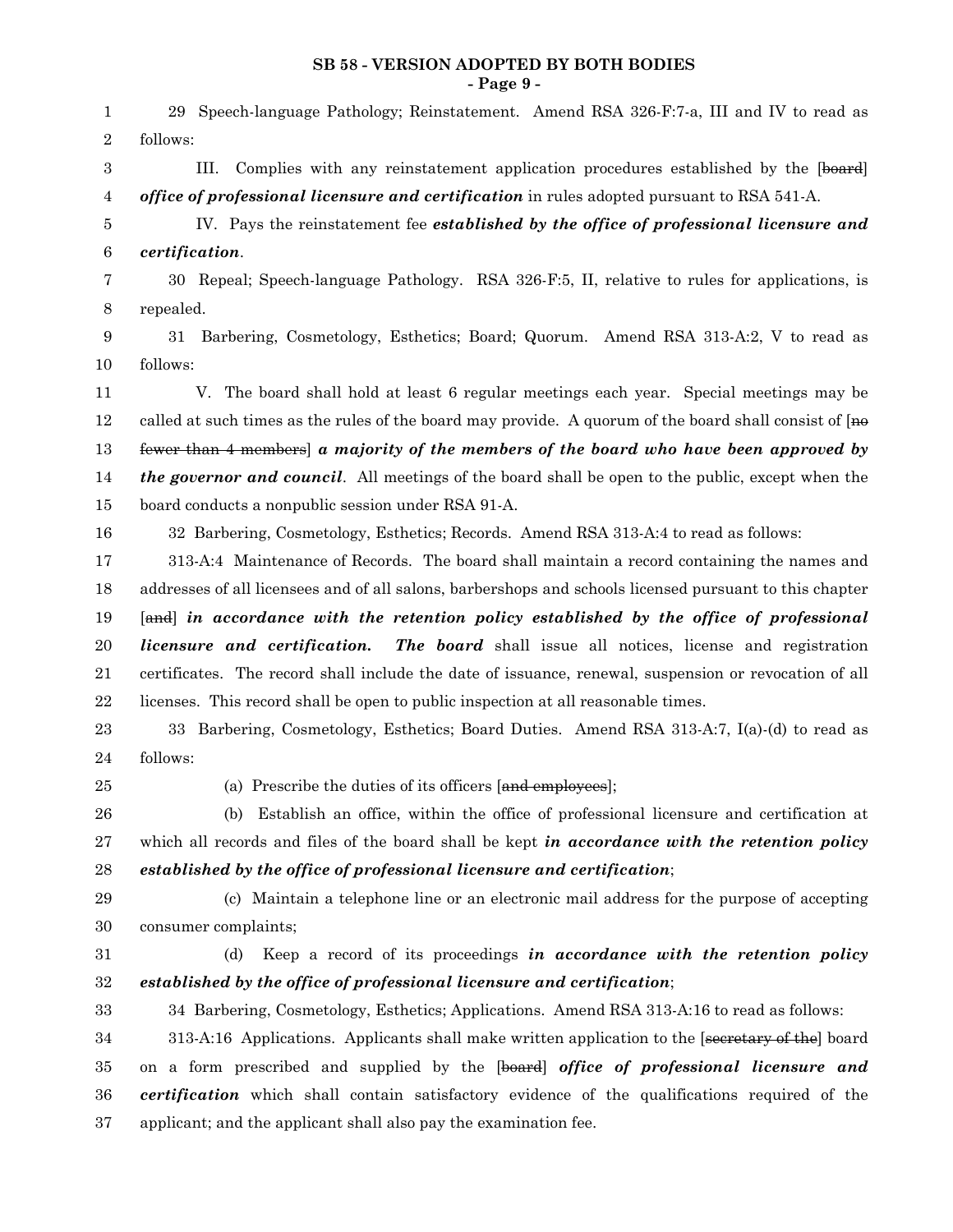#### **SB 58 - VERSION ADOPTED BY BOTH BODIES - Page 10 -**

| 1           | 35 Repeals; Barbering, Cosmetology, Esthetics. The following are repealed:                                     |
|-------------|----------------------------------------------------------------------------------------------------------------|
| 2           | I. RSA 313-A:6, relative to compensation of board members.                                                     |
| 3           | II. RSA 313-A:7, I(f) and (g), relative to reports and fees.                                                   |
| 4           | 36 Body Art; Advisory Board; Compensation. Amend the introductory paragraph of RSA 314-                        |
| 5           | A:14 to read as follows:                                                                                       |
| $\,6$       | 314-A:14 Advisory Board of Body Art Practitioners. The executive director shall establish the                  |
| 7           | advisory board of body art practitioners. The board shall consist of 3 body art practitioners who are          |
| 8           | licensees in the state of New Hampshire. Each member shall be appointed to a term of 3 years. No               |
| 9           | member shall serve more than 2 consecutive full terms. [Each member of the advisory board shall                |
| 10          | receive as compensation the sum of \$45 for each day actually devoted to the work of the advisory              |
| 11          | board and shall be reimbursed for necessary traveling expenses incurred in the discharge of such               |
| 12          | duty.] The advisory board shall:                                                                               |
| 13          | 37 Chiropractic; Rulemaking. Amend RSA 316-A:3, IV to read as follows:                                         |
| 14          | Procedures for oral examinations and interviews, if appropriate. Such rules shall<br>IV.                       |
| 15          | include a listing of permissible areas of inquiry and a statement of the means by which the inquiry            |
| 16          | shall be recorded. Transcripts or recordings shall be maintained by the board or commission $f_{\text{ter a}}$ |
| 17          | period of not less than 90 days) in accordance with the retention policy established by the                    |
| 18          | office of professional licensure and certification.                                                            |
| 19          | 38 Chiropractic; Board Meetings. Amend RSA 316-A:7 to read as follows:                                         |
| 20          | Organization; Meetings. The board shall elect a chairperson [and a secretary-<br>316-A:7                       |
| 21          | treasurer]. The board shall meet quarterly and at such other times as the business of the board                |
| $\bf{22}$   | shall require. A quorum shall consist of a majority of the members of the board who have                       |
| $\bf 23$    | been approved by the governor and council.                                                                     |
| 24          | 39 Repeals; Chiropractic. The following are repealed:                                                          |
| 25          | I. RSA 316-A:3, VIII, IX, and XVII, relative to rules on licensee information and fees.                        |
| 26          | II. RSA 316-A:6, relative to board member successors.                                                          |
| $\sqrt{27}$ | III. RSA 316-A:9, relative to compensation of board members.                                                   |
| $\bf{28}$   | IV. RSA 316-A:10, relative to a report.                                                                        |
| 29          | V. RSA 316-A:16, relative to licensure without exam of certain persons.                                        |
| $30\,$      | 40 Dentistry; Board Meetings. Amend RSA 317-A:4, II to read as follows:                                        |
| 31          | The board shall choose one of its members as its president and one of its members as<br>П.                     |
| $32\,$      | vice-president. [Five members] A majority of the members of the board who have been                            |
| $33\,$      | <i>approved by the governor and council</i> shall constitute a quorum. No board action shall be taken          |
| $34\,$      | without an affirmative vote of the majority of board members present and eligible to participate in            |
| 35          | the matter in question. Board members shall not be eligible to participate in a vote when the board            |
| 36          | member has recused himself or herself from participation due to a conflict of interest. The board              |
| 37          | shall meet once a year and at such other times and places as it may deem proper. A true record of              |
|             |                                                                                                                |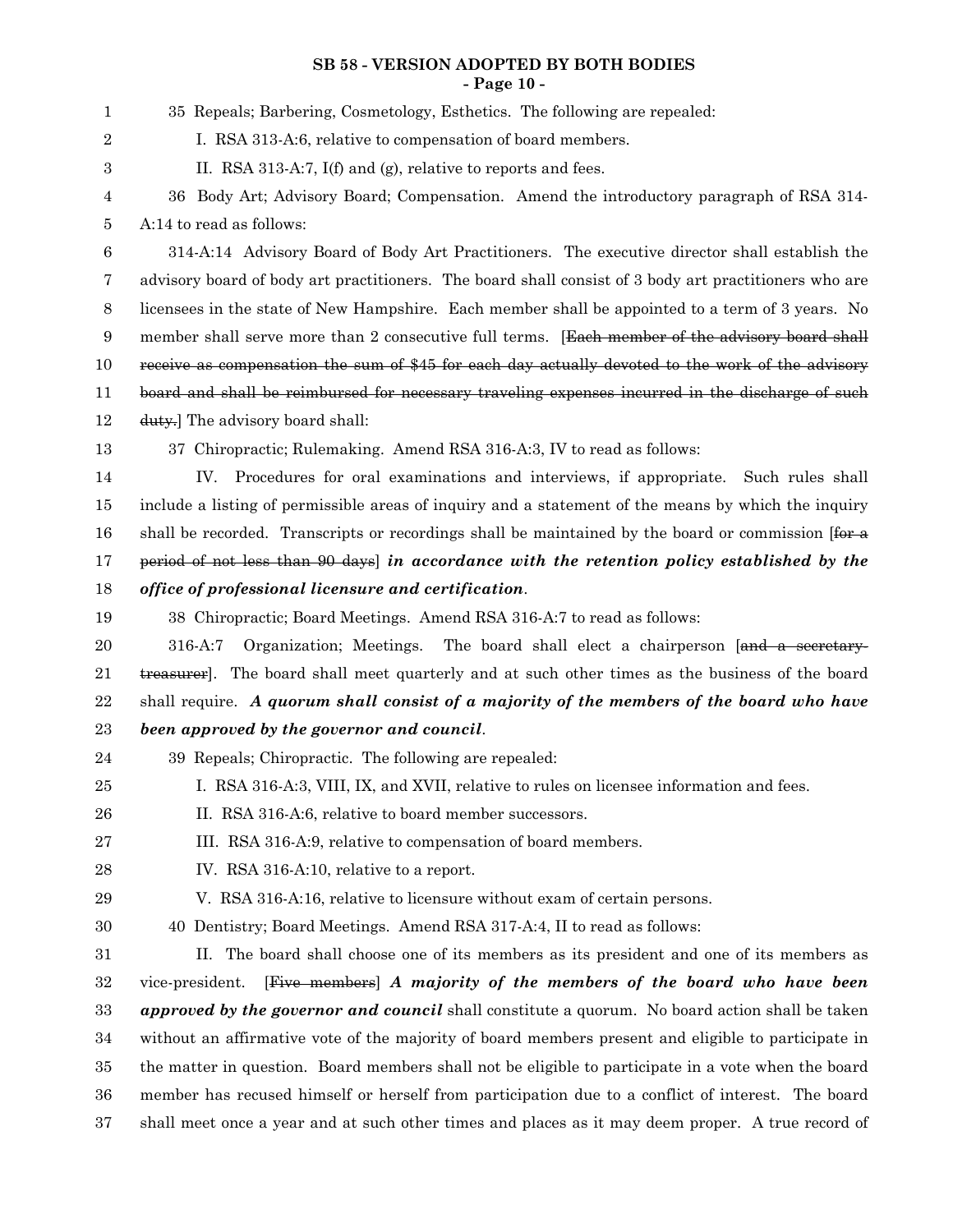#### **SB 58 - VERSION ADOPTED BY BOTH BODIES - Page 11 -**

all their official acts shall be made and preserved by the [board's executive director] *office of professional licensure and certification in accordance with the retention policy established by the office*. The records shall be public and shall be open to inspection at all reasonable times, except for records compiled in connection with disciplinary proceedings, which are subject to RSA 317-A:18. 41 New Paragraph; Dentistry; Professional Health Program. Amend RSA 317-A:16-a by inserting after paragraph VI the following new paragraph: VII. Rules governing the professional health program shall be implemented through the office of professional licensure and certification pursuant to RSA 310-A:1-d, II(h)(4). 42 Dentistry; Licensure of Hygienists. Amend RSA 317-A:21, II to read as follows: II. Applications for licensure as a dental hygienist shall be made to the board in writing and shall be accompanied by a fee established by the [board] *office of professional licensure and certification* and by satisfactory proof that the applicant is a graduate of a school of dentistry or a school of dental hygiene with a minimum of a 2-year program in an institution of higher education, the program of which is accredited by a national accrediting agency recognized by the United States Department of Education and the Commission on Dental Accreditation. 43 Repeals; Dentistry. The following are repealed: I. RSA 317-A:2, III, relative to compensation of board members. II. RSA 317-A:2-a, I(d), relative to compensation of hygienists committee members. III. RSA 317-A:4, I(d)-(f), relative to duties of the board. IV. RSA 317-A:5, relative to reports and receipts. V. RSA 317-A:10, relative to attested licenses. VI. RSA 317-A:12, I, II, V, VII, VIII, and X, relative to rules on applications and fees. VII. RSA 317-A:18, II, relative to retaining experts for investigations. 44 Dieticians; Board Records. Amend RSA 326-H:9, III to read as follows: III. Maintain a true record of the board's official acts *through the office of professional licensure and certification and in accordance with the retention policy established by the office,* which shall be public and open to inspection at all reasonable times, except for records compiled in connection with disciplinary proceedings. 45 Dieticians; Rules. Amend RSA 326-H:10, I to read as follows: I. The [application procedures] *eligibility requirements* for licensure or temporary licensure to practice as a licensed dietitian in this state. 46 Dieticians; License Fees. Amend RSA 326-H:12, V to read as follows: V. Pay the [\$110] license fee *established by the office of professional licensure and certification*. 47 Dieticians; License Renewals. Amend RSA 326-H:14, II to read as follows: 1 2 3 4 5 6 7 8 9 10 11 12 13 14 15 16 17 18 19 20 21 22 23 24 25 26 27 28 29 30 31 32 33 34 35 36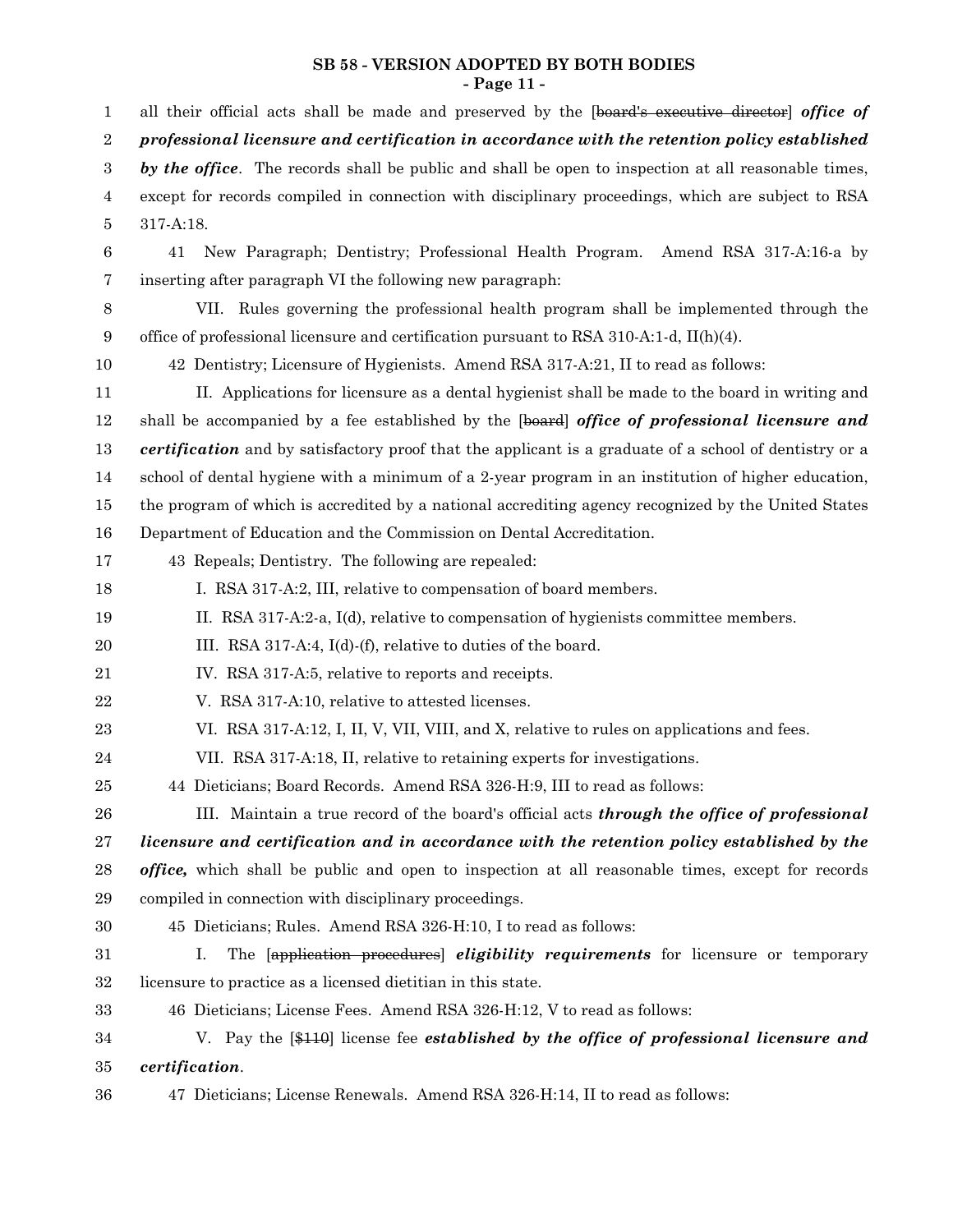#### **SB 58 - VERSION ADOPTED BY BOTH BODIES - Page 12 -**

| $\mathbf{1}$     | II. All licenses issued by the board shall be renewed biennially or reissued pursuant to rules               |
|------------------|--------------------------------------------------------------------------------------------------------------|
| $\boldsymbol{2}$ | adopted and upon payment of a [\$110] license renewal fee <b>established by the office of</b>                |
| $\boldsymbol{3}$ | <b>professional licensure and certification</b> . The board shall cause notification of impending license    |
| $\overline{4}$   | expiration to be sent to each licensed person at least 60 days prior to the expiration of the license.       |
| 5                | Licenses shall continue as valid until final action is exercised by the board on an application for          |
| $\,6\,$          | renewal, provided that the application is filed before the expiration date of the license.                   |
| 7                | 48 Repeal; Dieticians. The following are repealed:                                                           |
| 8                | I. RSA 326-H:7, IV, relative to travel expenses for board members.                                           |
| 9                | II. RSA 326-H:10, III, V, and VIII, relative to rules on fees.                                               |
| 10               | 49 Repeal; Electrologists. RSA 314:2-a, IV, relative to compensation for the electrology advisory            |
| 11               | committee, is repealed.                                                                                      |
| 12               | 50 Funeral Directors; Board. Amend RSA 325:2, I to read as follows:                                          |
| 13               | I. There shall be a board of registration of funeral directors and embalmers consisting of 5                 |
| 14               | members, including 4 funeral directors or embalmers and one public member, appointed by the                  |
| 15               | governor, with the approval of the council, to serve terms of 5 years. No member of the board shall          |
| 16               | be appointed to more than 2 consecutive terms. [The commissioner of the department of health and             |
| 17               | human services, or his designee, shall serve as a non-voting secretary of the board.                         |
| 18               | 51 Funeral Directors; Quorum. Amend RSA 325:8 to read as follows:                                            |
| 19               | 325:8 Organization; Quorum. Within 30 days after appointment and qualification of a member,                  |
| 20               | the board shall meet and elect from among its members a chairperson and such other officers as the           |
| 21               | board may provide for by rule. This organization shall continue until the appointment of a new               |
| 22               | member or upon the resignation of an existing board officer. The office of secretary and treasurer           |
| 23               | may be held by one member. [Three members] A majority of the members of the board who                        |
| 24               | <i>have been approved by the governor and council</i> shall constitute a quorum for the transaction          |
| 25               | of business.                                                                                                 |
| 26               | 52 Funeral Directors; Rules. Amend RSA 325:9, IV to read as follows:                                         |
| 27               | IV.<br>[How a license to practice under this chapter shall be renewed] <i>Eligibility</i>                    |
| 28               | <i>requirements for renewal of license</i> , including the requirements for continuing education;            |
| 29               | 53 Funeral Directors; Licensure. Amend RSA 325:20 to read as follows:                                        |
| 30               | 325:20 Licensure. The board shall issue to each applicant successfully passing the examination,              |
| 31               | where an examination is required, and who otherwise satisfies the board of <b>her or</b> his qualifications, |
| 32               | a license, so all the members of the board, entitling <i>her</i> or him to practice or engage in the         |
| 33               | business in this state as a funeral director, embalmer, or both, as the case may be.                         |
| 34               | 54 Funeral Directors; Interstate Agreements. Amend RSA 325:22-a to read as follows:                          |
| 35               | 325:22-a Interstate Agreements. The board may enter into an agreement with the corresponding                 |
| 36               | licensing authority of any other state competent to enter into such agreement which shall permit a           |
| 37               | nonresident person duly registered and licensed as a funeral director or embalmer in any state               |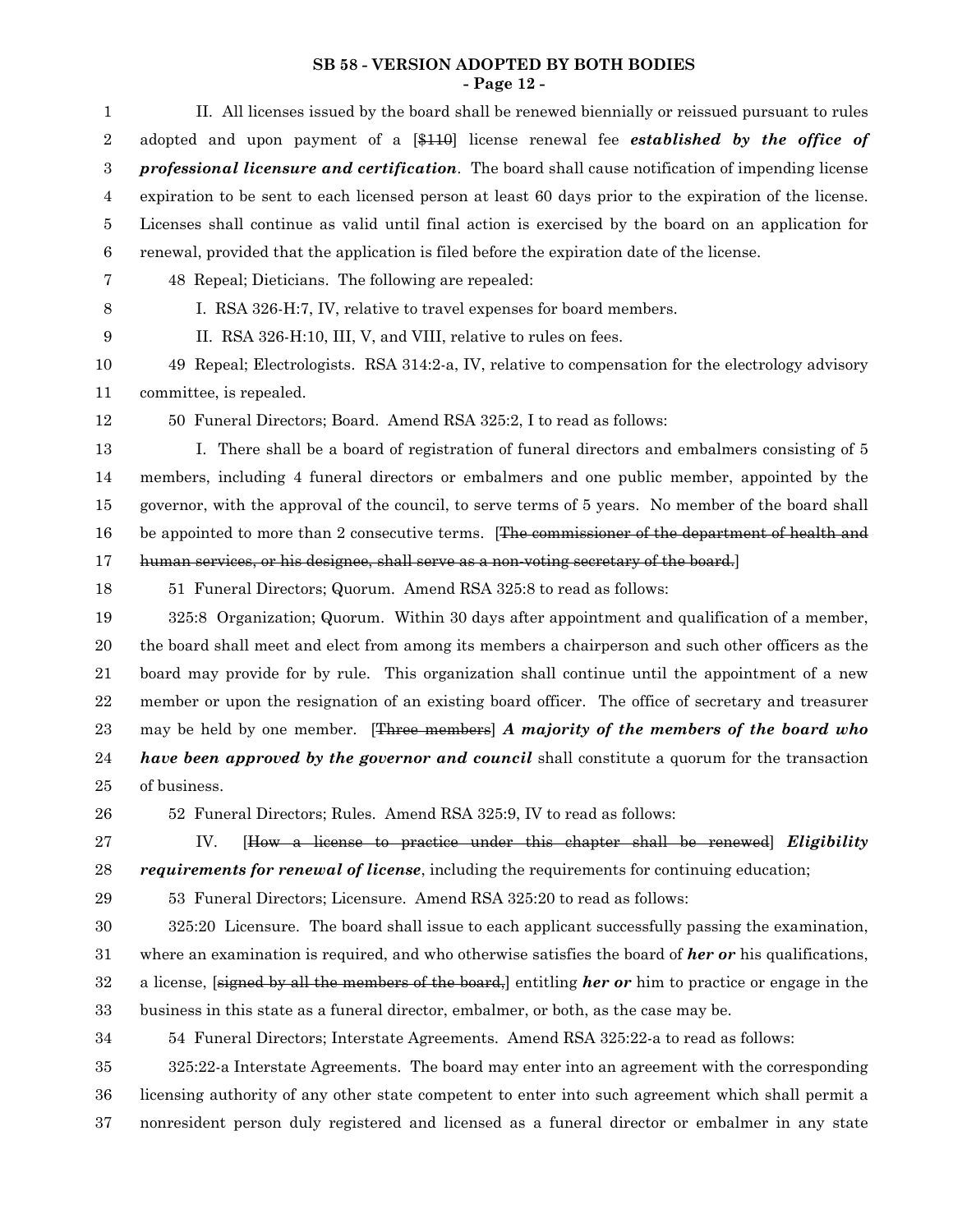#### **SB 58 - VERSION ADOPTED BY BOTH BODIES - Page 13 -**

signing the agreement with the board to go into the other state for the purpose of handling, embalming, transporting*,* and burying dead human bodies and directing funerals as though he *or she* were licensed under the laws of New Hampshire, except that he *or she* shall not maintain an establishment, advertise, have any agent or agency, or otherwise hold himself *or herself* out as a funeral director or embalmer other than in his *or her* native state; provided that the agreement will set forth that the licensing authority of the state in which the funeral director or embalmer is licensed will assume the responsibility for instituting disciplinary action against any licensed funeral directors or embalmers who may be guilty of unprofessional conduct in the practice of their business in New Hampshire when such is reported by this board and the same to apply to New Hampshire *individuals* licensed [men] *under this chapter*. 55 Funeral Directors; Notification. Amend RSA 325:24 to read as follows: 325:24 Notices of Expiration. On or before May 15 of each odd-numbered year, the board shall [mail to] *notify* each holder of a license [a notice] of the expiration of *her or* his license and an application for the renewal thereof. 56 Repeal; Funeral Directors. The following are repealed: I. RSA 325:6, relative compensation of board members. II. RSA 325:9, I and V, relative to rules on applications and fees. III. RSA 325:11, relative to a register of licensees. IV. RSA 325:12, relative to a board treasurer. V. RSA 325:33, II, relative to investigations. VI. RSA 325:39, relative to an account. VII. RSA 325:42, relative to a special fund. 57 Hearing Care Providers; Board of Hearing Care Providers. Amend RSA 137-F:3, VII to read as follows: VII. A quorum of the board shall be [4 members] *a majority of the members of the board who have been approved by the governor and council*. 58 Hearing Care Providers; Rulemaking. Amend RSA 137-F:6, I and II to read as follows: I. The *[form and]* content of audiologist license applications and examinations. II. The [form and] content of hearing aid dealer registration applications and examinations. 59 Hearing Care Providers; Application for Registration; Fees. RSA 137-F:9 is repealed and reenacted to read as follows: 137-F:9 Application for Registration. An application for a certificate of registration under this chapter shall be filed with the board in such form and detail as required in accordance with rules adopted under RSA 541-A. 60 Hearing Care Providers; Record. RSA 137-F:29 is repealed and reenacted to read as follows: 137-F:29 Record. The board shall maintain a record of its proceedings in accordance with the retention policy established by the office of professional licensure and certification. 1 2 3 4 5 6 7 8 9 10 11 12 13 14 15 16 17 18 19 20 21 22 23 24 25 26 27 28 29 30 31 32 33 34 35 36 37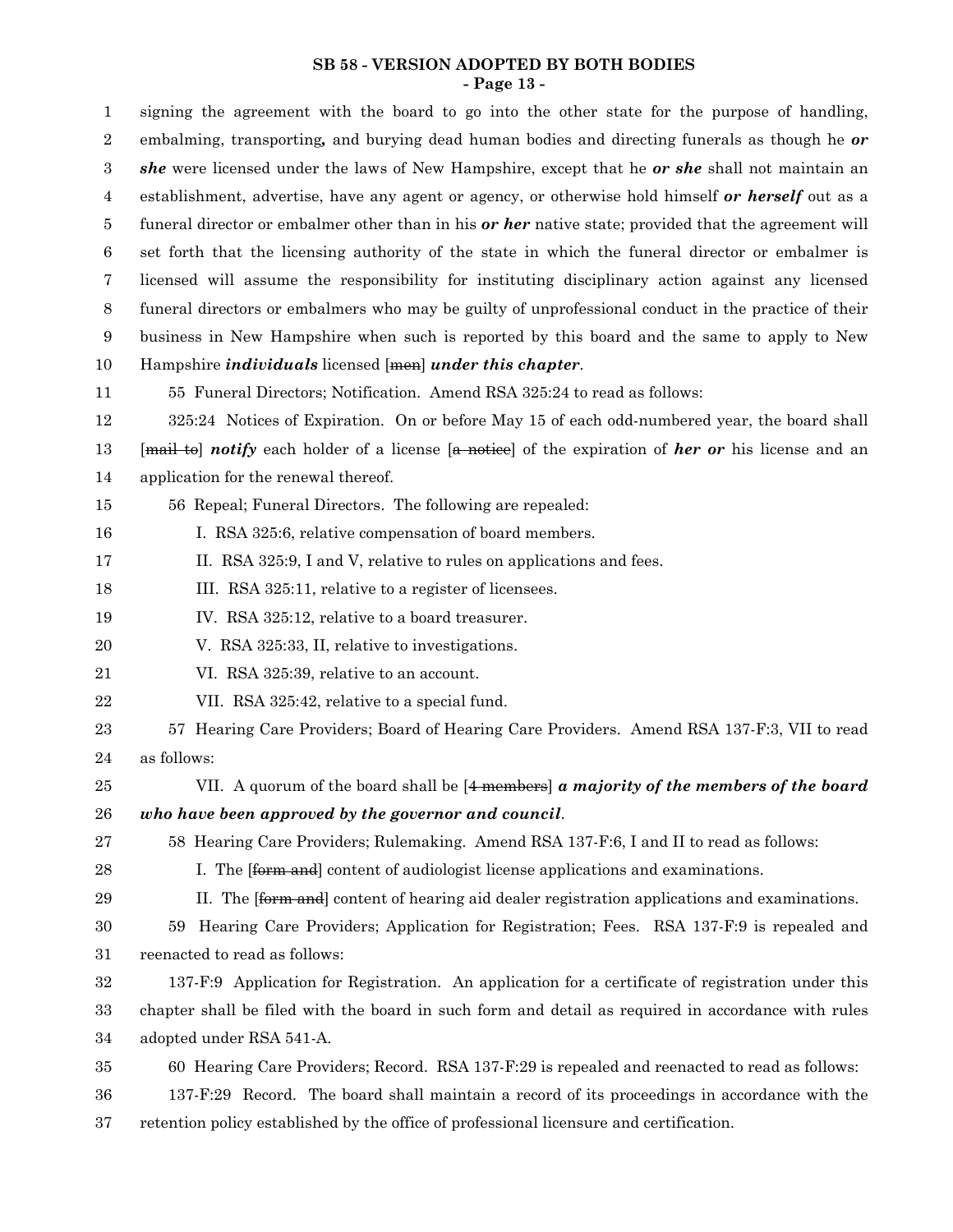## **SB 58 - VERSION ADOPTED BY BOTH BODIES - Page 14 -**

| 1      | 61 Repeal; Hearing Care Providers. The following are repealed:                                        |
|--------|-------------------------------------------------------------------------------------------------------|
| 2      | I. RSA 137-F:3, V, relative to mileage for members of board of hearing care providers.                |
| 3      | II. RSA 137-F:4, relative to board subcommittees.                                                     |
| 4      | III. RSA 137-F:5, VIII and IX, relative to certain powers and duties of the board.                    |
|        | IV. RSA 137-F:6, V, relative to the board's rulemaking authority.                                     |
| 5      |                                                                                                       |
| 6      | RSA 137-F:21, III, relative to the board's authority to appoint legal counsel and<br>V.               |
| 7      | investigatory experts.                                                                                |
| 8      | 62 Medical Imaging and Radiation Therapy; Board Responsibilities. Amend RSA 328-J:7 to                |
| 9      | read as follows:                                                                                      |
| 10     | 328-J:7 Board Responsibilities; Rulemaking Authority. The board shall adopt rules, pursuant to        |
| 11     | RSA 541-A, relative to:                                                                               |
| 12     | I. [The application procedure for any license issued under this chapter.                              |
| 13     | H.] The qualifications of applicants in addition to those required by statute.                        |
| 14     | [HH.] II. The [design and] content of all forms required under this chapter.                          |
| 15     | [IV. The establishment of all fees required under this chapter.                                       |
| 16     | V. III. How an applicant shall be examined, including:                                                |
| 17     | (a) Time and place of examination.                                                                    |
| 18     | (b) The subjects to be tested.                                                                        |
| 19     | (c) Passing grade.                                                                                    |
| 20     | (d) Disposition of examination papers.                                                                |
| 21     | [VI. How a license shall be renewed, reinstated, or placed on inactive status.                        |
| 22     | VII. IV. Ethical standards, required to be met by each limited x-ray machine operator,                |
| 23     | medical imaging professional, and radiation therapist licensed under this chapter, and how a license  |
| 24     | may be revoked for violation of these standards.                                                      |
| 25     | [VIII.] V. Establishment of the scope of practice for limited x-ray machine operators, medical        |
| 26     | imaging professionals, and radiation therapists.                                                      |
| 27     | Procedures for assuring the continuing competence of limited x-ray machine<br>$[H]+ VI.$              |
| 28     | operators, medical imaging professionals, and radiation therapists licensed under this chapter        |
| 29     | including, but not limited to, continuing education requirements and the professional's health        |
| $30\,$ | program.                                                                                              |
| 31     | [X,] VII. How licensess shall provide evidence of good professional character and reliability         |
| 32     | to satisfy the board that they shall faithfully and conscientiously avoid professional misconduct and |
| $33\,$ | otherwise adhere to the requirements of this chapter.                                                 |
| 34     | [XII] VIII. Procedures for accepting and responding to written complaints, publicizing the            |
| $35\,$ | complaint procedure, standards of and procedures for conducting investigations, investigator          |
|        |                                                                                                       |

resolution under this chapter. 37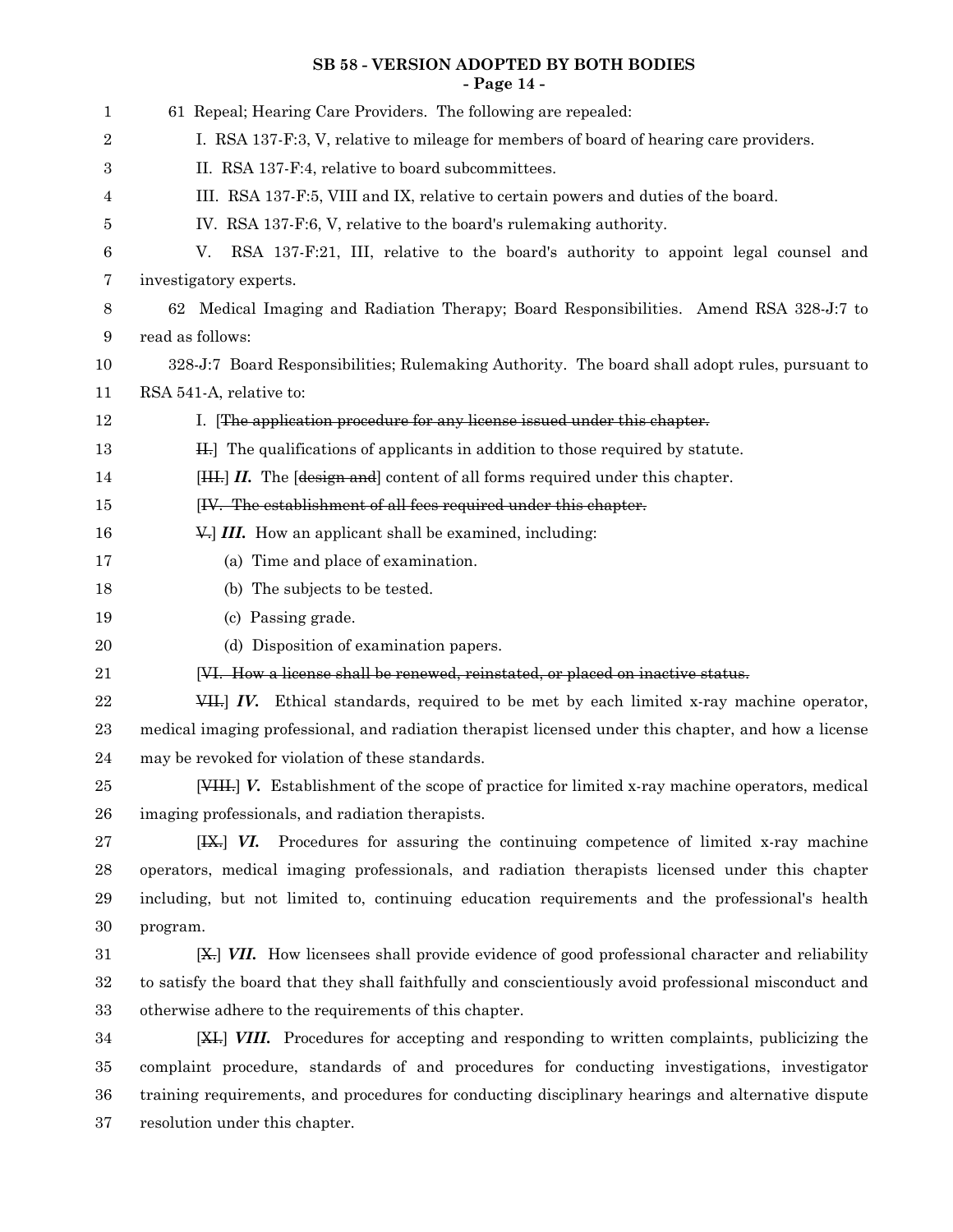#### **SB 58 - VERSION ADOPTED BY BOTH BODIES - Page 15 -**

| 1                | $\left[\frac{XH}{I}, I\right] I X$ . Procedures relative to the disclosure to the public of final disciplinary actions by |
|------------------|---------------------------------------------------------------------------------------------------------------------------|
| $\boldsymbol{2}$ | the board, including those actions that occur without holding a public hearing.<br>Dismissed                              |
| 3                | complaints shall not be made public.                                                                                      |
| 4                | $XHH1 X$ . Standards of care for the practice of telemedicine or telehealth.                                              |
| 5                | $[XIV$ ] XI. Interstate licensure and temporary permits under RSA 328-J:20.                                               |
| $\boldsymbol{6}$ | [XV.] XII. [Procedures for an educational program review and approval to follow in making                                 |
| 7                | application for Standards for educational program approval by the board.                                                  |
| 8                | <b>[XVI.]</b> XIII. A process for reviewing the accreditation status of an educational program                            |
| 9                | which is currently accredited by a recognized national educational accreditation organization.                            |
| 10               | 63 Medical Imaging and Radiation Therapy; Hearings. Amend RSA 328-J:18, V to read as                                      |
| 11               | follows:                                                                                                                  |
| 12               | V. Any disciplinary action by the board shall be [published in the report of the board and                                |
| 13               | shall be] a public record in accordance with RSA 91-A.                                                                    |
| 14               | 64 Repeal; Medical Imaging and Radiation Therapy. RSA 328-J:3, IV, relative to compensation                               |
| 15               | for members of the board of medical imaging and radiation therapy, is repealed.                                           |
| 16               | 65 Board of Registration of Medical Technicians; Rulemaking. RSA 328-I:4 is repealed and                                  |
| 17               | reenacted to read as follows:                                                                                             |
| 18               | 328-I:4 Rulemaking. The board shall adopt rules, pursuant to RSA 541-A, relative to:                                      |
| 19               | I. Registration eligibility requirements.                                                                                 |
| <b>20</b>        | Eligibility requirements for renewal or reinstatement of a registration to work as a<br>П.                                |
| 21               | medical technician.                                                                                                       |
| 22               | III. The conduct of investigations and hearings, in accordance with RSA 328-I:11.                                         |
| 23               | Procedures for notice and hearing prior to denial, suspension, or revocation of a<br>IV.                                  |
| 24               | registration and the imposition of administrative fines.                                                                  |
| 25               | V. Procedures for the approval or denial of an application.                                                               |
| 26               | VI. Procedures for sharing information with other in-state boards, the office of inspector                                |
| 27               | general, department of health and human services, out-of-state boards, and law enforcement                                |
| 28               | entities.                                                                                                                 |
| 29               | 66 Repeals; Board of Registration of Medical Technicians. The following are repealed:                                     |
| $30\,$           | I. RSA 328-I:2, III, relative to compensation for members of the board of registration of                                 |
| 31               | medical technicians.                                                                                                      |
| 32               | II. RSA 328-I:3, V, VII, VIII, IX, and X, relative to certain duties of the board.                                        |
| 33               | III. RSA 328-I:10, XI, relative to notice of disciplinary actions by the board.                                           |
| 34               | IV. RSA 328-I:15, relative to the board's annual report.                                                                  |
| 35               | 67 Physician Assistants; Conditions for Licensure. Amend the introductory paragraph of RSA                                |
| 36               | 328-D:3, I to read as follows:                                                                                            |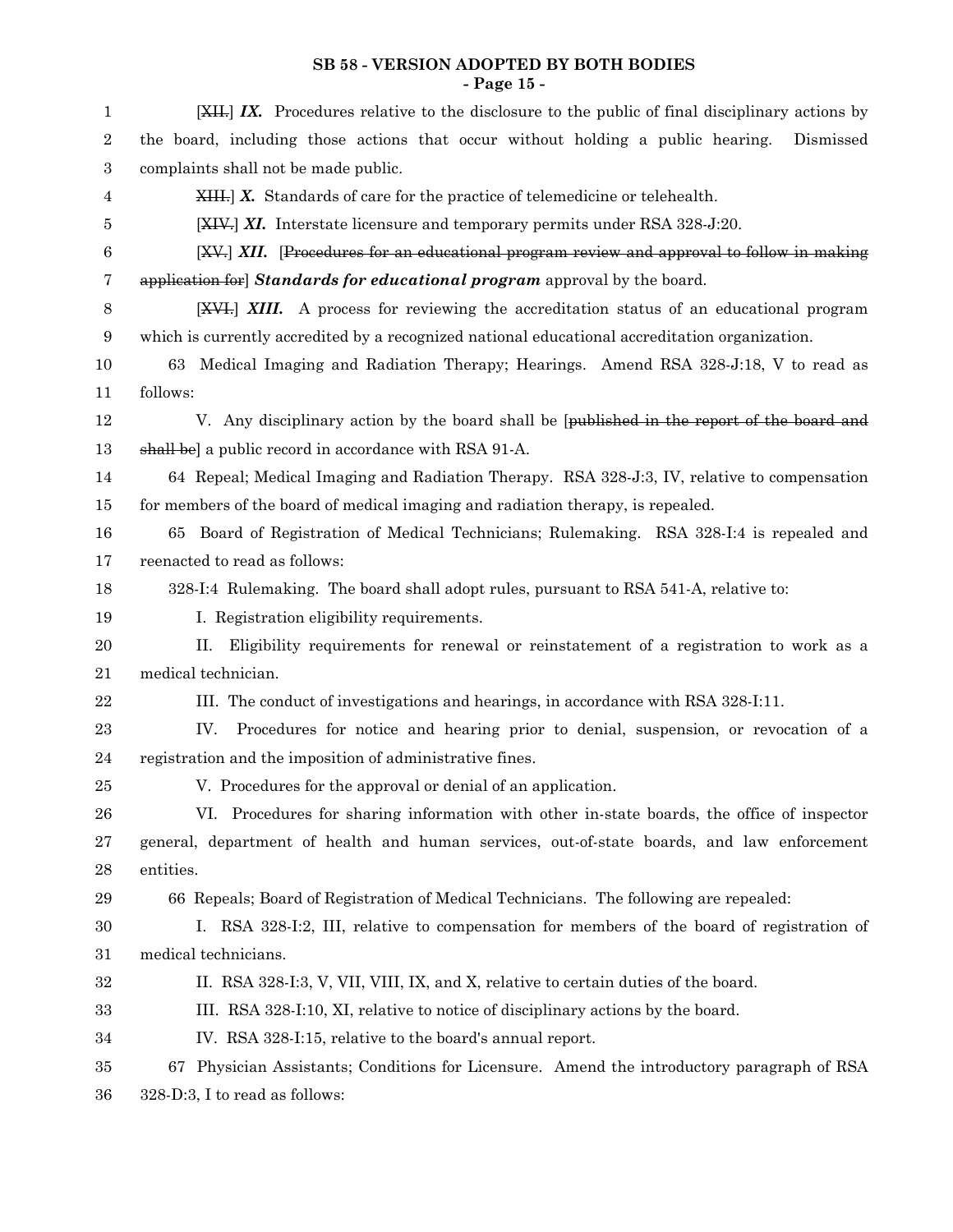#### **SB 58 - VERSION ADOPTED BY BOTH BODIES - Page 16 -**

I. To apply for licensure by the board as a physician assistant, an applicant shall file a written application on forms provided by the [board] *office of professional licensure and certification* and pay an application fee. The applicant to be licensed shall: 1 2 3

- 68 Physician Assistants; Rulemaking. Amend RSA 328-D:10, I,(b) to read as follows:
- 4 5

33

(b) [Form and] Content of the application for licensure.

69 Physician Assistants; Recordkeeping. RSA 328-D:11 is repealed and reenacted to read as follows: 6 7

328-D:11 Recordkeeping. The board shall keep a record of its proceedings under this chapter in accordance with the retention policy established by the office of professional licensure and certification. 8 9 10

70 Repeal; Physician Assistants. RSA 328-D:10, I(c) relative to the board of medicine's rulemaking authority regarding application procedures, is repealed. 11 12

71 Physicians and Surgeons; Records. Amend RSA 329:8 to read as follows: 13

 $329:8$  Records. A true record of all of the board's official acts shall be made and preserved  $\overline{b}$ the administrator] *in accordance with the retention policy established by the office of professional licensure and certification*. The records shall be public and shall be open to inspection at all reasonable times, except for records compiled in connection with disciplinary investigations and records otherwise exempt from disclosure under RSA 91-A, RSA 329:18, or other applicable statutes. 14 15 16 17 18 19

72 Physicians and Surgeons; Professionals' Health Program. Amend RSA 329:13-b, V(a) to read as follows: 20 21

V.(a) The [board] *office of professional licensure and certification* may contract with other organizations to operate the professionals' health program for physicians and physician assistants who are impaired or potentially impaired because of mental or physical illness including substance abuse or disruptive behavior. This program shall be available to all physicians and physician assistants licensed in this state, all physicians and physician assistants seeking licensure in this state, and all resident physicians in training, and shall include, but shall not be limited to, education, intervention, ongoing care or treatment, and post-treatment monitoring. 22 23 24 25 26 27 28

73 New Paragraph; Physicians and Surgeons; Professionals' Health Program. Amend RSA 329:13-b by inserting after paragraph VI the following new paragraph: 29 30

VII. Rules governing the program shall be implemented through the office of professional licensure and certification pursuant to RSA 310-A:1-d, II(h)(4). 31 32

74 Physicians and Surgeons; Notice of Renewal. Amend RSA 329:16-d to read as follows:

329:16-d Notice of Renewal. On or before March 1 of each licensee's renewal year, the board shall [mail] *notify* each licensee, except those on the inactive list, an application for renewal of license. 34 35 36

75 Physicians and Surgeons; Disciplinary Action. Amend RSA 329:17, V-a to read as follows: 37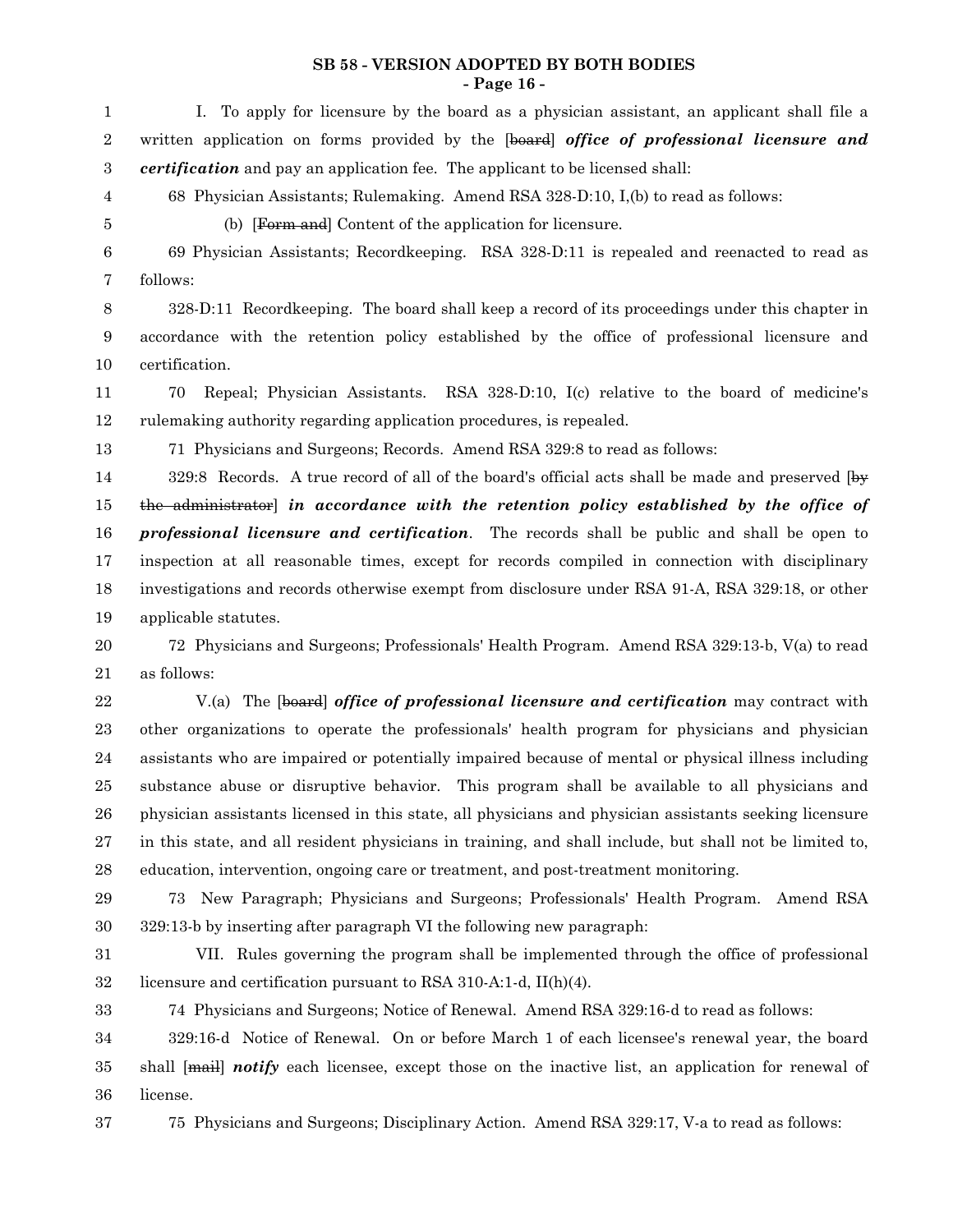#### **SB 58 - VERSION ADOPTED BY BOTH BODIES - Page 17 -**

V-a. A medical review subcommittee of 13 members shall be nominated by the board of medicine and appointed by the governor and council. The subcommittee shall consist of 13 persons, 9 of whom shall be physicians, one of whom shall be a physician assistant, and 3 of whom shall be public members. One of the physician members shall practice in the area of pain medicine and anesthesiology. No public member of the subcommittee shall be or ever have been a member of the medical profession or the spouse of a member of the medical profession. No public member shall have or ever have had a material financial interest in either the provision of medical services or an activity directly related to medicine, including the representation of the board or profession for a fee. The terms of the public members shall be staggered so that no 2 public members' terms expire in the same year. The subcommittee members shall be appointed for 3-year terms, and shall serve no more than 2 terms. Upon referral by the board, the subcommittee shall review disciplinary actions reported to the board under paragraphs II-V of this section, except that matters concerning a medical director involved in a current internal or external grievance pursuant to RSA 420-J shall not be reviewed until the grievance process has been completed. Following review of each case, the subcommittee shall make recommendations to the board. [Funds shall be appropriated from the general fund for use by the subcommittee to investigate allegations under paragraphs I-V of this section.] The state of New Hampshire, by the board and the office of professional licensure and certification, and with the approval of governor and council, shall contract with a qualified physician to serve as a medical review subcommittee investigator. 1 2 3 4 5 6 7 8 9 10 11 12 13 14 15 16 17 18 19

20

76 Physicians and Surgeons; Disciplinary Action. Amend RSA 329:17, XIII to read as follows:

XIII. When an investigation of a complaint against a licensee is determined to be unfounded, the board shall dismiss the complaint and explain in writing to the complainant its reason for dismissing the complaint. The board may destroy all information collected during the course of the investigation [after 3 years] *in accordance with the retention policy established by the office of professional licensure and certification*. The board shall retain a record only noting that an investigation was conducted and that the board determined the complaint to be unfounded. For the purpose of this paragraph, a complaint shall be deemed to be unfounded if it does not fall within the jurisdiction of the board, does not relate to the actions of the licensee, or is determined by the board to be frivolous. 21 22 23 24 25 26 27 28 29

77 Physicians and Surgeons; Denial or Revocation of License. Amend RSA 329:18, II to read as follows: 30 31

II. The board through the office of professional licensure and certification may retain expert witnesses or other qualified persons to assist with any investigation or adjudicatory proceeding. Members of the board are not eligible for retainment. [The board may also retain special legal counsel in instances when recommended by the attorney general. To the extent the board's existing appropriation does not include funds covering such expenditures, the board through the office of professional licensure and certification may request the governor and council to expend funds not 32 33 34 35 36 37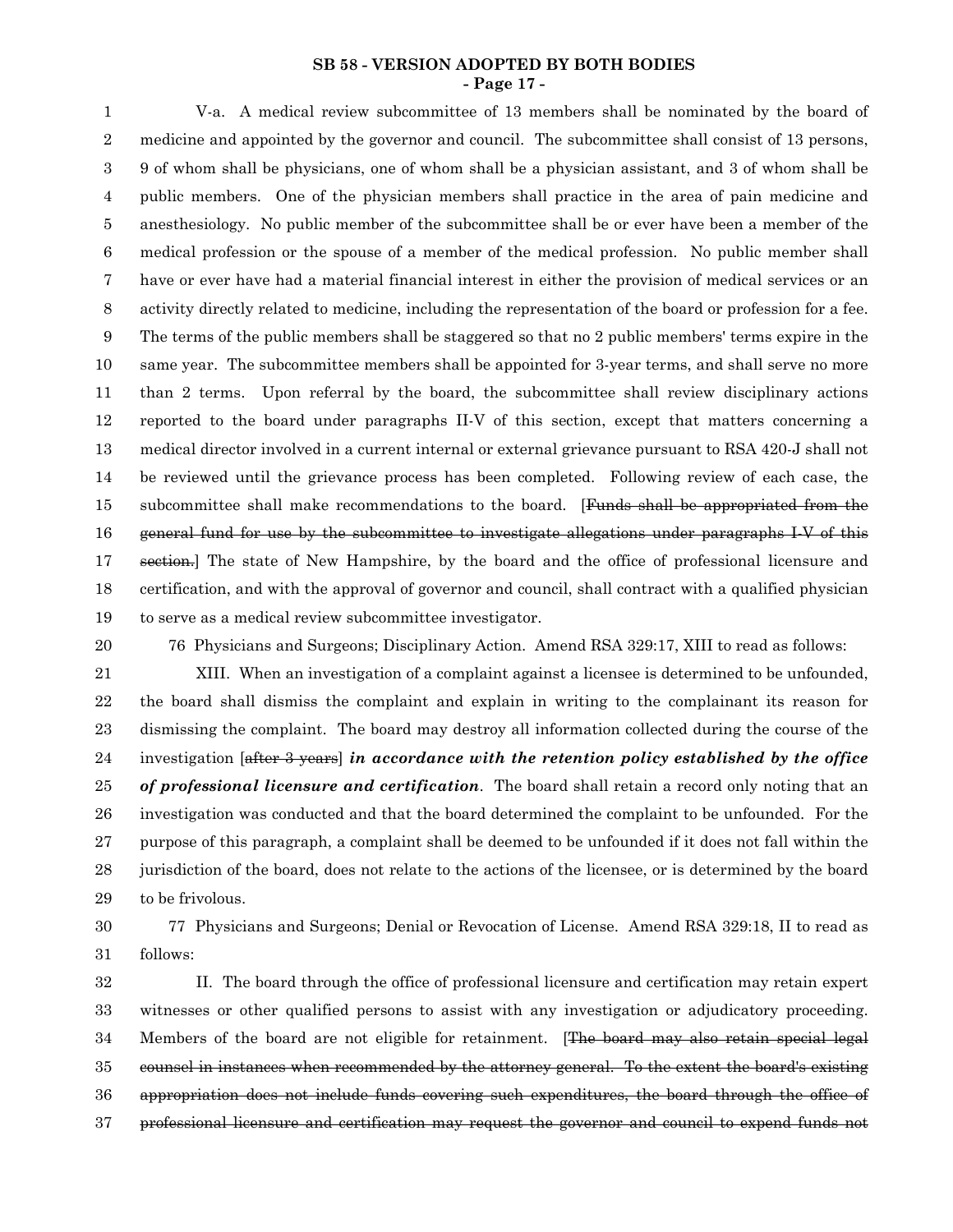# **SB 58 - VERSION ADOPTED BY BOTH BODIES**

|                  | - Page 18 -                                                                                         |
|------------------|-----------------------------------------------------------------------------------------------------|
| $\mathbf 1$      | otherwise appropriated on the condition that such funds be recovered in the board's next budget at  |
| $\,2$            | the rate of 125 percent.                                                                            |
| 3                | 78 Repeal; Physicians and Surgeons. The following are repealed:                                     |
| 4                | Ι.<br>RSA 329:2, II(e), III, and IV, relative to duties of the board of medicine regarding          |
| 5                | physicians and surgeons.                                                                            |
| $\,6$            | II. RSA 329:5, relative to compensation for members of the board and the medical review             |
| 7                | subcommittee.                                                                                       |
| $8\,$            | III. RSA 329:9, I and VII, relative to rulemaking authority regarding applications, and fees.       |
| $\boldsymbol{9}$ | IV. RSA 329:14, IV, relative to license format.                                                     |
| 10               | V. RSA 329:19, relative to record of accounts.                                                      |
| 11               | 79 Mental Health Practice; Committees Established; Duties. Amend RSA 330-A:4, I and I-a to          |
| 12               | read as follows:                                                                                    |
| 13               | I. The board [shall] $may$ create an advisory committee for each mental health discipline it        |
| 14               | licenses for the purpose of assisting the board in its responsibilities under RSA 330-A:10, II, and |
| 15               | RSA 330-A:10, VII-XV. The board member of each mental health discipline shall serve as the chair    |
| 16               | of that advisory committee. The balance of the membership of each of the advisory committees shall  |
| 17               | be composed of at least 2 persons and no more than 4 persons licensed in the mental health          |
| 18               | discipline of that committee.                                                                       |
| 19               | I-a. The board [shall] $may$ create a professional conduct investigation committee for the          |
| 20               | purpose of assisting the board in its responsibilities under RSA 330-A:28 and RSA 330-A:29. A       |
| 21               | board investigator, appointed by the chairperson of the board with the advice of the board, shall   |
| $\bf 22$         | serve as the chair of the professional conduct investigation committee. The balance of the          |
| 23               | membership of the professional conduct investigation committee shall be composed of one licensed    |
| 24               | clinical social worker, one licensed clinical mental health counselor, and additional members from  |
| $25\,$           | the professions licensed by the board to a maximum of 12 members.                                   |
| 26               | Mental Health Practice; Organization and Meetings. Amend RSA 330-A:9, I to read as<br>80            |
| 27               | follows:                                                                                            |
| 28               | I. The board shall hold regular annual meetings. Other meetings of the board shall be held          |
| 29               | at such times and upon such notice as the rules of the board provide. [Five members] A majority of  |
| 30               | the members of the board who have been approved by the governor and council shall                   |
| 31               | constitute a quorum.                                                                                |
| 32               | 81 Mental Health Practice; Board; Responsibilities and Rulemaking Authority. RSA 330-A:10 is        |
| 33               | repealed and reenacted to read as follows:                                                          |
| 34               | Board; Responsibilities and Rulemaking Authority. The board shall adopt rules,<br>330-A:10          |

pursuant to RSA 541-A, relative to: 35

I. Procedures for expedited licensure for applicants from other states who qualify under RSA 330-A:26. 36 37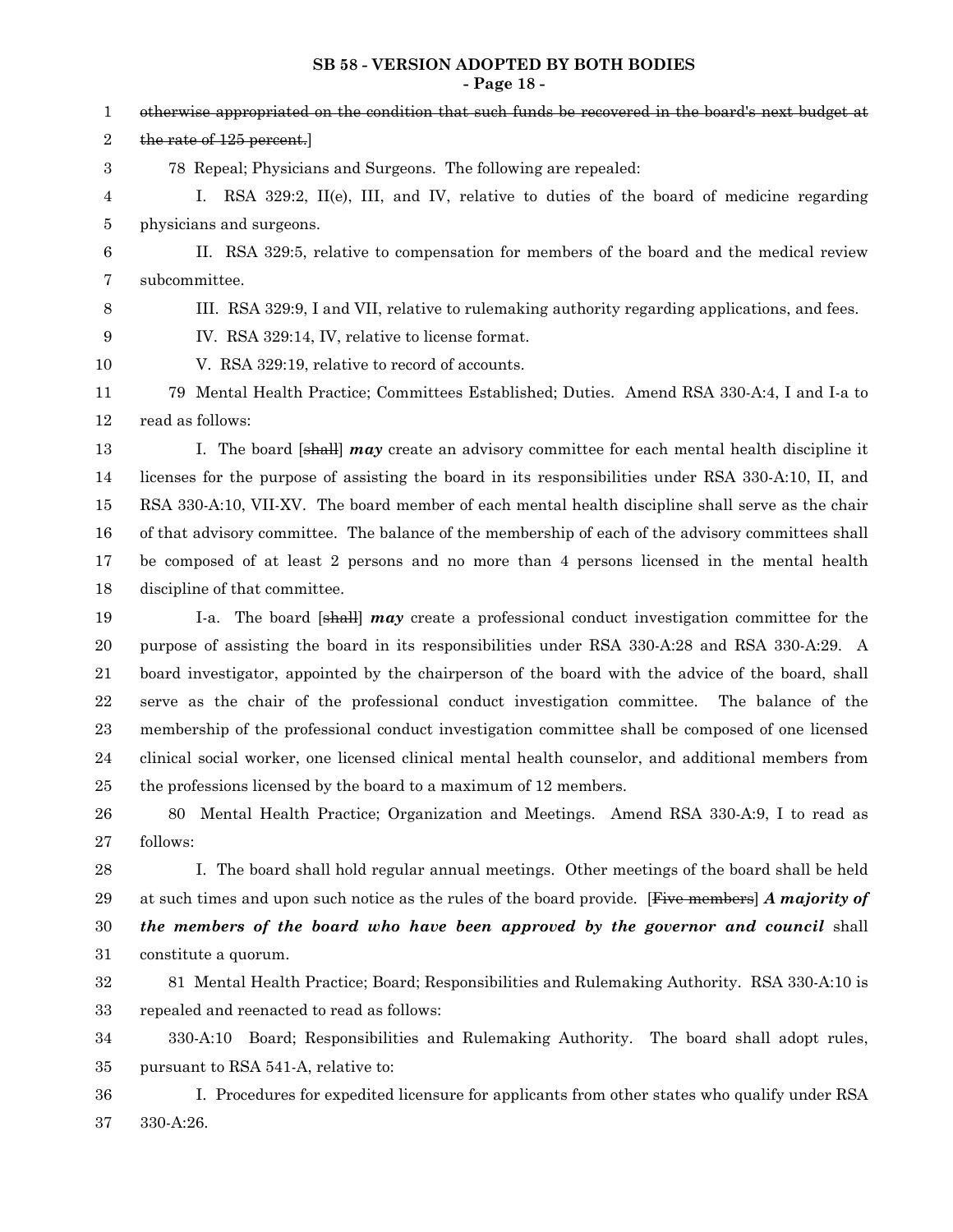#### **SB 58 - VERSION ADOPTED BY BOTH BODIES - Page 19 -**

II. The qualifications of applicants in addition to those requirements set by statute. III. How an applicant shall be examined, including: (a) Time and place of examination. (b) The subjects to be tested. (c) Passing grade. (d) Disposition of examination papers. IV. Ethical standards, as promulgated by the American Association of Pastoral Counselors, required to be met by each pastoral psychotherapist licensed under this chapter, and how a license may be revoked for violation of these standards. V. Ethical standards, as promulgated by the National Association of Social Workers, required to be met by each licensed clinical social worker, and how a license may be revoked for violation of these standards. VI. Ethical standards, including those promulgated by the American Clinical Mental Health Counselors Association, required to be met by each licensed clinical mental health counselor, and how a license may be revoked for violations of these standards. VII. Ethical standards, including those promulgated by the American Association of Marriage and Family Therapy, required to be met by each licensed marriage and family therapist, and how a license may be revoked for violations of these standards. VIII. Compliance with the mental health client bill of rights as authorized under RSA 330- A:15. IX. Procedures, standards, and supervision requirements for candidates for licensure as a member of one of the licensed mental health disciplines, consistent with the standards established by the advisory committee for each of the licensed mental health disciplines. All candidates for licensure shall be documented with the board. The supervision shall be at a location mutually convenient to both the supervisor and the candidate for licensure. X. Establishment of the scope of practice for each mental health discipline licensed under this chapter, consistent with the standards established by the advisory committee for each of the licensed mental health disciplines. XI. Procedures for assuring the continuing competence of persons licensed under this chapter including, but not limited to, continuing education requirements, provided that at least 3 hours of the required continuing education units for biennial renewal shall be from a nationally recognized, evidence-based or best practices training organization in the area of suicide prevention, intervention, or post-vention and how mental illness, substance use disorders, trauma, or interpersonal violence directly impacts risk for suicide. XII. How licensees shall provide evidence of good professional character and reliability to 1 2 3 4 5 6 7 8 9 10 11 12 13 14 15 16 17 18 19 20 21 22 23 24 25 26 27 28 29 30 31 32 33 34 35

satisfy the board that they shall faithfully and conscientiously avoid professional misconduct and otherwise adhere to the requirements of this chapter. 36 37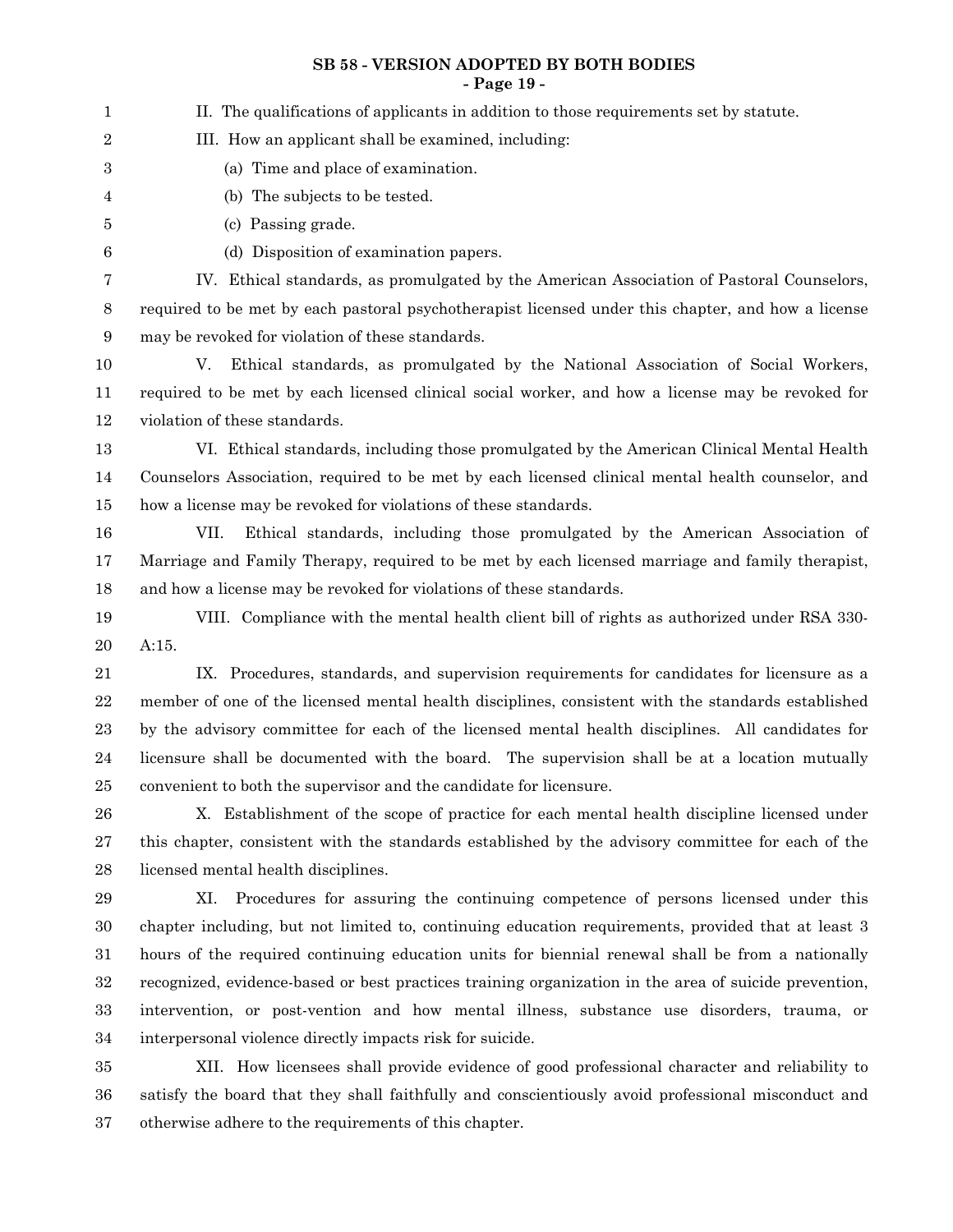#### **SB 58 - VERSION ADOPTED BY BOTH BODIES - Page 20 -**

| 1                | Procedures for accepting and responding to written complaints, publicizing the<br>XIII.                 |
|------------------|---------------------------------------------------------------------------------------------------------|
| 2                | complaint procedure, standards of and procedures for conducting investigations, investigator            |
| 3                | training requirements, and procedures for conducting disciplinary hearings under this chapter.          |
| 4                | XIV. The content of the materials and information to be distributed under RSA 330-A:14.                 |
| 5                | XV. Procedures for receiving and addressing complaints against licensees who have had a                 |
| $\boldsymbol{6}$ | personal or professional relationship with a board member.                                              |
| 7                | Requirements to be met by licensees relative to the disclosure of information to<br>XVI.                |
| 8                | patients and the general public concerning the nature of mental health care and the responsibilities    |
| $\boldsymbol{9}$ | of mental health practitioners to clients in RSA 330-A:15, XV. Procedures and mechanisms for            |
| 10               | providing interdisciplinary collaboration among the mental health disciplines.                          |
| 11               | 82 Mental Health Practice; Applicants From Other States. Amend RSA 330-A:26, II to read as              |
| 12               | follows:                                                                                                |
| 13               | An applicant whose state licensure meets the requirements in paragraph I shall be<br>II.                |
| 14               | allowed to practice in this state not more than 30 days after the application is received by the board, |
| 15               | pending final approval or denial of the license for other reason by the board. The board shall adopt    |
| 16               | rules under RSA 330-A:10, I [and I-a] <i>relative</i> to [ensure the timely review and approval of      |
| 17               | applications under this section] procedures for expedited licensure for applicants from other           |
| 18               | states.                                                                                                 |
| 19               | 83 Mental Health Practice; Hearings. Amend RSA 330-A:29, IV to read as follows:                         |
| 20               | IV. The respondent shall be heard in his or her defense either in person or by counsel and              |
| 21               | may produce witnesses and testify in his or her behalf. A [stenographie] record of the hearing shall    |
| 22               | be taken and preserved. The hearing may be adjourned from time to time.                                 |
| 23               | 84 Repeal; Mental Health Practice. The following are repealed:                                          |
| 24               | I. RSA 330-A:7, relative to compensation and expenses.                                                  |
| 25               | II. RSA 330-A:13, relative to records and reports.                                                      |
| 26               | 85 Midwifery; Powers and Duties of the Council. Amend RSA 326-D:4, I to read as follows:                |
| 27               | I. The powers and duties of the council shall include:                                                  |
| 28               | (a) Certifying eligible applicants for certification under this chapter.                                |
| 29               | (b) [Establishing fees for examination of applicants.                                                   |
| 30               | (e) Investigating complaints against persons certified under this chapter.                              |
| 31               | Undertaking, when appropriate, disciplinary proceedings and disciplinary<br>$[\text{4} \text{4}]$ (c)   |
| 32               | action against persons certified under this chapter.                                                    |
| 33               | (e) Reporting to the commissioner immediately on all complaints received and                            |
| 34               | disciplinary action taken.]                                                                             |
| 35               | 86 Midwifery; Rulemaking. Amend RSA 326-D:5 to read as follows:                                         |
| 36               | 326-D:5 Rulemaking.                                                                                     |
| 37               | I. The council shall adopt rules, pursuant to RSA 541-A, relative to:                                   |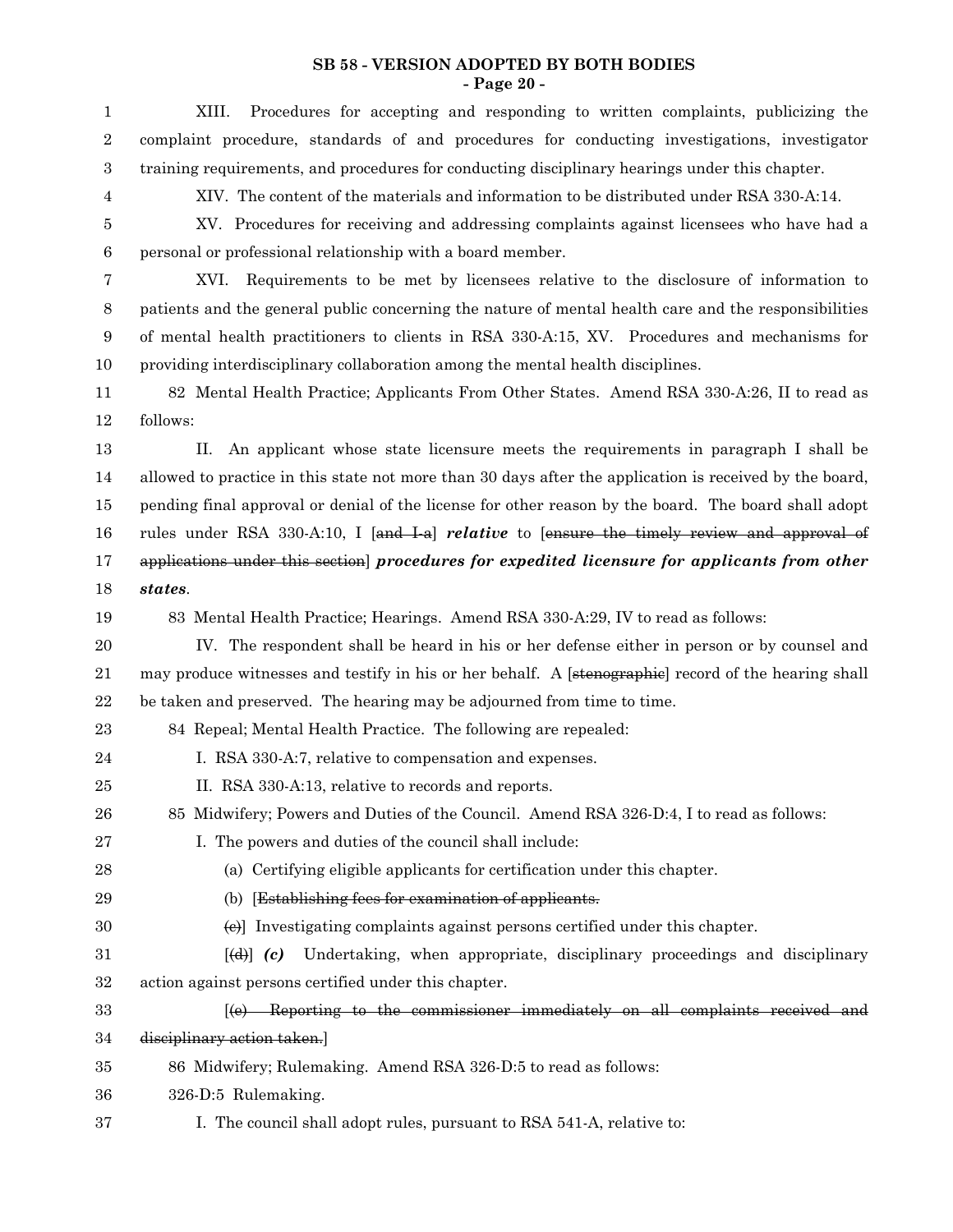#### **SB 58 - VERSION ADOPTED BY BOTH BODIES - Page 21 -**

| 1          | (a) Qualifications for the practice of midwifery.                                                         |
|------------|-----------------------------------------------------------------------------------------------------------|
| 2          | (b) The teaching of midwifery.                                                                            |
| 3          | (c) The scope of practice and procedures in the practice of midwifery, including policies                 |
| 4          | for professional direction and supervision.                                                               |
| 5          | [Procedures] <i>Eligibility requirements</i> for the certification of midwives and the<br>(d)             |
| 6          | issuance of certificates of midwifery, including procedures for provisional certification and             |
| 7          | recertification after certification has lapsed.                                                           |
| 8          | Renewal [procedures] eligibility requirements, including requirements for<br>(e)                          |
| 9          | continuing education and peer review.                                                                     |
| 10         | (f)<br>Diagnostic and laboratory tests midwives may administer and perform and the                        |
| 11         | proper administration of RSA 326-D:12.                                                                    |
| 12         | (g) Standards for reciprocity.                                                                            |
| 13         | (h) [Establishing examination fees authorized under RSA 326-D:4, I(b).                                    |
| 14         | $\leftrightarrow$ Establishing all administrative fines authorized under RSA 326-D:8, III(a)(4).          |
| 15         | Reporting requirements relative to client information and notification of<br>$[\biguplus] (i)$            |
| 16         | transfers.                                                                                                |
| 17         | No rule relative to the scope of midwifery practice shall exceed the parameters of the<br>II.             |
| 18         | definition of "midwifery" under RSA 326-D:2, V.                                                           |
| 19         | Notwithstanding RSA $541-A:16$ , $I(b)(2)$ , the council shall adopt the model rules for<br>III.          |
| 20         | adjudicative hearings adopted by the attorney general under RSA 541-A:30-a. The council may               |
| 21         | adopt supplements or modifications to the model rules pursuant to RSA 541-A:30-a, IV. Rehearings          |
| $\bf{22}$  | and appeals to the council shall be conducted pursuant to the provisions of RSA 541.                      |
| 23         | 87 Midwifery; Council Established. Amend RSA 326-D:3, IV to read as follows:                              |
| 24         | IV. Members of the council shall elect a chairperson annually from among their members.                   |
| 25         | The council shall meet at least quarterly and may hold additional meetings at such times as it may        |
| ${\bf 26}$ | deem necessary. A quorum of the council shall consist of $[no-fewer-than-4-members]$ a majority of        |
| 27         | the members of the council who have been approved by the governor and council.                            |
| 28         | 88 Midwifery; Certificate of Renewal; Continuing Education. Amend RSA 326-D:11 to read as                 |
| 29         | follows:                                                                                                  |
| 30         | 326-D:11 Certificate Renewal; Continuing Education. Every person certified under this chapter             |
| 31         | shall apply to the council for certificate renewal every 2 years. Renewals of certificates shall be       |
| $32\,$     | contingent upon presentation of satisfactory evidence to the council of having met the continuing         |
| $33\,$     | education requirements established by the council pursuant to RSA 326-D:5, I(e) and shall be              |
| 34         | accompanied by the renewal fee established [ $\mu$ ursuant to RSA 326-D:4, I(b)] by the office of         |
| $35\,$     | <b>professional licensure and certification.</b> All certificates shall automatically lapse 2 years after |
| 36         | the date of issuance unless a timely and complete renewal application has been filed with the             |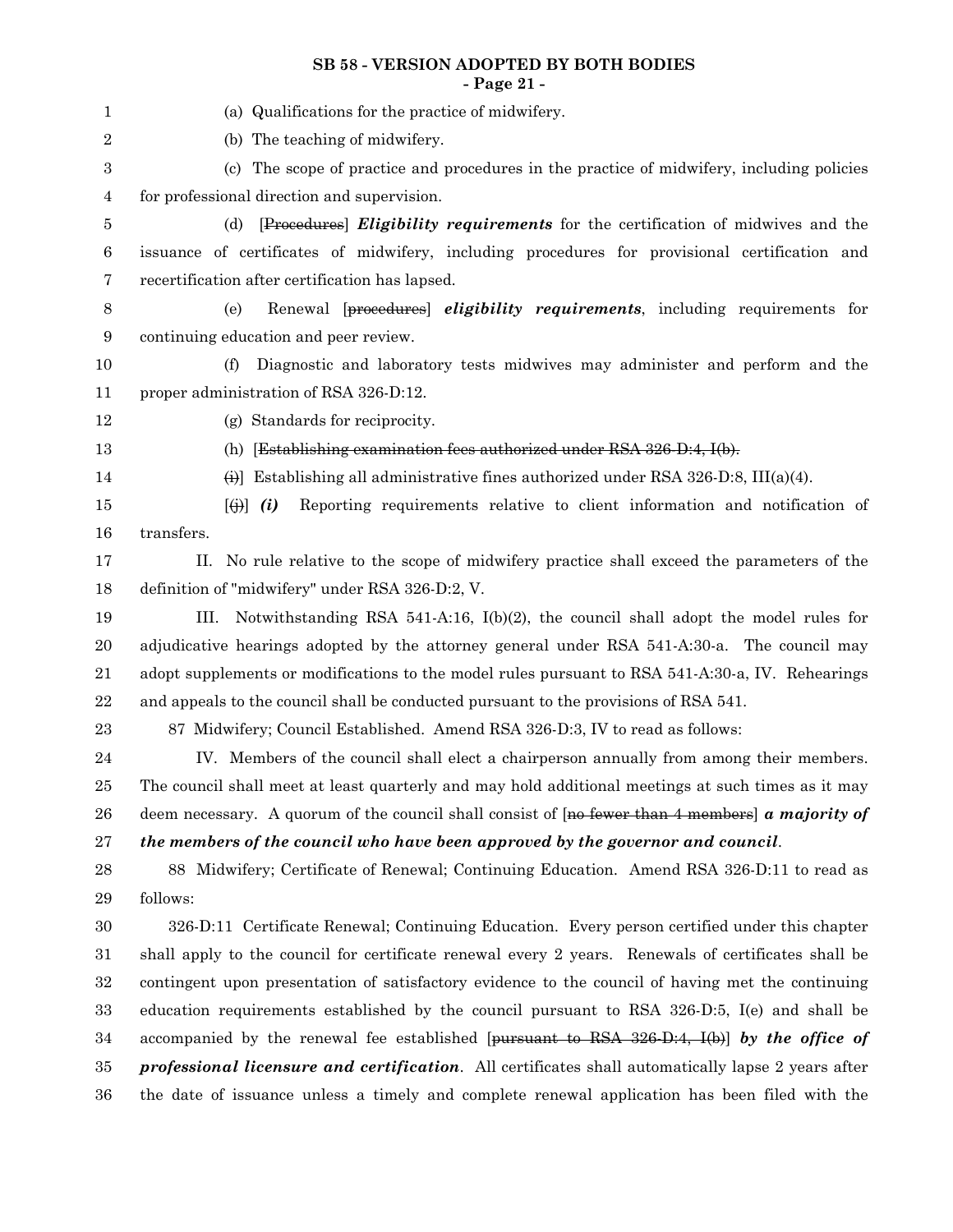#### **SB 58 - VERSION ADOPTED BY BOTH BODIES - Page 22 -**

| $\mathbf{1}$ | council. In no event shall a certificate, for which a timely and complete application for renewal has |
|--------------|-------------------------------------------------------------------------------------------------------|
| $\,2$        | been submitted, expire before the council has taken final action upon the application.                |
| $\,3$        | 89 Repeals; Midwifery. The following are repealed:                                                    |
| 4            | I. RSA 326-D:2, III relative to a definition of commissioner.                                         |
| 5            | II. RSA 326-D:9, relative to a report.                                                                |
| 6            | III. RSA 326-D:10, relative to powers and duties of commissioner.                                     |
| 7            | 90 Naturopathic Health Care Practice; Naturopathic Board of Examiners. Amend RSA 328-E:7,             |
| 8            | V to read as follows:                                                                                 |
| 9            | V. Members of the board shall elect a chairperson annually from among the members.                    |
| 10           | [Three] A majority of the members of the board who have been approved by the governor and             |
| 11           | <b>council</b> constitute a quorum for the transaction of business.                                   |
| 12           | Naturopathic Health Care Practice; Powers and Duties of the Board. RSA 328-E:8 is<br>91               |
| 13           | repealed and reenacted to read as follows:                                                            |
| 14           | 328-E:8 Powers and Duties of the Board.                                                               |
| 15           | I. The board shall:                                                                                   |
| 16           | Insure that doctors of naturopathic medicine serving the public meet minimum<br>(a)                   |
| 17           | standards of proficiency and competency to protect the health, safety and welfare of the public.      |
| 18           | (b) Administer and enforce all provisions of this chapter, which pertain to licensees and             |
| 19           | applicants, and all rules adopted by the board under the authority granted in this chapter.           |
| 20           | Maintain a record of its acts and proceedings, including the issuance, refusal,<br>(c)                |
| 21           | renewal, suspension or revocation of licenses in accordance with the retention schedule established   |
| $22\,$       | by the office of professional licensure and certification.                                            |
| 23           | (d) Keep all applications for licensure in accordance with the retention policy established           |
| $\bf{24}$    | by the office of professional licensure and certification.                                            |
| 25           | (e) Maintain a record of the results of all examinations it gives in accordance with the              |
| ${\bf 26}$   | office of professional licensure and certification.                                                   |
| $\sqrt{27}$  | Keep all examination records including written examination records and tape<br>(f)                    |
| $\bf{28}$    | recordings of the questions and answers in oral examinations in accordance with the retention policy  |
| $\,29$       | established by the office of professional licensure and certification.                                |
| $30\,$       | (g) Keep the records of the board open to public inspection at all reasonable times.                  |
| 31           | Adopt and use a seal, the imprint of which, together with the signatures of the<br>(h)                |
| $32\,$       | chairman or vice-chairman and the secretary-treasurer of the board, shall evidence its official acts. |
| $33\,$       | (i) Annually compile and publish a directory.                                                         |
| 34           | П.<br>The board shall have the power to subpoena witnesses and administer oaths in any                |
| $35\,$       | hearing or disciplinary proceedings, and to compel, by subpoena duces tecum, the production of        |
| 36           | papers and records.                                                                                   |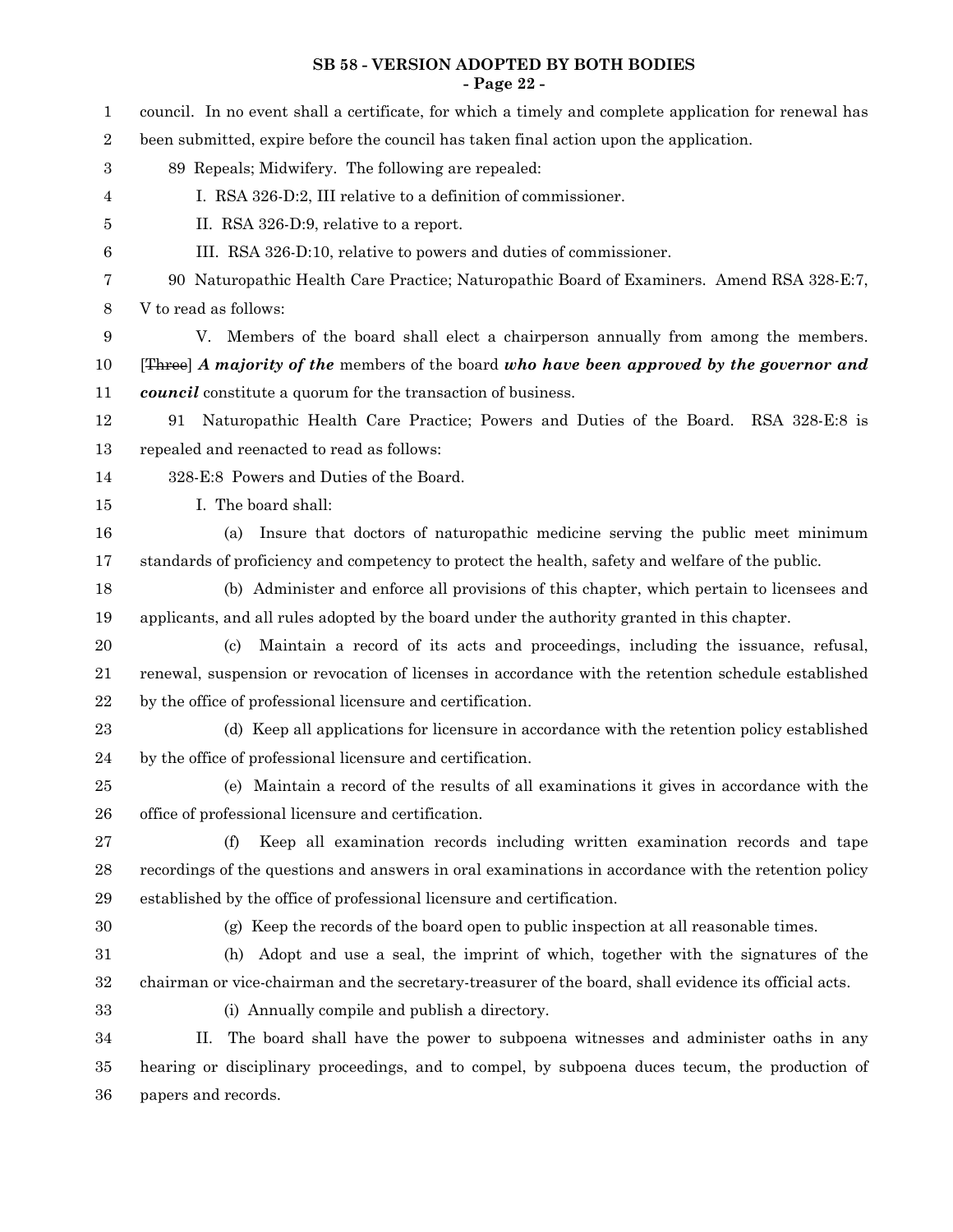#### **SB 58 - VERSION ADOPTED BY BOTH BODIES - Page 23 -**

III. Witnesses summoned before the board shall be paid the same fees as witnesses summoned to appear before the superior court, and such summons shall have the same effect as though issued for appearance before such court. 1 2 3

IV. The board shall accept written complaints from the public against licensees and conduct necessary investigations of such complaints. 4 5

92 Repeal; Naturopathic Health Care. RSA 328-E:7, VI, relative to the board serving without pay, is repealed. 6 7

8

93 Nurse Practice Act; Rulemaking Authority. Amend RSA 326-B:9, I and II to read as follows:

I. [Application procedures and] Eligibility requirements for the issuance of all initial, temporary, and renewal licenses, specialty licenses, and certificates issued by the board, including the issuance of such licenses to applicants holding a currently valid license or other authorization to practice in another jurisdiction. 9 10 11 12

II. [Application procedures and] Eligibility requirements for the reinstatement of licenses after lapse and after disciplinary action. 13 14

94 Nurse Practice Act; Alternative Recovery Monitoring Program. Amend RSA 326-B:36-a, VI to read as follows: 15 16

VI.(a) The [board] *office of professional licensure and certification* shall contract with other organizations to operate the alternative recovery monitoring program for licensees who are impaired by substance use disorder or mental or physical illness. This program may include, but shall not be limited to, assessment, education, intervention, drug and alcohol testing, temporary suspension or limitation of clinical privileges, drug addiction counseling, participation in peer support groups, record keeping with respect to success and failure rates, post-treatment assessment and monitoring, and other alternatives approved by the board. 17 18 19 20 21 22 23

(b) The [board] *office of professional licensure and certification* may allocate amounts determined by the board from the annual license renewal fees it collects from licensees in each class of nurses licensed by the board, to provide funding for the alternative recovery monitoring program as set forth in subparagraph (a). 24 25 26 27

28

(c) [No later than July 1, 2019, the board shall adopt rules under RSA 541-A for the procedures and other matters required to implement this section] *Rules governing this program shall be implemented through the office of professional licensure and certification pursuant to RSA 310-A:1-d, II(h)(4)*. 29 30 31

95 Repeal; Nurse Practice Act. RSA 326-B:3, VII, relative to compensation of members of the board of nursing, is repealed. 32 33

96 Nursing Home Administrators; Licenses. Amend RSA 151-A:7, III and IV to read as follows: 34

III. [Any license issued by the board under or pursuant to the provisions of this section shall be under the hand and seal of the secretary of the board. 35 36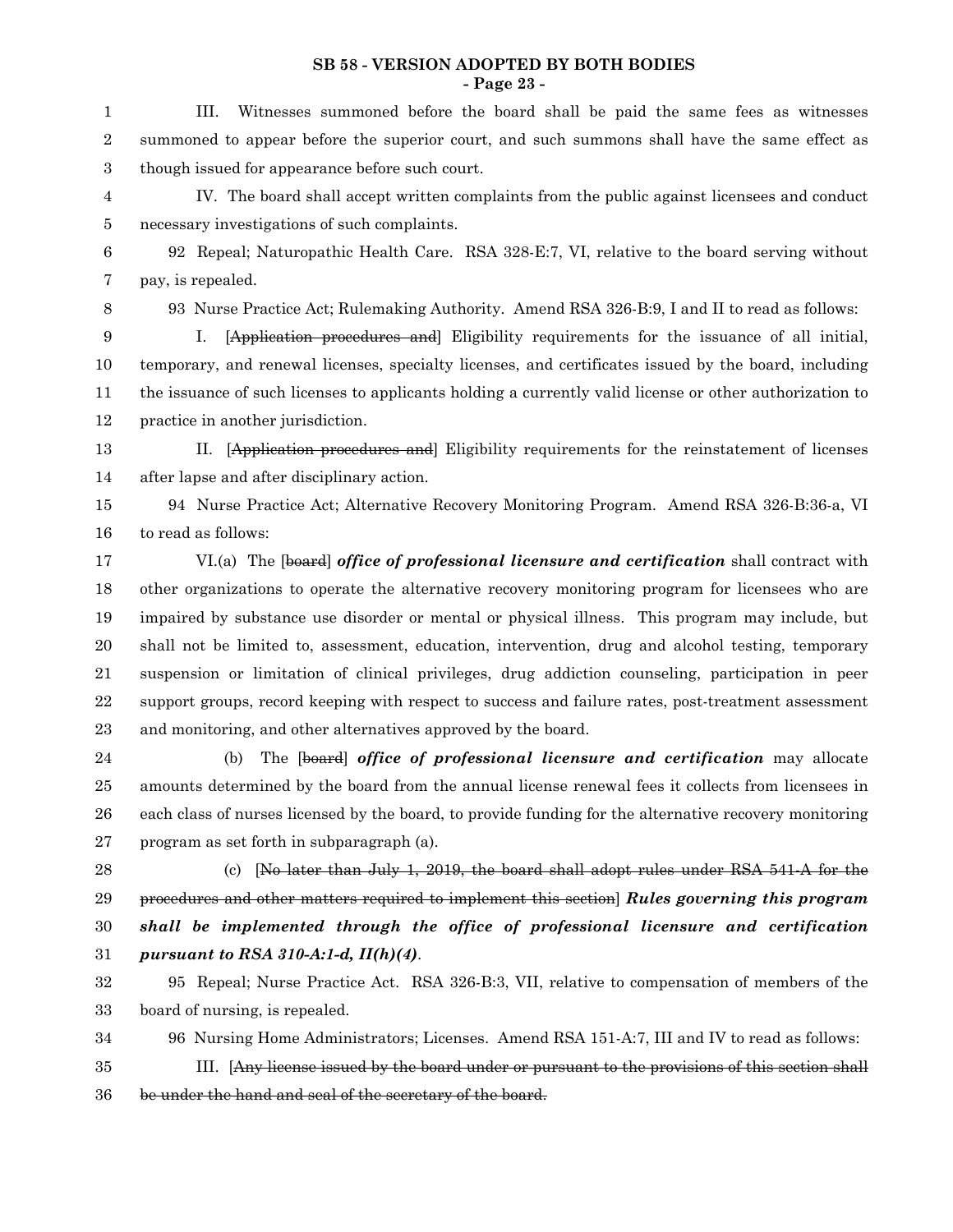#### **SB 58 - VERSION ADOPTED BY BOTH BODIES - Page 24 -**

IV.] If the board finds that programs of training and instruction conducted within the state are not sufficient in number or content to enable nursing home administrators to meet requirements established pursuant to this chapter, the board may request the department of health and human services to institute and conduct or arrange with others to conduct one or more such programs, and shall make provision for their accessibility to residents of this state. The department of health and human services may approve programs conducted within and without this state as sufficient to meet education and training requirements established pursuant to this chapter. For purposes of this paragraph, the department of health and human services shall have the authority to receive and disburse state funds allocated for this purpose and federal funds received pursuant to section 1908(e)(1) of the Social Security Act. 1 2 3 4 5 6 7 8 9 10

11

97 Nursing Home Administrators; Registration. Amend RSA 151-A:8, II-IV to read as follows:

II. Upon making an application for a new certificate of registration such individual shall pay a [\$300] biennial registration renewal fee *established by the office of professional licensure and certification*. 12 13 14

III. Upon receipt of such application for registration, the registration fee and the evidence required with respect to the rules and regulations of the board, the board shall issue a certificate of registration to such nursing home administrator. 15 16 17

IV. Upon complaint or other knowledge of a nursing home administrator's violation of any provision of this chapter and for the health, safety, and protection of the public, the board is granted emergency license suspension authority. The [secretary of the] board may[, upon recommendation of the board,] immediately suspend an administrator's license to practice, pending notice and hearing as provided under RSA 541-A. For any license so suspended, the [secretary] *board* shall also notify the bureau of health facilities administration. 18 19 20 21 22 23

24

98 Repeal; Nursing Home Administrators. The following are repealed:

I. RSA 151-A:3, III(d), relative to compensation for members of the board of examiners of nursing home administrators. 25 26

II. RSA 151-A:3, V and VI, relative to the secretary of the board and administrative attachment. 27 28

III. RSA 151-A:8, VII, relative to maintaining a register of applications for licensing and registration of nursing home administrators. 29 30

99 Ophthalmic Dispensing; Rulemaking. Amend RSA 327-A:12, I and II to read as follows: 31

I. [The] *Eligibility requirements for* registration [application form and content, and the license application procedures]. 32 33

II. [The application form, content, and procedure] *Eligibility requirements* for a renewal or reinstatement of a registration to practice ophthalmic dispensing, in accordance with RSA 327- A:3. 34 35 36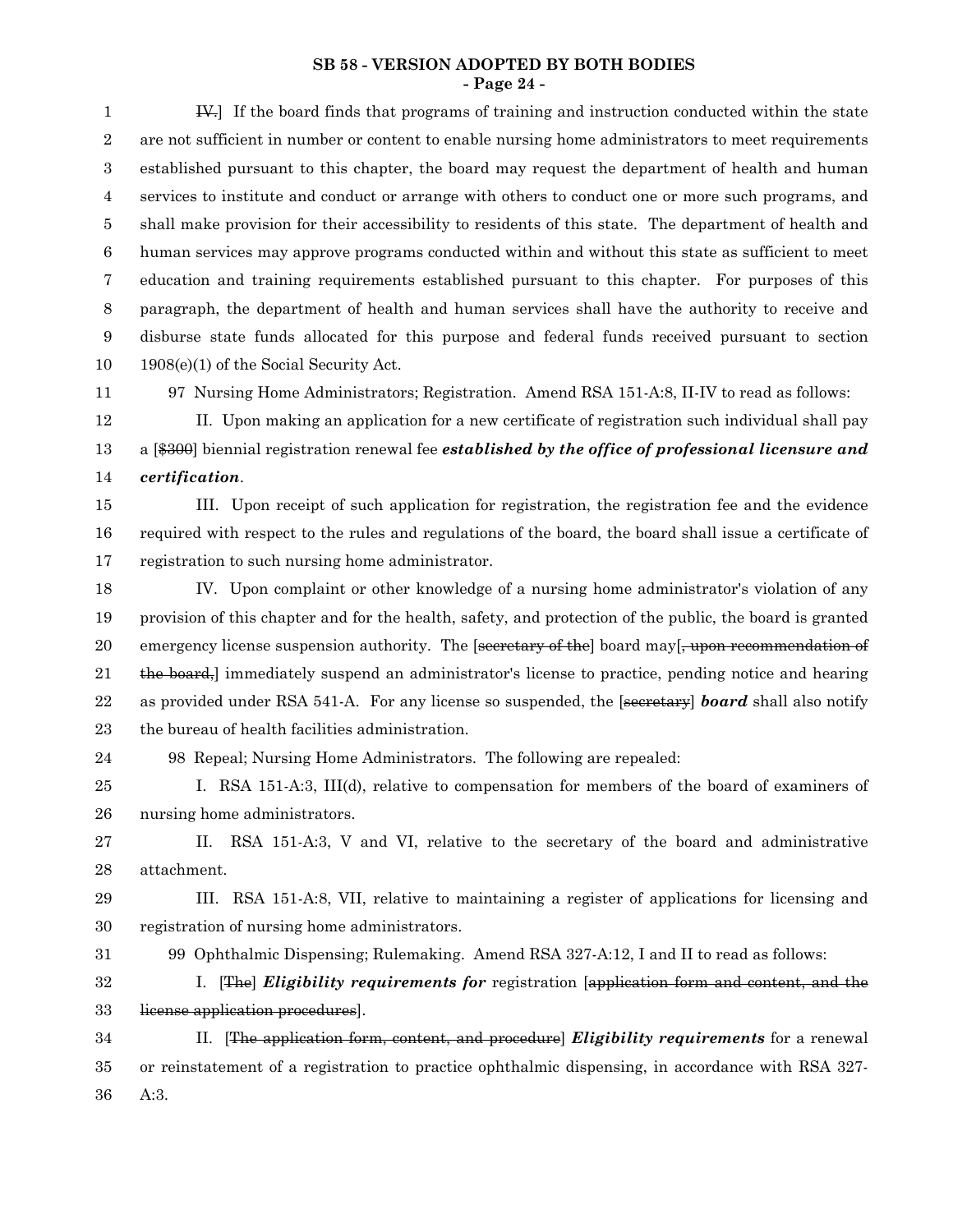#### **SB 58 - VERSION ADOPTED BY BOTH BODIES - Page 25 -**

| 1                | 100 Optometry; Rulemaking Authority. RSA 327:31, I-X are repealed and reenacted to read as             |
|------------------|--------------------------------------------------------------------------------------------------------|
| 2                | follows:                                                                                               |
| 3                | I. The qualifications of applicants in addition to those requirements set by RSA 327:6 and             |
| 4                | RSA 327:6-a;                                                                                           |
| 5                | II. How an applicant shall be examined including:                                                      |
| 6                | (a) Time and place of examination, and                                                                 |
| 7                | (b) Passing grade;                                                                                     |
| 8                | III. How a license to practice optometry shall be renewed or reinstated;                               |
| $\boldsymbol{9}$ | Ethical and professional standards, in addition to those specified by RSA 327:20,<br>IV.               |
| 10               | required to be met by each holder of a license to practice optometry and how disciplinary actions by   |
| 11               | the board shall be implemented pursuant to RSA 327:21, RSA 327:22, and RSA 327:27 for violations       |
| 12               | of these standards;                                                                                    |
| 13               | V. Requirements for continuing education in addition to those requirements set by RSA                  |
| 14               | 327:33 and RSA 327:33-a;                                                                               |
| 15               | VI. Additions or alterations to the defined pharmaceutical agents for diagnostic purposes as           |
| 16               | set forth in RSA 327:1, III;                                                                           |
| 17               | VII. Procedural and substantive requirements for assessing, compromising, and collecting               |
| 18               | administrative fines as authorized by RSA $327:20$ , III(e); and                                       |
| 19               | VIII. Prescribing controlled drugs pursuant to RSA 318-B:41.                                           |
| 20               | 101 Repeal; Optometry. The following are repealed.                                                     |
| 21               | I. RSA 327:4, relative to organization and reports.                                                    |
| $\bf{22}$        | II. RSA 327:5, relative to compensation.                                                               |
| 23               | III. RSA 327:33-b, relative to consumer publication.                                                   |
| 24               | 102 Pharmacy Board; Inspectional Services. Amend RSA 318:9-a to read as follows:                       |
| 25               | Inspectional Services. The pharmacy board through the office of professional<br>318:9-a                |
| ${\bf 26}$       | <i>licensure and certification</i> shall provide inspectional services under this chapter and RSA 318- |
| $\sqrt{27}$      | B:25 to the board of medicine, the board of veterinary medicine, the board of podiatry, the board of   |
| $\bf 28$         | registration in optometry, the board of dental examiners, the board of nursing, and the naturopathic   |
| $\bf 29$         | board of examiners. Pharmacy board inspections shall be provided by pharmacists or                     |
| $30\,$           | pharmacy technicians licensed by the New Hampshire board of pharmacy who have                          |
| 31               | training and experience regarding pharmacy statutes and rules.                                         |
| $32\,$           | 103 Pharmacy Board; Required; Compliance. Amend RSA 318:37, II(b)(2) to read as follows:               |
| 33               | (2) Submit to the New Hampshire pharmacy board an application for registration as                      |
| 34               | provided by the [New Hampshire pharmacy board] office of professional licensure and                    |
| 35               | certification;                                                                                         |
| 36               | 104 Pharmacy Board; Penalties. Amend RSA 318:55, III to read as follows:                               |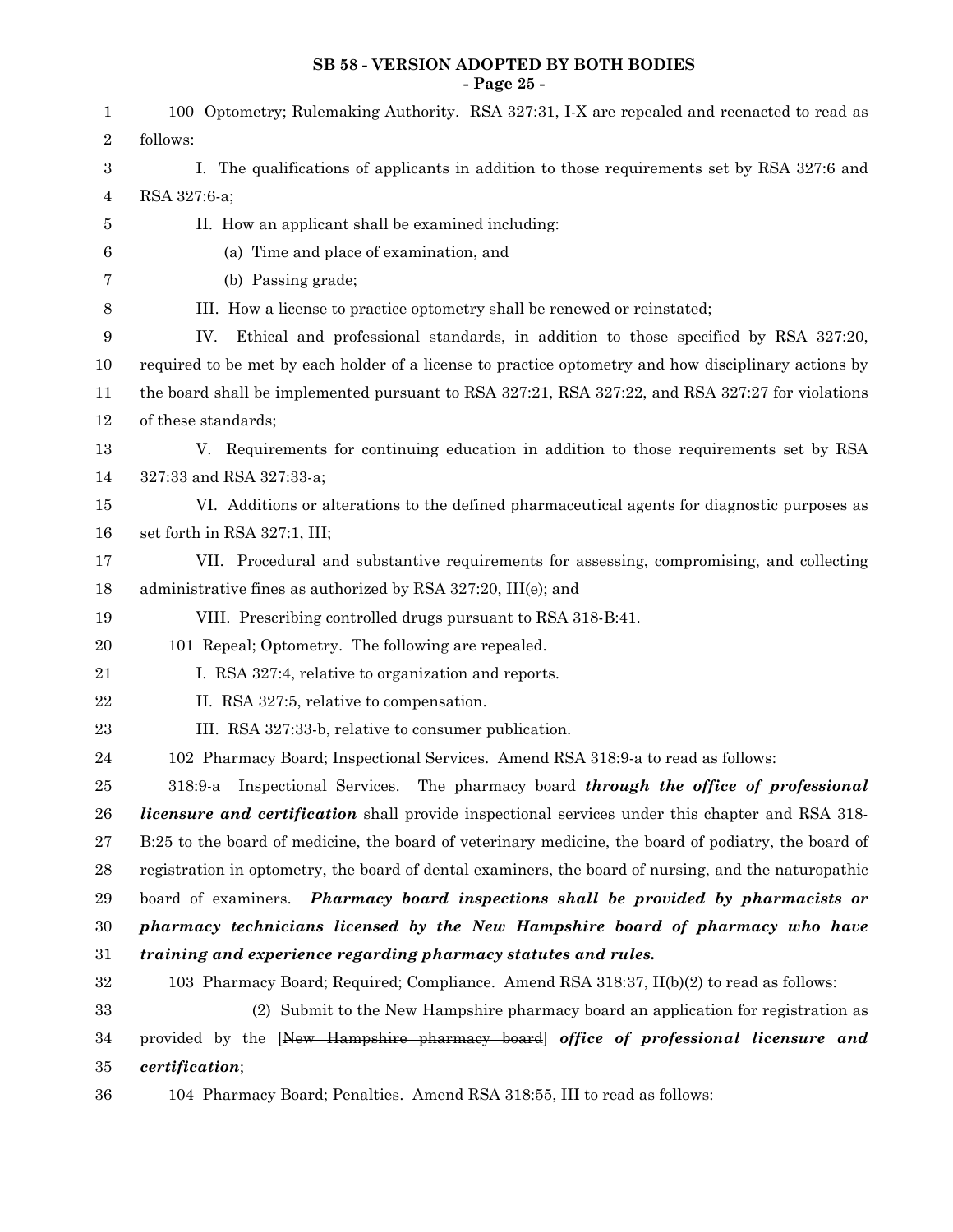#### **SB 58 - VERSION ADOPTED BY BOTH BODIES - Page 26 -**

| $\mathbf{1}$     | III. For any order issued in resolution of a disciplinary proceeding before the board, the            |
|------------------|-------------------------------------------------------------------------------------------------------|
| $\,2$            | board may require that any licensee, permittee, registrant, or certificate holder found guilty of a   |
| $\,3$            | charge involving any drug law or rule to pay to the board a sum not to exceed the reasonable cost of  |
| $\overline{4}$   | investigation and prosecution of the proceeding. The sum shall not exceed \$5,000. The costs to be    |
| $\bf 5$          | assessed shall be fixed by the board and any sums recovered shall be paid to the state treasurer for  |
| $\,6$            | deposit in the [general fund] office of professional licensure and certification fund.                |
| 7                | 105 Repeal; Pharmacy Board. The following are repealed:                                               |
| $\,8\,$          | I. RSA 318:4, relative to the compensation of pharmacy board members.                                 |
| $\boldsymbol{9}$ | II. RSA 318:5-a, I, III, V, VII, XI, and XI-b, relative to rulemaking on applications, forms and      |
| 10               | fees.                                                                                                 |
| 11               | III. RSA 318:6, relative to the pharmacy board secretary.                                             |
| 12               | IV. RSA 318:11, relative to pharmacy board reports.                                                   |
| 13               | V. RSA 318:51-e, I and IV, relative to rules for outsourcing facilities.                              |
| 14               | 106 Podiatry; Requirements; Cross Reference Change. Amend RSA 315:2, II to read as follows:           |
| 15               | II. Any person applying for licensure under this chapter, including any person seeking to             |
| 16               | restore or renew, shall provide the board with information relating to podiatric competence and       |
| 17               | professional conduct, in accordance with rules adopted under [RSA 315:4, X] RSA 315:4, V.             |
| 18               | 107 Podiatry; Peer Review Committee. Amend RSA 315:2-a to read as follows:                            |
| 19               | 315:2-a Peer Review Committee. The board [shall] $may$ establish a peer review committee              |
| $20\,$           | consisting of 2 podiatrists appointed by the board and one medical practitioner, appointed by the     |
| 21               | board subject to the approval of the board of medicine. Each appointee shall serve for a 2-year term. |
| $\bf{22}$        | 108 Podiatry; Rulemaking Authority. RSA 315:4 is repealed and reenacted to read as follows:           |
| 23               | 315:4 Rulemaking Authority. The board shall adopt rules, pursuant to RSA 541-A, relative to:          |
| $\bf{24}$        | I. The qualifications of applicants in addition to those requirements set by statute.                 |
| 25               | II. Eligibility requirements for renewal of licensure, including the requirements for                 |
| ${\bf 26}$       | continuing education.                                                                                 |
| $\sqrt{27}$      | III. Ethical standards required to be met by each holder of any license issued under this             |
| 28               | chapter and how such license may be revoked for violation of these standards.                         |
| $\,29$           | IV. Procedures for the conduct of hearings.                                                           |
| 30               | V. The imposition of administrative fines authorized under RSA 315:9, III(f).                         |
| 31               | VI. Information required by the board in its application relative to the applicant's podiatric        |
| $32\,$           | competence and professional conduct.                                                                  |
| 33               | VII. Prescribing controlled drugs pursuant to RSA 318-B:41.                                           |
| 34               | 109 Podiatry; Records and Reports. Amend RSA 315:5 to read as follows:                                |
| 35               | 315:5 Records and Reports.                                                                            |
| 36               | $[1]$ . The board shall keep a true record of its official acts in accordance with the retention      |
| 37               | policy established by the office of professional licensure and certification.<br>With the             |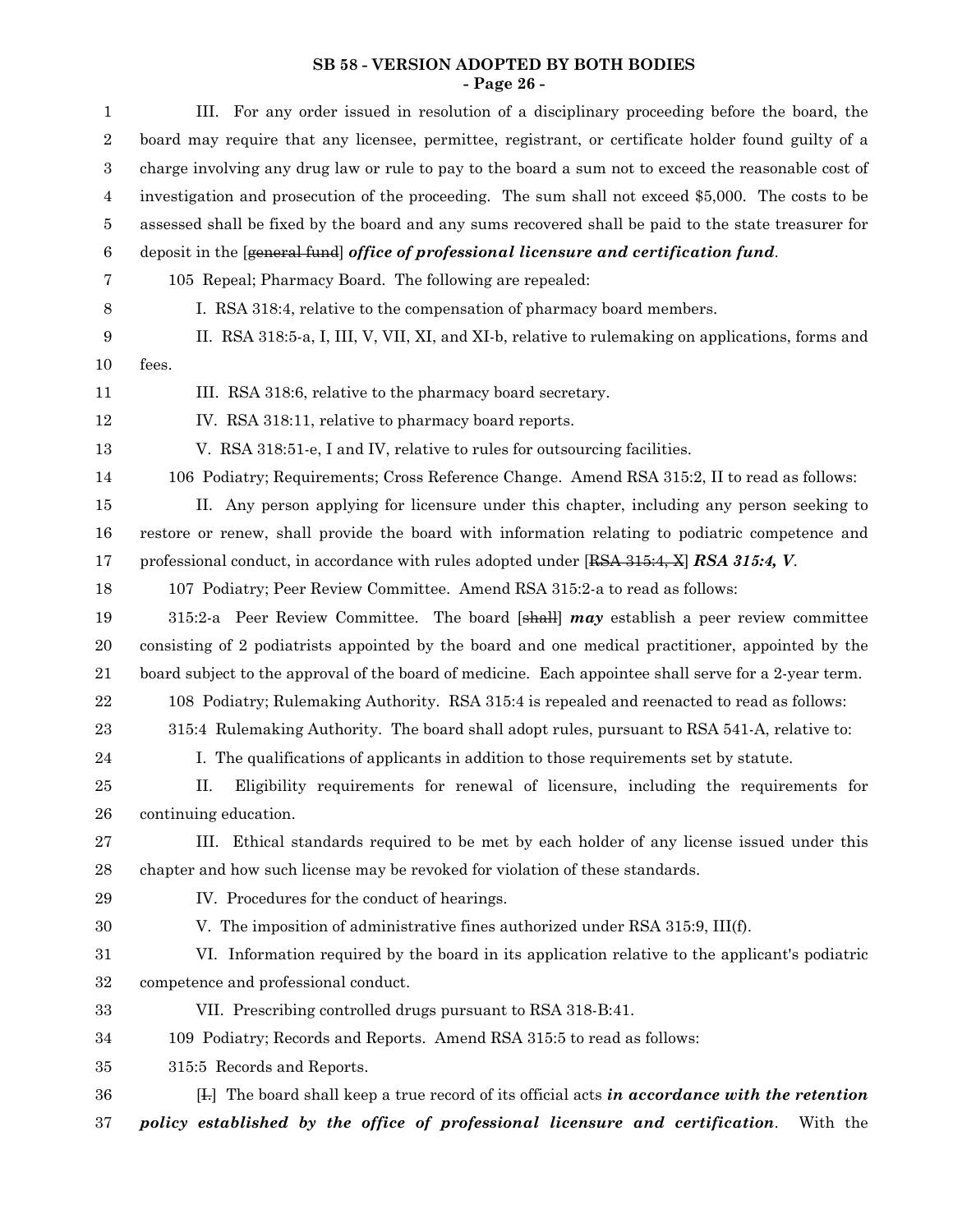#### **SB 58 - VERSION ADOPTED BY BOTH BODIES - Page 27 -**

exception of records compiled in connection with investigatory and deliberative aspects of disciplinary investigations and material otherwise exempt from disclosure under RSA 91-A or other applicable statutes, the board's records shall be subject to inspection at the board's office upon reasonable notice during ordinary business hours. [II. The board shall keep a record of the names and residences of all persons holding licenses or privileges under this chapter and a record of all money received and disbursed by the board. III. The board shall report to the governor and council biennially in September. This report shall contain a full and complete account of all official actions taken during the preceding 2-year period, together with a statement of the receipts and disbursements of the board and such comments as the board in its discretion deems necessary.] 110 Podiatry; Notice of Expiration. Amend RSA 315:13 to read as follows: 315:13 Notice of Expiration. The secretary shall [mail a] *provide* notice to each holder of a license that has not been renewed within 90 days of the expiration date, advising him or her of the expiration of the license and the penalty of practicing podiatry without holding a license and the condition and terms upon which his or her license may be reinstated. 111 Repeal; Podiatry. RSA 315:3, relative to compensation of members of the board of podiatry, is repealed. 112 Controlled Drug Prescription Health and Safety Program; Operation. Amend RSA 318- B:33, VI-VII to read as follows: VI. The [program administrator] *executive director* may issue a waiver to a dispenser that is unable to submit prescription information by electronic means. Such waiver may permit the dispenser to submit prescription information by paper form or other means, provided all information required by paragraph IV is submitted in this alternative format and within the established time limit. VII. The [program administrator] *executive director* may grant a reasonable extension to a dispenser that is unable, for good cause, to submit all the information required by paragraph IV within the established time limits. 113 Controlled Drug Prescription Health and Safety Program; Information. Amend RSA 318- B:35 to read as follows: 318-B:35 Providing Controlled Drug Prescription Health and Safety Information. I. The [program administrator] *executive director* may provide information in the prescription health and safety program upon request only to the following persons: (a) By electronic or written request to prescribers, dispensers, and the chief medical examiner and delegates within the state who are registered with the program: (1) For the purpose of providing medical or pharmaceutical care to a specific patient; (2) For reviewing information regarding prescriptions issued or dispensed by the requester; or 1 2 3 4 5 6 7 8 9 10 11 12 13 14 15 16 17 18 19 20 21 22 23 24 25 26 27 28 29 30 31 32 33 34 35 36 37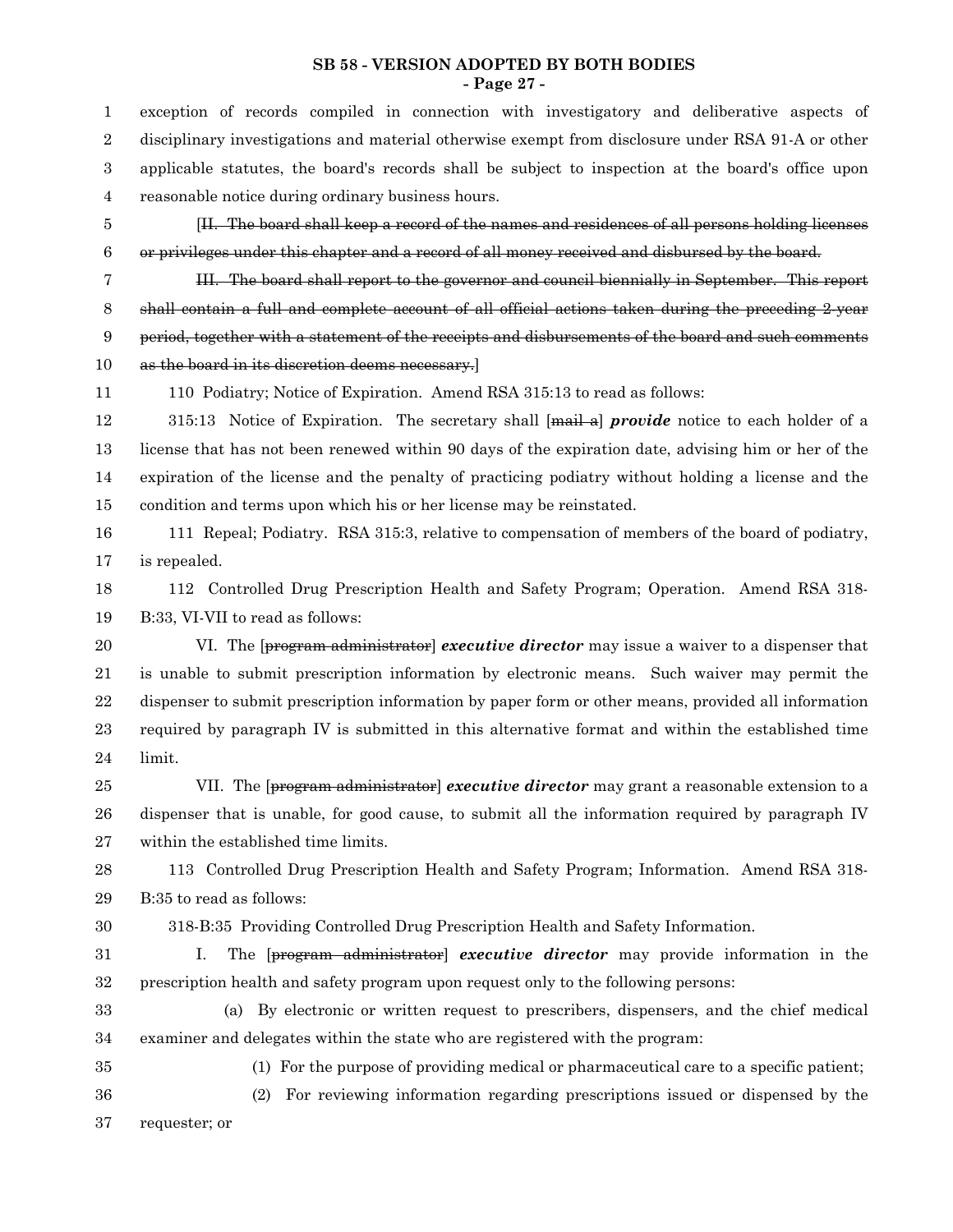#### **SB 58 - VERSION ADOPTED BY BOTH BODIES - Page 28 -**

| 1           | (3) For the purpose of investigating the death of an individual.                                         |
|-------------|----------------------------------------------------------------------------------------------------------|
| 2           | (b) By written request, to:                                                                              |
| 3           | (1) A patient who requests his or her own prescription monitoring information.                           |
| 4           | (2) The board of dentistry, the board of medicine, the board of nursing, the board of                    |
| 5           | registration in optometry, the board of podiatry, the board of veterinary medicine, and the pharmacy     |
| 6           | board; provided, however, that the request is pursuant to the boards' official duties and                |
| 7           | responsibilities and the disclosures to each board relate only to its licensees and only with respect to |
| $8\,$       | those licensees whose prescribing or dispensing activities indicate possible fraudulent conduct.         |
| 9           | (3) Authorized law enforcement officials on a case-by-case basis for the purpose of                      |
| 10          | investigation and prosecution of a criminal offense when presented with a court order based on           |
| 11          | probable cause. No law enforcement agency or official shall have direct access to query program          |
| 12          | information.                                                                                             |
| 13          | $(4)$ [Repealed.]                                                                                        |
| 14          | A practitioner or consultant retained by the office to review the system<br>(5)                          |
| 15          | information of an impaired practitioner program participant or a referral who has agreed to be           |
| 16          | evaluated or monitored through the program and who has separately agreed in writing to the               |
| 17          | consultant's access to and review of such information.                                                   |
| 18          | (c) By electronic or written request on a case-by-case basis to:                                         |
| 19          | (1) A controlled prescription drug health and safety program from another state;                         |
| 20          | provided, that there is an agreement in place with the other state to ensure that the information is     |
| 21          | used or disseminated pursuant to the requirements of this state.                                         |
| $\bf 22$    | An entity that operates a secure interstate prescription drug data exchange<br>(2)                       |
| 23          | system for the purpose of interoperability and the mutual secure exchange of information among           |
| 24          | prescription drug monitoring programs, provided that there is an agreement in place with the entity      |
| 25          | to ensure that the information is used or disseminated pursuant to the requirements of this state.       |
| 26          | $(3)$ [Repealed.]                                                                                        |
| $\sqrt{27}$ | II. The $[program administrator] executive directory shall notify the appropriate regulatory$            |
| 28          | board listed in subparagraph $I(b)(2)$ and the prescriber or dispenser at such regular intervals as may  |
| 29          | be established by the office if there is reasonable cause to believe a violation of law or breach of     |
| 30          | professional standards may have occurred. The program administrator shall provide prescription           |
| 31          | information required or necessary for an investigation.                                                  |
| 32          | The [program administrator] executive director shall review the information to<br>III.                   |
| 33          | identify information that appears to indicate whether a person may be obtaining prescriptions in a       |
| 34          | manner that may represent misuse or abuse of schedule II-IV controlled substances. When such             |
| 35          | information is identified, the program administrator shall notify the practitioner who prescribed the    |

prescription. 36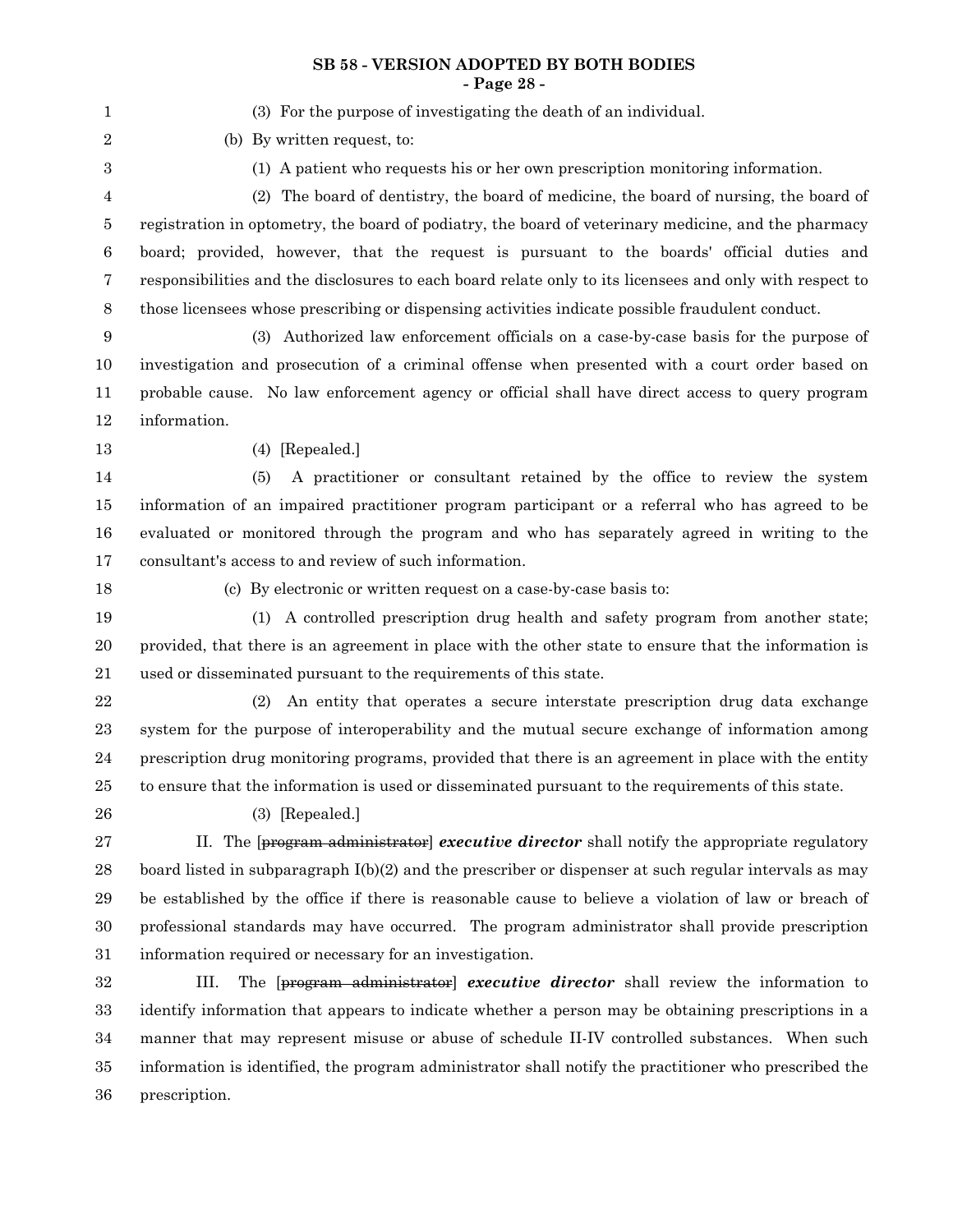#### **SB 58 - VERSION ADOPTED BY BOTH BODIES - Page 29 -**

IV. The [program administrator] *executive director* shall make a report, at least annually, commencing on November 1, 2019, to the senate president, the speaker of the house of representatives, the oversight committee on health and human services, established in RSA 126- A:13, the advisory council established in RSA 318-B:38 and the licensing boards of all professions required to use the program relative to the effectiveness of the program. 1 2 3 4 5

6

114 Psychologists; Organization and Meetings. Amend RSA 329-B:9, I to read as follows:

I. The board shall hold regular annual meetings. Other meetings of the board shall be held at such times and upon such notice as the rules of the board provide. [Five members] *A majority of the members of the board who have been approved by the governor and council* shall constitute a quorum. 7 8 9 10

115 Psychologists; Records. Amend RSA 329-B:13 to read as follows: 11

329-B:13 Records and Reports. 12

[I.] The board shall keep records of its proceedings and separate registers of all applications for licensure and all complaints filed against licensees *in accordance with the retention policy established by the office of professional licensure and certification*. Such records shall show information relative to the application or complaint and the board's response to the application or complaint, without disclosing the identity of those involved, as the rules of the board may prescribe. The records shall be public and shall be open to inspection at all reasonable times, except for records compiled in connection with disciplinary investigations and records otherwise exempt from disclosure under RSA 91-A or other applicable statutes. 13 14 15 16 17 18 19 20

- [II. Biennially, as of October 1, the board shall submit to the governor a report of the applications, licensure, and other activity of the preceding biennium, and shall also transmit a complete statement of the expenditures of the board.] 21 22 23
- 24

116 Psychologists; Hearings. Amend RSA 329-B:23, IV to read as follows:

IV. The respondent shall be heard in his or her defense either in person or by counsel and may produce witnesses and testify in his or her behalf. A [stenographic record] *recording* of the hearing shall be taken and preserved. The hearing may be adjourned from time to time. 25 26 27

28

117 Psychologists; Notice. Amend RSA 329-B:24, I to read as follows:

I. Licenses shall be valid for a period of 2 years and shall become invalid on the expiration date unless renewed or reinstated. It shall be the duty of the board to notify every person licensed by the board under this chapter of the date of expiration of the license and the amount of the fee that shall be required for its renewal for 2 years. Such notice shall be mailed *provided* at least 2 months in advance of the date of expiration of such license. Renewal shall be conditional upon filing a timely and complete renewal application and payment of the renewal fee. 29 30 31 32 33 34

- 118 Repeals; Psychologists. The following are repealed: 35
- 36

I. RSA 329-B:4, relative to advisory committees to the board.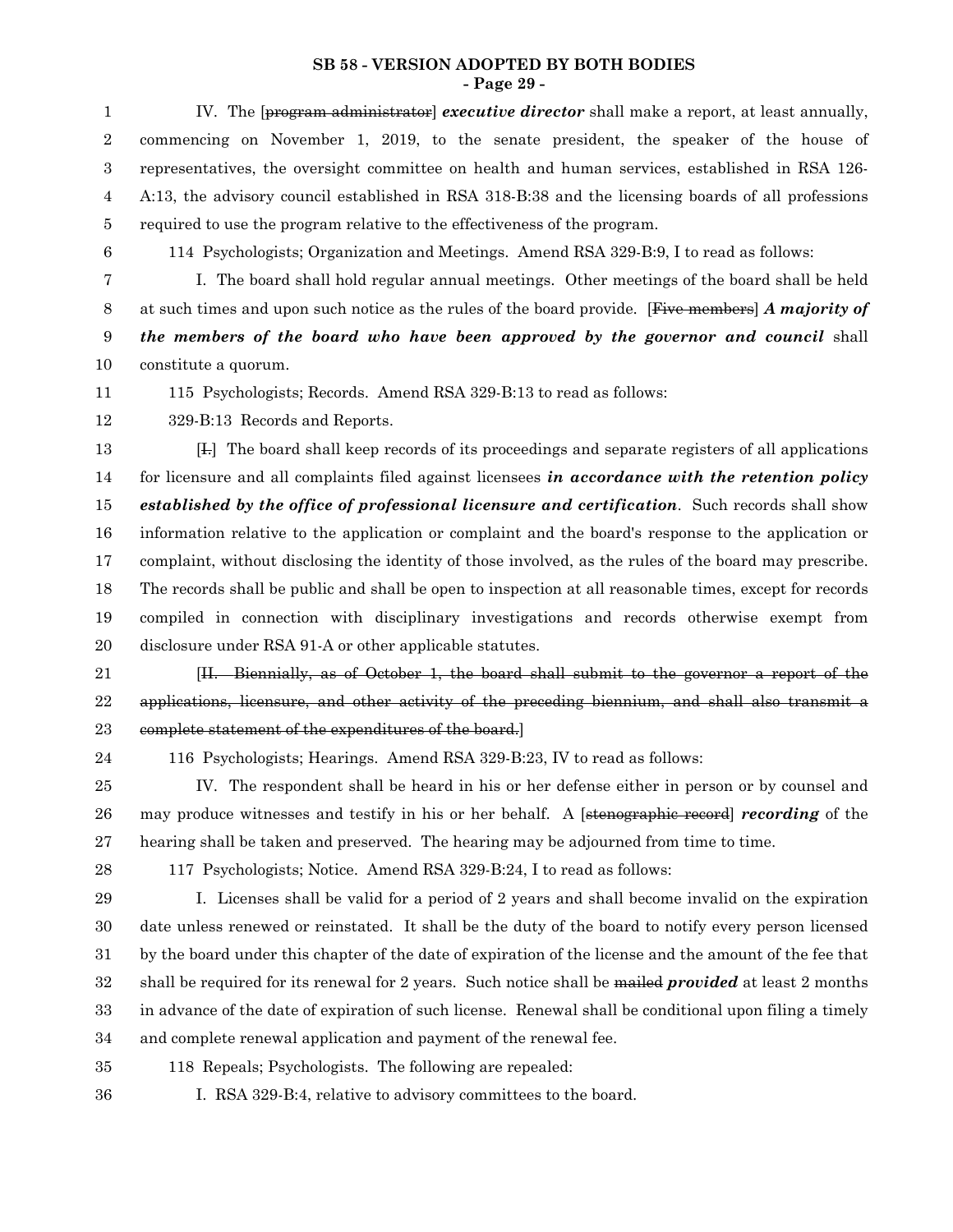#### **SB 58 - VERSION ADOPTED BY BOTH BODIES - Page 30 -**

| 1                | II. RSA 329-B:7, relative to compensation of members of the board of psychology and related            |
|------------------|--------------------------------------------------------------------------------------------------------|
| 2                | committees.                                                                                            |
| 3                | III. RSA 329-B:10, I, IV, VI, and XVI, relative to rulemaking authority.                               |
| 4                | IV. RSA 329-B:27, IV, relative to certain administrative rules relative to psychologists.              |
| 5                | 119 Repeal; Reflexologists, Structural Integrators, and Asian Bodywork Therapists. RSA 328-            |
| 6                | H:6, II, relative to the compensation of members of the advisory board, is repealed.                   |
| $\overline{7}$   | 120 New Hampshire Veterinary Practice Act; Meetings and Duties. Amend RSA 332-B:5 to read              |
| $8\phantom{1}$   | as follows:                                                                                            |
| $\boldsymbol{9}$ | 332-B:5 Meetings and Duties. The board shall meet at least 6 times a year at the time and place        |
| 10               | fixed by rule of the board. Other necessary meetings may be called by the president of the board by    |
| 11               | giving notice as may be required by rule. The quorum and the actions of the board shall be in          |
| 12               | accordance with RSA 91-A. At its annual meeting, the board shall organize by electing a president      |
| 13               | and such other officers as may be prescribed by rule. Officers of the board serve for terms of one     |
| 14               | year and until a successor is elected, without limitation on the number of terms an officer may serve. |
| 15               | The president shall preside at board meetings and serve as administrative head of the board. [The      |
| 16               | board shall submit annually to the governor a report on the transactions of the board, including an    |
| 17               | account of monies received and disbursed as shall be required by the state auditors.] Records shall    |
| 18               | be kept (by the administrative assistant) pursuant to RSA 91-A:3 and in accordance with the            |
| 19               | retention policy established by the office of professional licensure and certification.                |
| 20               | 121 New Hampshire Veterinary Practice Act; Hearing, Decisions, and Appeals. Amend RSA                  |
| 21               | 332-B:16, I to read as follows:                                                                        |
| 22               | I. Adjudicatory proceedings shall be open to the public. The board's public docket file for            |
| 23               | each such proceeding shall include a taped or written account of all oral hearings and shall be        |
| 24               | retained by the board for 6 years from the issuance of the final decision in accordance with the       |
| 25               | retention policy established by the office of professional licensure and certification.                |
| 26               | 122 Repeal; Veterinary Practice Act. The following are repealed:                                       |
| 27               | I. RSA 332-B:3, III, relative to compensation of members of the veterinary medicine board.             |
| 28               | II. RSA 332-B:7, III, relative to the power of the board of veterinary medicine to set certain         |
| 29               | fees.                                                                                                  |
| 30               | RSA 332-B:7, V-a, relative to the power of the board of veterinary medicine to<br>III.                 |
| 31               | compensate board counsel, assistants, and investigators.                                               |
| 32               | IV. RSA 332-B:7-a, I, III, and VII, relative to certain rulemaking authority of the board of           |
| 33               | veterinary medicine.                                                                                   |
| 34               | 123 General Administration of Regulatory Boards and Commissions; Reciprocity Information.              |
| 35               | Amend the introductory paragraph of RSA 332-G:12, I to read as follows:                                |
| 36               | All boards or commissions shall grant a license to an individual certified or<br>T.                    |
| 37               | licensed in another state if it determines that the requirements or standards for                      |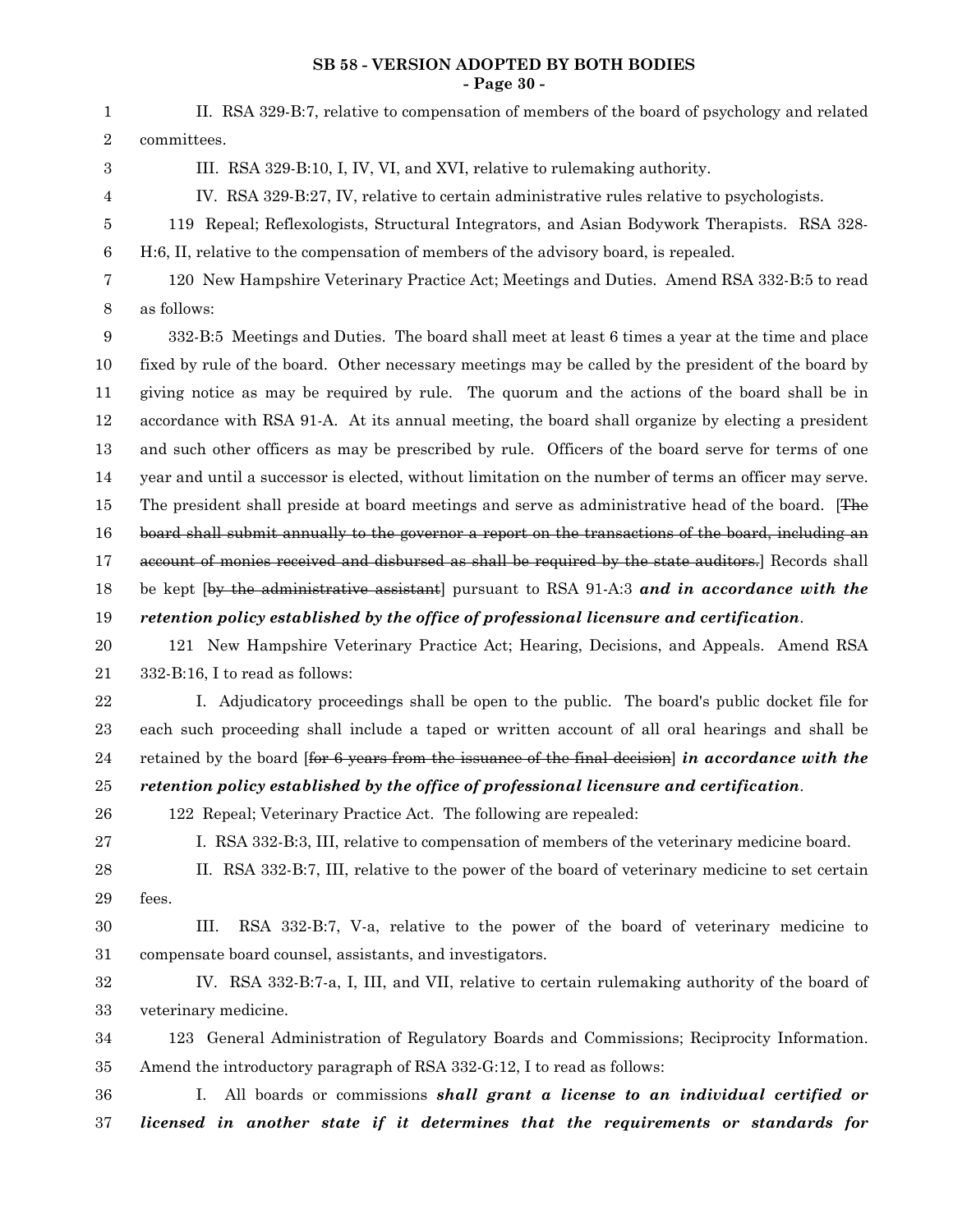#### **SB 58 - VERSION ADOPTED BY BOTH BODIES - Page 31 -**

| $\mathbf{1}$     | certification or licensure in that state are equivalent to, or greater than, those established          |
|------------------|---------------------------------------------------------------------------------------------------------|
| $\overline{2}$   | in New Hampshire. All boards and commissions shall post information on their website                    |
| 3                | relative to reciprocal licensure or certification for persons holding a current and valid license or    |
| 4                | certification for the practice of the regulated profession in another state. Such information shall     |
| 5                | include a list of the states which the board or commission has determined to have license or            |
| $\boldsymbol{6}$ | certification requirements equal to, or greater than, the requirements of this state. The posting shall |
| 7                | also list states with which the board or commission has:                                                |
| 8                | 124 Board of Engineers; Establishment. Amend RSA 310-A:3, V and VI to read as follows:                  |
| 9                | V. The board shall hold at least 3 regular meetings each year and special meetings at such              |
| 10               | times as it may deem necessary. Notice of all meetings shall be given in such a manner as rules         |
| 11               | adopted by the board may provide. The board shall biennially elect a chairperson, vice-chairperson,     |
| 12               | and secretary. [Three members] A majority of the members of the board who have been                     |
| 13               | approved by the governor and council shall constitute a quorum.                                         |
| 14               | VI.(a) The board shall keep a record of its proceedings [and a register of all applications for         |
| 15               | licensure, which shall show: in accordance with the retention policy established by the office          |
| 16               | of professional licensure and certification.                                                            |
| 17               | $(1)$ The name, age, and residence of each applicant.                                                   |
| 18               | $(2)$ The date of application.                                                                          |
| 19               | (3) The place of business of such applicant.                                                            |
| 20               | (4) The applicant's educational and other qualifications.                                               |
| 21               | (5) Whether or not an examination was required.                                                         |
| $\bf 22$         | (6) Whether the applicant was rejected and the reasons for such rejection.                              |
| 23               | (7) Whether a license was granted.                                                                      |
| 24               | (8) The date of the action of the board.                                                                |
| 25               | (9) Such other information as may be deemed necessary by the board.                                     |
| 26               | (b) The records of the board shall be prima facie evidence of the proceedings of the board,             |
| $\sqrt{27}$      | and a transcript of such records certified by the secretary of the board under seal shall be admissible |
| 28               | in evidence with the same force and effect as if the original were produced. [Biennially, as of         |
| 29               | December 31, the board shall submit to the governor a report of the transactions of the preceding       |
| 30               | biennium, and a complete statement of the receipts and expenditures of the board.]                      |
| 31               | 125 Board of Engineers; Rulemaking Authority. Amend RSA 310-A:6, I(d) to read as follows:               |
| $32\,$           | [How a license to practice under this subdivision shall be renewed] The<br>(d)                          |
| 33               | <i>requirements for renewal of a license</i> , including the requirements for continuing education;     |
| 34               | 126 Repeal; Professional Engineers. The following are repealed:                                         |
| 35               | I. RSA 310-A:3, IV, relative to compensation for members of the board of engineers.                     |
| 36               | RSA 310-A:3, VII, relative to the roster of professional engineers published by the<br>П.               |
| 37               | secretary of state.                                                                                     |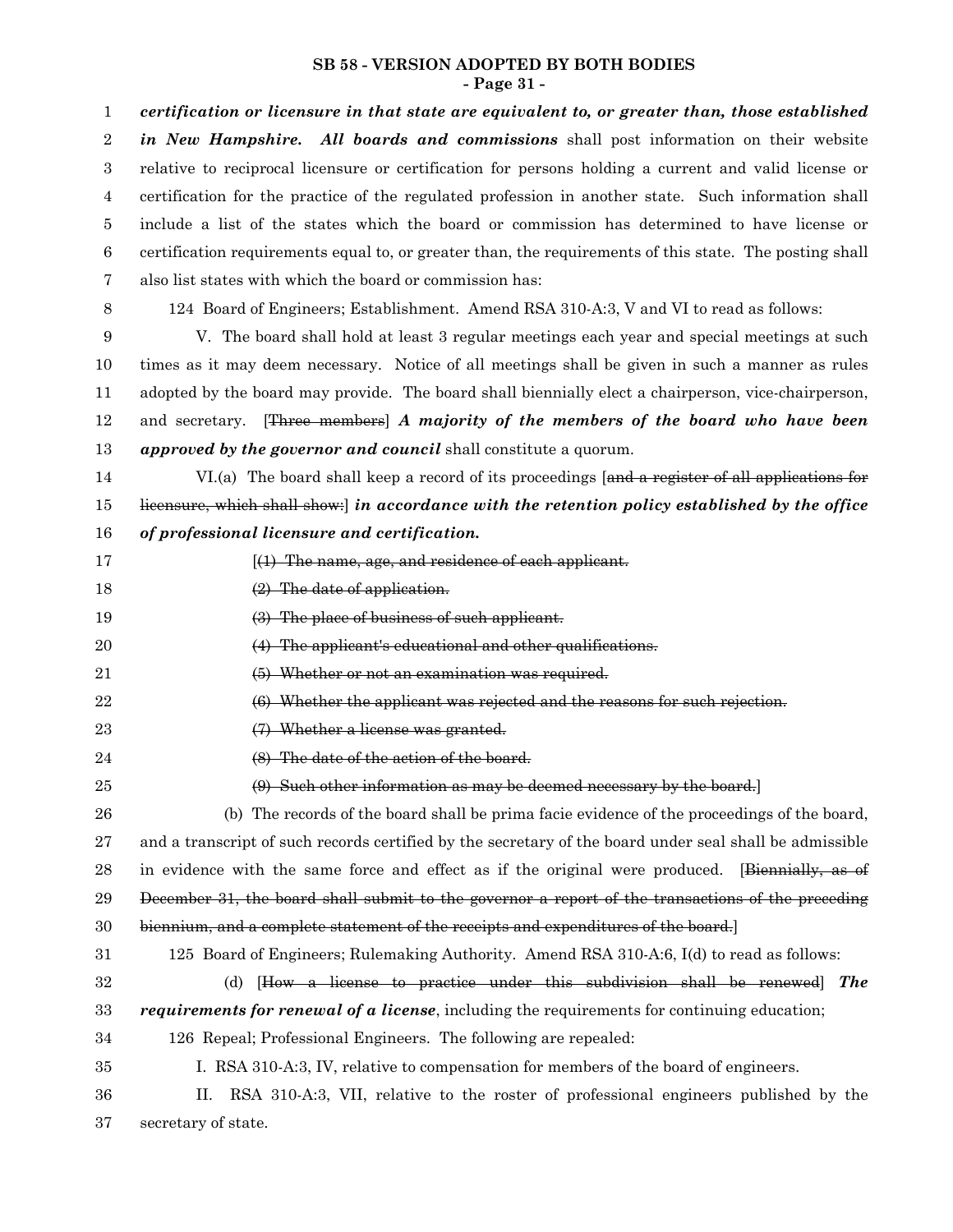#### **SB 58 - VERSION ADOPTED BY BOTH BODIES - Page 32 -**

| 1              | III. RSA 310-A:6, I(a), (e), (j), and (k), relative to certain rulemaking authority of the board        |
|----------------|---------------------------------------------------------------------------------------------------------|
| $\overline{2}$ | of engineers.                                                                                           |
| 3              | 127 Board of Architects; Establishment. Amend RSA 310-A:29, V and VI to read as follows:                |
| 4              | V. The board shall hold at least 3 regular meetings each year and special meetings at such              |
| 5              | times as it may deem necessary. Notice of all meetings shall be given in such a manner as rules         |
| $\,6$          | adopted by the board may provide. The board shall biennially elect or appoint a chairperson, vice-      |
| 7              | chairperson, and secretary. [Three members] A majority of the members of the board who have             |
| 8              | been approved by the governor and council shall constitute a quorum.                                    |
| 9              | VI.(a) The board shall keep a record of its proceedings [and a register of all applications for         |
| 10             | licensure, which shall show: in accordance with the retention policy established by the office          |
| 11             | of professional licensure and certification.                                                            |
| 12             | $(1)$ The name, age, and residence of each applicant.                                                   |
| 13             | $(2)$ The date of application.                                                                          |
| 14             | (3) The place of business of such applicant.                                                            |
| $15\,$         | (4) The applicant's educational and other qualifications.                                               |
| 16             | (5) Whether or not an examination was required.                                                         |
| 17             | (6) Whether the applicant was rejected and the reasons for such rejection.                              |
| 18             | (7) Whether a license was granted.                                                                      |
| 19             | (8) The date of the action of the board.                                                                |
| 20             | (9) Such other information as may be deemed necessary by the board.                                     |
| 21             | (b) The records of the board shall be prima facie evidence of the proceedings of the board,             |
| 22             | and a transcript of such records certified by the secretary of the board under seal shall be admissible |
| 23             | in evidence with the same force and effect as if the original were produced. [Biennially, as of         |
| 24             | December 31, the board shall submit to the governor a report of the transactions of the preceding       |
| 25             | biennium, and a complete statement of the receipts and expenditures of the board.                       |
| 26             | 128 Board of Architects; Rulemaking Authority. Amend RSA 310-A:32, I(d) to read as follows:             |
| 27             | (d) [How a license to practice under this subdivision shall] The criteria for a license to              |
| 28             | be renewed or reinstated, including [late fees and] any requirements for continuing education;          |
| 29             | 129 Board of Architects; Expiration and Renewals. Amend RSA 310-A:46 to read as follows:                |
| 30             | 310-A:46 Expiration and Renewals. All licenses issued by the board shall expire on the last day         |
| $31\,$         | of the month of the licensee's birth in the year 2 years following the year of issuance. The board      |
| $32\,$         | shall cause notification of the impending license expiration to be sent to each licensee at least one   |
| 33             | month prior to the expiration date of the license. If the renewal fee is not submitted within 12        |
| 34             | months after the expiration date of the license, the licensee's name shall be removed from the          |
| $35\,$         | mailing list [and roster]. An application for reinstatement shall be required to return to active       |
| 36             | The [board, pursuant to rules adopted under RSA 310-A:32,] office of professional<br>status.            |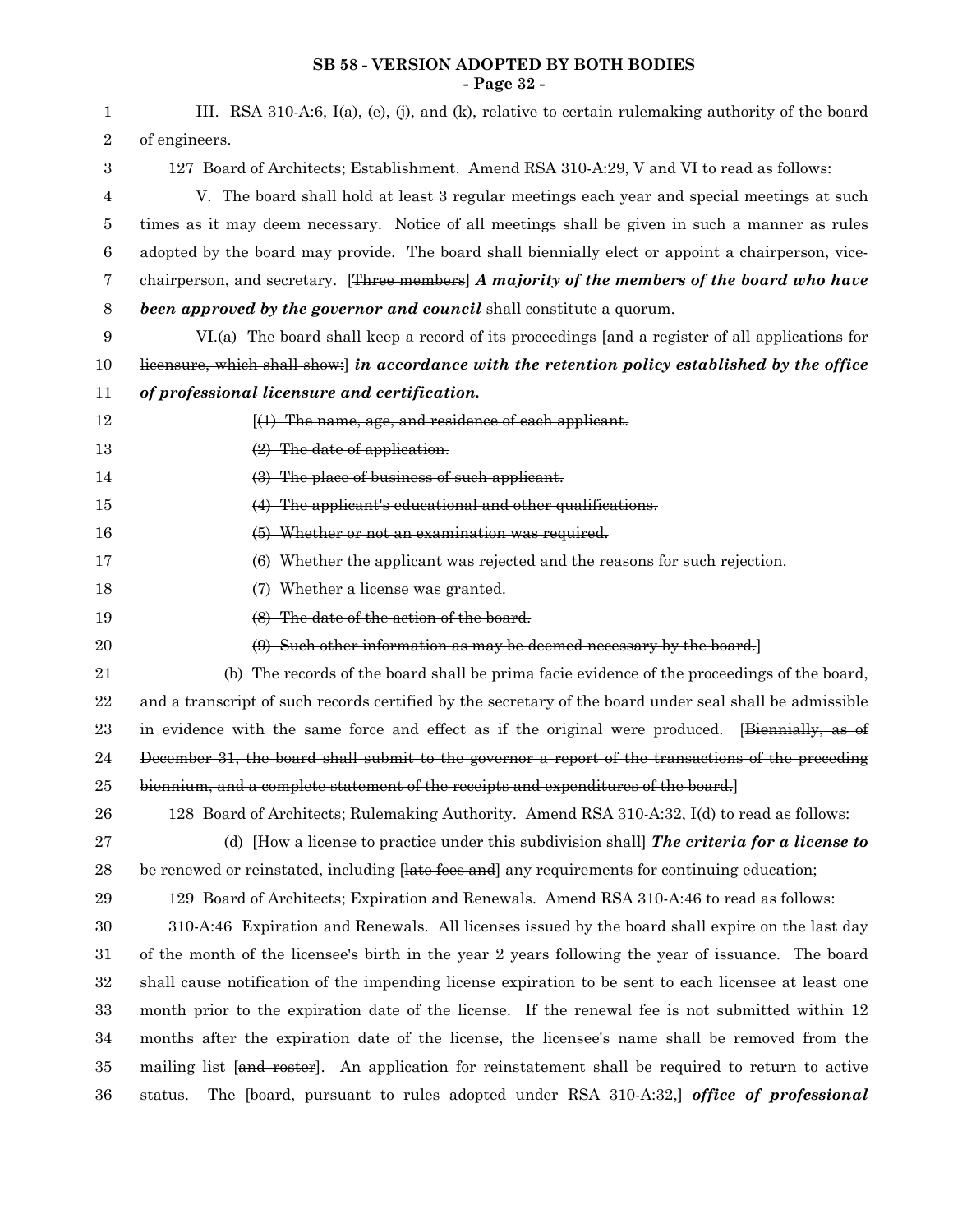## **SB 58 - VERSION ADOPTED BY BOTH BODIES - Page 33 -**

| 1     | <i>licensure and certification</i> shall charge up to a 20 percent late fee for each month or fraction of a   |
|-------|---------------------------------------------------------------------------------------------------------------|
| $\,2$ | month the renewal is late, up to 12 months, in addition to the renewal fee.                                   |
| 3     | 130 Repeal; Board of Architects. The following are repealed:                                                  |
| 4     | I. RSA 310-A:29, IV, relative to compensation for members of the board of architects.                         |
| 5     | II. RSA 310-A:29, VII, relative to the roster of architects published by the secretary of state.              |
| 6     | III. RSA 310-A:32, $I(a)$ , $(e)$ , $(j)$ , and $(k)$ , relative to certain rulemaking authority of the board |
| 7     | of architects.                                                                                                |
| 8     | Board of Land Surveyors; Establishment. Amend RSA 310-A:55, V and VI to read as<br>131                        |
| 9     | follows:                                                                                                      |
| 10    | V. The board shall hold at least 4 regular meetings each year and special meetings at such                    |
| 11    | times as it may deem necessary. Notice of all meetings shall be given in such a manner as rules               |
| 12    | adopted by the board may provide. The board shall elect or appoint a chairperson, vice-chairperson,           |
| 13    | and secretary. The secretary may or may not be a member of the board. [Three members] $\boldsymbol{A}$        |
| 14    | majority of the members of the board who have been approved by the governor and council                       |
| 15    | shall constitute a quorum.                                                                                    |
| 16    | VI.(a) The board shall keep a record of its proceedings and a register of all applications for                |
| 17    | licensure $\frac{1}{2}$ , which shall show. In accordance with the retention policy established by the office |
| 18    | of professional licensure and certification.                                                                  |
| 19    | $(1)$ The name, age, and residence of each applicant.                                                         |
| 20    | $(2)$ The date of application.                                                                                |
|       |                                                                                                               |
| 21    | (3) The place of business of such applicant.                                                                  |
| 22    | (4) The applicant's educational and other qualifications.                                                     |
| 23    | (5) Whether or not an examination was required.                                                               |
| 24    | (6) Whether the applicant was rejected and the reasons for such rejection.                                    |
| 25    | (7) Whether a license was granted.                                                                            |
| 26    | (8) The date of the action of the board.                                                                      |
| 27    | (9) Such other information as may be deemed necessary by the board.                                           |
| 28    | (b) The records of the board shall be prima facie evidence of the proceedings of the board,                   |
| 29    | and a transcript of such records certified by the secretary of the board under seal shall be admissible       |
| 30    | in evidence with the same force and effect as if the original were produced. [Biennially, as of July 31]      |
| 31    | of each even numbered year, the board shall submit to the governor a report of the transactions of            |
| 32    | the preceding biennium, and a complete statement of the receipts and expenditures of the board.               |
| 33    | 132 Land Surveyors; Rulemaking Authority. Amend RSA 310-A:58, IV to read as follows:                          |
| 34    | IV. [How a license to practice under this subdivision shall] The requirements for a license                   |
| 35    | to be renewed, including the requirements for continuing education;                                           |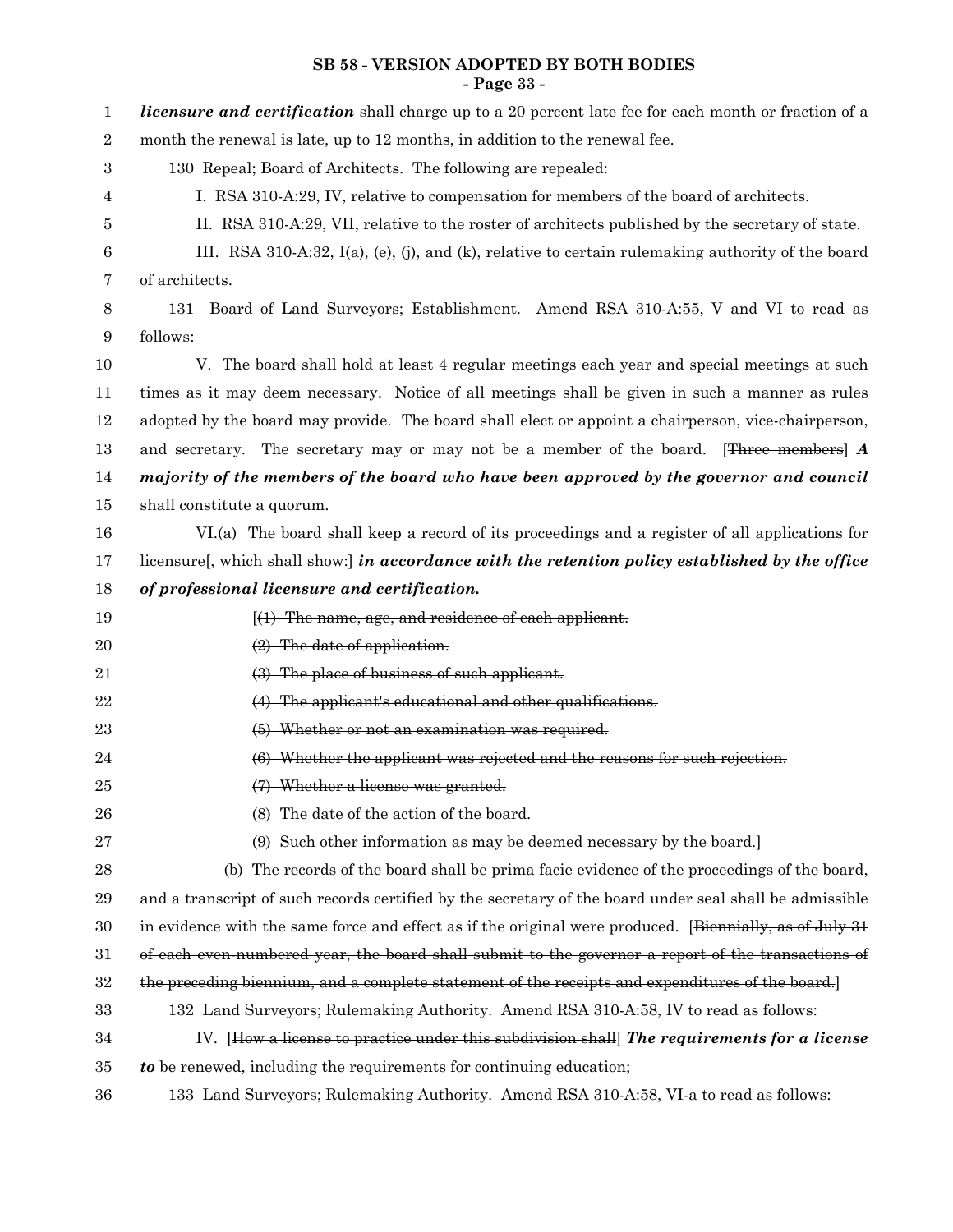#### **SB 58 - VERSION ADOPTED BY BOTH BODIES - Page 34 -**

| 1                | [Application procedures for and] The criteria for issuance of land surveying<br>VI-a.                    |
|------------------|----------------------------------------------------------------------------------------------------------|
| $\,2$            | certificates for proprietorships, corporations and partnerships, including the qualifications of         |
| $\,3$            | applicants in addition to those requirements set forth under this subdivision, and for satisfactory      |
| $\overline{4}$   | evidence of good professional character;                                                                 |
| 5                | 134 Repeal; Land Surveyors. The following are repealed:                                                  |
| 6                | I. RSA 310-A:55, IV, relative to compensation of members of the board of land surveyors.                 |
| 7                | II. RSA 310-A:55, VII, relative to the roster of land surveyors published by the secretary of            |
| 8                | state.                                                                                                   |
| $\boldsymbol{9}$ | III. RSA 310-A:58, I and V, relative to certain rulemaking authority of the board of land                |
| 10               | surveyors.                                                                                               |
| 11               | Board of Natural Scientists; Establishment. Amend RSA 310-A:81, V and VI to read as<br>135               |
| 12               | follows:                                                                                                 |
| 13               | V. The board shall hold at least 3 regular meetings each year and special meetings at such               |
| 14               | times as it may deem necessary. Notice of all meetings shall be given in such a manner as rules          |
| 15               | adopted by the board may provide. The board shall biennially elect or appoint a chairperson, vice-       |
| 16               | chairperson, and secretary. A quorum of the board shall consist of $[$ at least 4 members $]$ a majority |
| 17               | of the members of the board who have been approved by the governor and council.                          |
| 18               | VI.(a) The board shall keep a record of its proceedings [and a register of all applications for          |
| 19               | registration, which shall show: [in accordance with the retention policy established by the              |
| $20\,$           | office of professional licensure and certification.                                                      |
| 21               | $(1)$ The name and residence of each applicant.                                                          |
| $22\,$           | $(2)$ The date of application.                                                                           |
| 23               | (3) The place of business of such applicant.                                                             |
| 24               | (4) The applicant's educational and other qualifications.                                                |
| $25\,$           | (5) Whether or not an examination was required.                                                          |
| 26               | (6) Whether the applicant was rejected and the reasons for such rejection.                               |
| 27               | (7) Whether a certificate of registration was granted.                                                   |
| 28               | (8) The date of the action of the board.                                                                 |
| 29               | (9) Such other information as may be deemed necessary by the board.                                      |
| 30               | (b) The records of the board shall be prima facie evidence of the proceedings of the board,              |
| 31               | and a transcript of such records certified by the secretary of the board under seal shall be admissible  |
| 32               | in evidence with the same force and effect as if the original were produced. [Biennially, as of          |
| 33               | December 31 of each even-numbered year, the board shall submit to the governor a report of the           |
| 34               | transactions of the preceding biennium, and a complete statement of the receipts and expenditures        |
| 35               | of the board.]                                                                                           |
| 36               | 136 Board of Natural Scientists; Rulemaking Authority. Amend RSA 310-A:82, IV to read as                 |
| 37               | follows:                                                                                                 |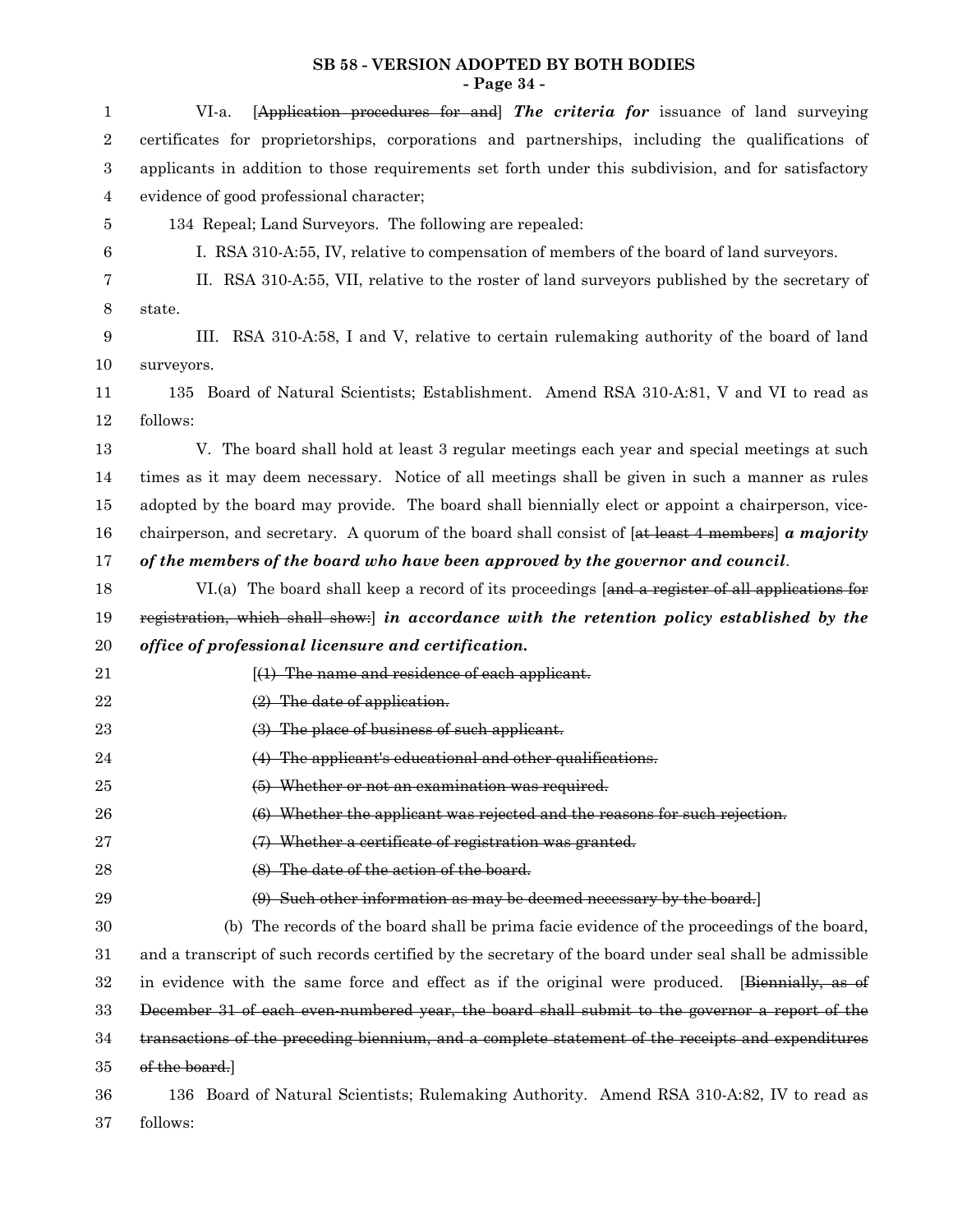#### **SB 58 - VERSION ADOPTED BY BOTH BODIES - Page 35 -**

| 1           | IV. [How a certificate to practice under this subdivision shall] The criteria required for $a$          |
|-------------|---------------------------------------------------------------------------------------------------------|
| $\sqrt{2}$  | license to be renewed, including the requirement for continuing education.                              |
| 3           | 137 Repeals; Natural Scientists. The following are repealed:                                            |
| 4           | I. RSA 310-A:81, VII, relative to the roster of natural scientists published by the secretary of        |
| 5           | state.                                                                                                  |
| $\,6$       | II. RSA 310-A:82, I and V, relative to certain rulemaking authority of the board of natural             |
| 7           | scientists.                                                                                             |
| 8           | 138 Board of Foresters; Establishment. Amend RSA 310-A:100, V and VI to read as follows:                |
| 9           | V. The board shall hold at least 3 regular meetings each year and special meetings at such              |
| 10          | times as it may deem necessary. Notice of all meetings shall be given in such a manner as rules         |
| 11          | adopted by the board may provide. The board shall biennially elect or appoint a chairperson, vice-      |
| 12          | chairperson, and secretary. [Four members] A majority of the members of the board have been             |
| 13          | approved by the governor and council shall constitute a quorum.                                         |
| 14          | VI.(a) The board shall adopt an official seal.                                                          |
| 15          | The board shall keep a true record of its proceedings [and a register of all<br>(b)                     |
| 16          | applications for licensure, which shall show: in accordance with the retention policy                   |
| 17          | established by the office of professional licensure and certification.                                  |
| 18          | $(1)$ The name, age, and residence of each applicant.                                                   |
| 19          | $(2)$ The date of application.                                                                          |
| 20          | (3) The place of business of such applicant.                                                            |
| 21          | (4) The applicant's educational and other qualifications.                                               |
| $\bf 22$    | (5) Whether or not an examination was required.                                                         |
| 23          | (6) Whether the applicant was rejected and the reasons for such rejection.                              |
| 24          | (7) Whether a license was granted.                                                                      |
| $25\,$      | (8) The date of the action of the board.                                                                |
| 26          | (9) Such other information as may be deemed necessary by the board.                                     |
| $\sqrt{27}$ | (c) The records of the board shall be prima facie evidence of the proceedings of the board,             |
| 28          | and a transcript of such records certified by the secretary of the board under seal shall be admissible |
| 29          | in evidence with the same force and effect as if the original were produced. [Biennially, as of         |
| 30          | December 31 of each even-numbered year, the board shall submit to the governor a report of the          |
| 31          | transactions of the preceding biennium, and a complete statement of the receipts and expenditures       |
| 32          | of the board.]                                                                                          |
| 33          | 139 Board of Foresters; Rulemaking. Amend RSA 310-A:102, IV to read as follows:                         |
| 34          | IV. Renewal [procedures] criteria, including requirements for continuing education.                     |
| 35          | 140 Repeal; Board of Foresters. The following are repealed:                                             |
| 36          | I. RSA 310-A:100, VII, relative to the roster of licensed foresters published by the secretary          |
| 37          | of state.                                                                                               |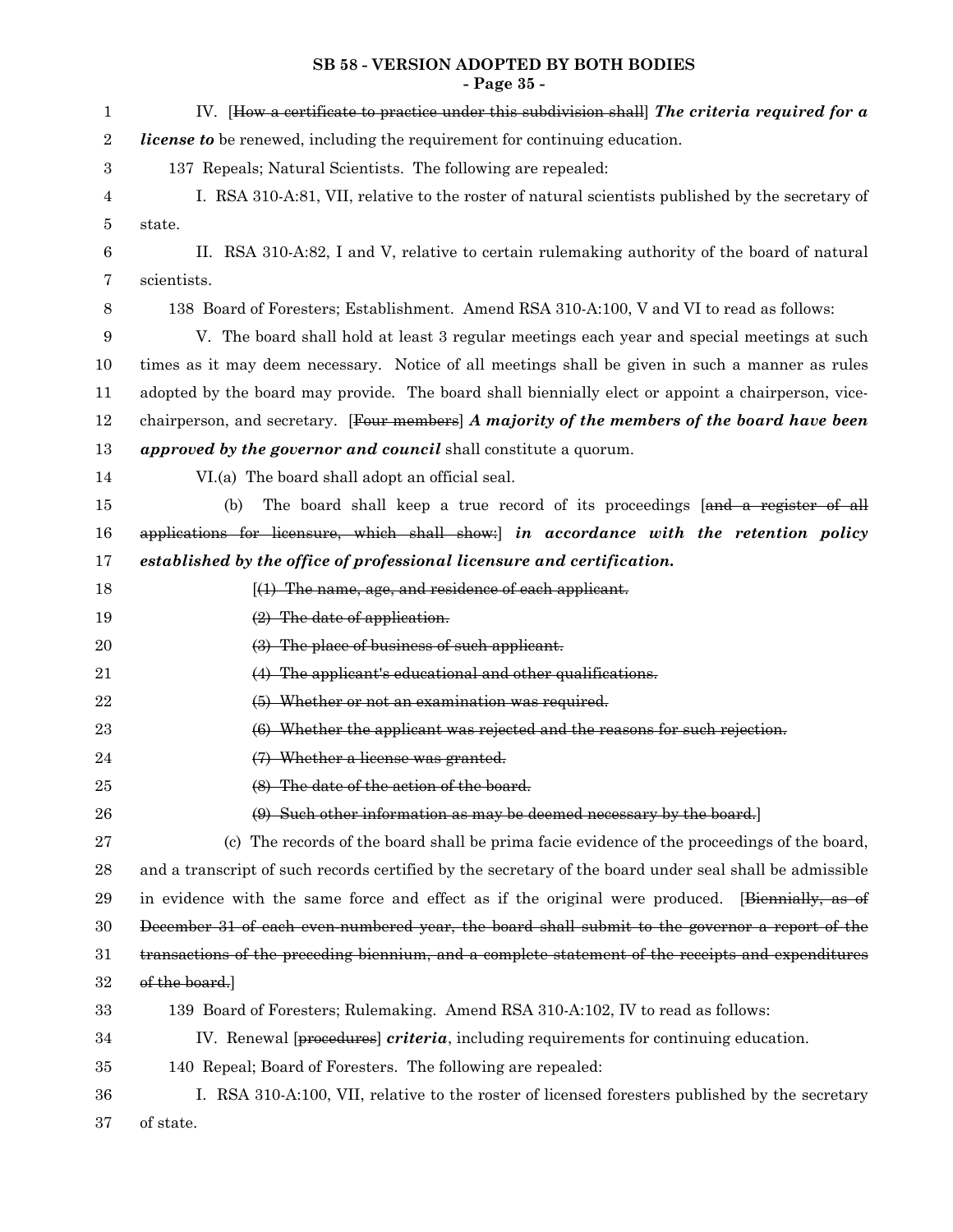#### **SB 58 - VERSION ADOPTED BY BOTH BODIES - Page 36 -**

| 1                | RSA 310-A:102, I and V, relative to certain rulemaking authority of the board of<br>П.                  |
|------------------|---------------------------------------------------------------------------------------------------------|
| $\,2$            | foresters.                                                                                              |
| $\boldsymbol{3}$ | 141 Board of Professional Geologists. Amend RSA 310-A:120, V-VII to read as follows:                    |
| 4                | V. The board shall hold at least 3 regular meetings each year and special meetings at such              |
| 5                | times as it may deem necessary. Notice of all meetings shall be given in such a manner as rules         |
| $\,6$            | adopted by the board may provide. The board shall biennially elect a chairperson, vice-chairperson,     |
| 7                | and secretary. [Three members] A majority of members of the board who have been approved                |
| 8                | by the governor and council shall constitute a quorum.                                                  |
| $\boldsymbol{9}$ | VI. The board shall keep a record of its proceedings [and a register of all applications for            |
| 10               | licensure, which shall show: in accordance with the retention policy established by the office          |
| 11               | of professional licensure and certification.                                                            |
| 12               | $(a)$ The name, age, and residence of each applicant.                                                   |
| 13               | (b) The date of application.                                                                            |
| 14               | (e) The place of business of such applicant.                                                            |
| 15               | (d) The applicant's educational and other qualifications.                                               |
| 16               | (e) Whether or not an examination was required.                                                         |
| 17               | (f) Whether the applicant was rejected and the reasons for such rejection.                              |
| 18               | (g) Whether a license or permit was granted.                                                            |
| 19               | (h) The date of the action of the board.                                                                |
| $20\,$           | (i) Such other information as may be deemed necessary by the board.                                     |
| 21               | VII. The records of the board shall be prima facie evidence of the proceedings of the board,            |
| $\bf{22}$        | and a transcript of such records certified by the secretary of the board under seal shall be admissible |
| 23               | in evidence with the same force and effect as if the original were produced. [Biennially, as of         |
| 24               | December 31, the board shall submit to the governor a report of the transactions of the preceding       |
| $25\,$           | biennium, and a complete statement of the receipts and expenditures of the board.                       |
| 26               | 142 Board of Professional Geologists; Continuing Education. Amend RSA 310-A:127, I to read              |
| 27               | as follows:                                                                                             |
| $\bf 28$         | I. Applications for licensure shall be [on forms prescribed and furnished by the board,] made           |
| 29               | using the method prescribed and furnished by the office of professional licensure and                   |
| $30\,$           | certification. Applications shall contain statements made under oath, showing the applicant's           |
| 31               | education and a detailed summary of the applicant's technical work, and shall contain not less than     |
| $32\,$           | 5 references, of whom at least 3 shall be professional geologists having personal knowledge of the      |
| 33               | applicant's professional experience.                                                                    |
| 34               | 143 Repeal; Board of Professional Geologists. The following are repealed:                               |
| 35               | I. RSA 310-A:120, VIII, relative to the roster of professional geologists published by the              |
| 36               | secretary of state.                                                                                     |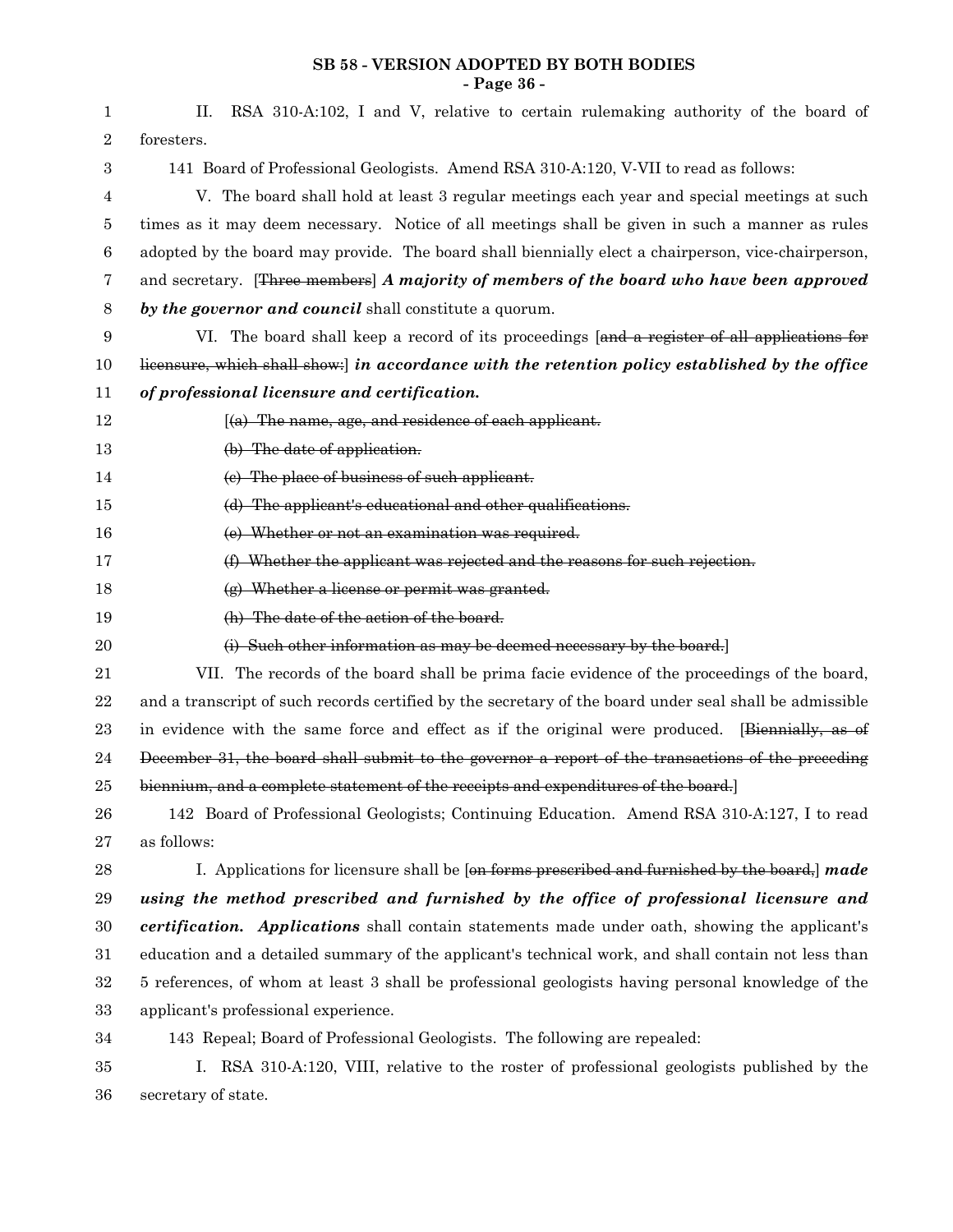#### **SB 58 - VERSION ADOPTED BY BOTH BODIES - Page 37 -**

| 1                | RSA 310-A:121, I(a), II, and III, relative to certain rulemaking of the board of<br>П.                  |
|------------------|---------------------------------------------------------------------------------------------------------|
| $\boldsymbol{2}$ | professional geologists.                                                                                |
| 3                | RSA 310-A:123, relative to receipts and disbursements of the board of professional<br>HL.               |
| 4                | geologists.                                                                                             |
| 5                | 144 Board of Landscape Architects; Establishment. Amend RSA 310-A:142, V and VI to read as              |
| 6                | follows:                                                                                                |
| 7                | V. The board shall hold at least 3 regular meetings each year and special meetings at such              |
| 8                | times as it may deem necessary. Notice of all meetings shall be given in such a manner as rules         |
| 9                | adopted by the board may provide. The board shall biennially elect or appoint a chairperson, vice-      |
| 10               | chairperson, and secretary. [Three members] A majority of the members of the board who have             |
| 11               | been approved by the governor and council shall constitute a quorum.                                    |
| 12               | VI.(a) The board shall keep a record of its proceedings [and a register of all applications for         |
| 13               | licensure, which shall show: in accordance with the retention policy established by the office          |
| 14               | of professional licensure and certification.                                                            |
| 15               | $(1)$ The name, age, and residence of each applicant.                                                   |
| 16               | $(2)$ The date of application.                                                                          |
| 17               | (3) The place of business of such applicant.                                                            |
| 18               | (4) The applicant's educational and other qualifications.                                               |
| 19               | (5) Whether or not an examination was required.                                                         |
| $20\,$           | (6) Whether the applicant was rejected and the reasons for such rejection.                              |
| 21               | (7) Whether a license was granted.                                                                      |
| 22               | (8) The date of the action of the board.                                                                |
| 23               | (9) Such other information as may be deemed necessary by the board.                                     |
| 24               | (b) The records of the board shall be prima facie evidence of the proceedings of the board,             |
| 25               | and a transcript of such records certified by the secretary of the board under seal shall be admissible |
| 26               | in evidence with the same force and effect as if the original were produced. [Biennially, as of         |
| 27               | December 31, the board shall submit to the governor a report of the transactions of the preceding       |
| 28               | biennium, and a complete statement of the receipts and expenditures of the board.                       |
| 29               | 145 Board of Landscape Architects; Rulemaking Authority. Amend RSA 310-A:143, I(d) to read              |
| 30               | as follows:                                                                                             |
| 31               | $[How a license to practice under this subdivision shall be] The criteria for a$<br>(d)                 |
| 32               | <i>license to be</i> renewed or reinstated, including late fees and any requirements for continuing     |
| 33               | education;                                                                                              |
| 34               | 146 Board of Landscape Architects; Rulemaking. Amend RSA 310-A:143, I(j) to read as follows:            |
| 35               | (j) [Application procedures for and] The issuance of corporate practice certificates.                   |
| 36               | 147 Board of Landscape Architects; Expiration and Renewals. Amend RSA 310-A:154, II to read             |
| 37               | as follows:                                                                                             |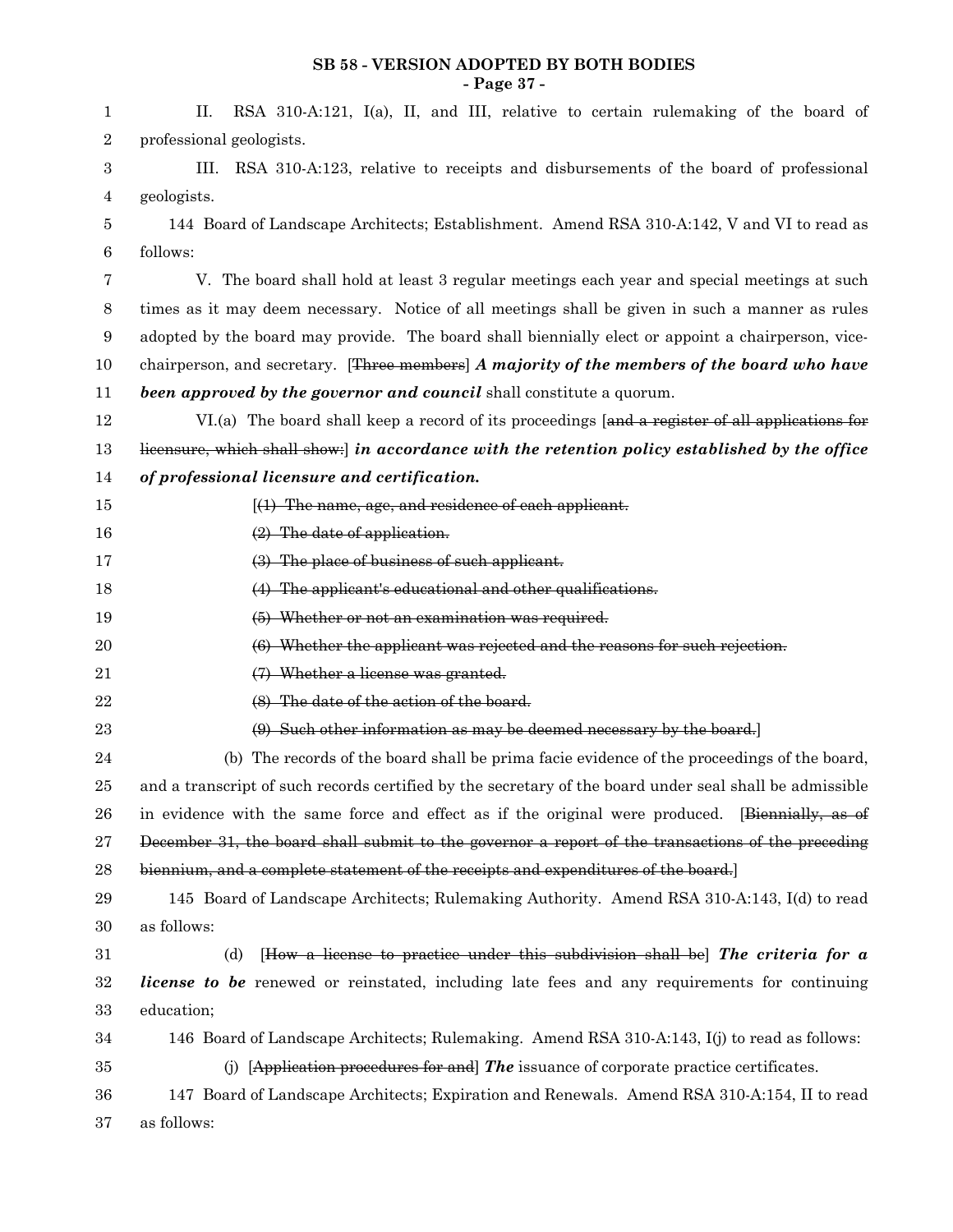#### **SB 58 - VERSION ADOPTED BY BOTH BODIES - Page 38 -**

II. If the renewal fee is not submitted within 12 months after the expiration date of the license, the licensee's name shall be removed from the mailing list [and roster]. The board, pursuant to rules adopted under RSA 310-A:143, shall charge up to a 20 percent late fee for each month or fraction of a month the renewal is late, up to 12 months, in addition to the renewal fee. 148 Repeal; Landscape Architects. The following are repealed: I. RSA 310-A:142, IV, relative to compensation of members of the board of landscape architects. II. RSA 310-A:142, VII, relative to the roster of landscape architects published by the secretary of state. III. RSA 310-A:143, I(a) and (e), relative to certain rulemaking authority of the board of landscape architects. 149 Court Reporters; Board; Roster. Amend RSA 310-A:154, II to read as follows: II. If the renewal fee is not submitted within 12 months after the expiration date of the license, the licensee's name shall be removed from the mailing list [and roster] The board, pursuant to rules adopted under RSA 310-A:143, shall charge up to a 20 percent late fee for each month or fraction of a month the renewal is late, up to 12 months, in addition to the renewal fee. 150 Court Reporters; Board; Rulemaking. Amend RSA 310-A:163 and 310-A:164 to read as follows: 310-A:163 Board. I. There is hereby established a board of court reporters. The board shall consist of 5 members who shall be citizens of the United States and residents of this state appointed by the governor and council, 3 of whom shall be court reporters, one of whom shall be a public member and one of whom shall be admitted to practice law in the state of New Hampshire. The public member of the board shall be a person who is not, and never was, a member of the court reporting profession or the spouse of any such person, and who does not have and never has had, a material financial interest in either the provision of court reporting services or an activity directly related to court reporting, including the representation of the board or profession for a fee at any time during the 5 years preceding appointment. Each court reporter member shall have actively practiced court reporting for the chief means of livelihood for at least 10 years prior to appointment and shall have held a responsible position in charge of such work for at least 5 years prior to appointment, which may include the teaching of court reporting. Members shall be appointed for 5-year terms, except that no more than one appointed member's term may expire in any one calendar year. Appointments for terms of less than 5 years may be made in order to comply with this limitation. No appointed member shall be eligible to serve more than 2 full consecutive terms, provided that, for this purpose only, a period actually served which exceeds 1/2 of the 5-year term shall be deemed a full term. Upon expiration of a member's term, the member shall serve until a successor is qualified and appointed. The successor's term shall be 5 years from the date of expiration of the predecessor's 1 2 3 4 5 6 7 8 9 10 11 12 13 14 15 16 17 18 19 20 21 22 23 24 25 26 27 28 29 30 31 32 33 34 35 36 37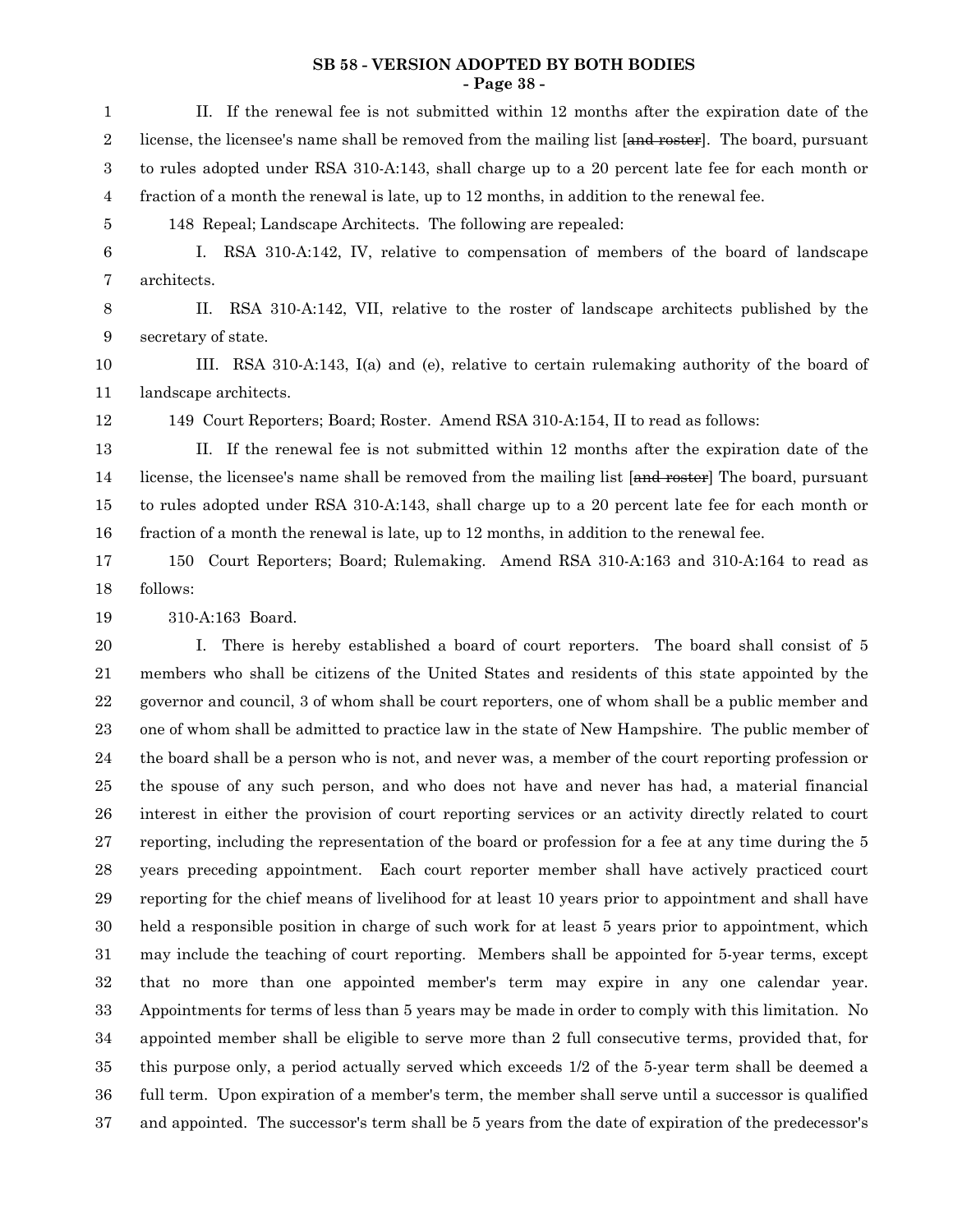#### **SB 58 - VERSION ADOPTED BY BOTH BODIES - Page 39 -**

| $\mathbf{1}$   | appointment, regardless of the date of the successor's appointment. Vacancies occurring prior to the      |
|----------------|-----------------------------------------------------------------------------------------------------------|
| $\overline{2}$ | expiration of a specific term shall be filled by appointment for the unexpired term. The governor and     |
| 3              | council may remove a board member for cause. [Members of the board shall receive \$25 for each day        |
| 4              | actually engaged in the duties of their office and shall be reimbursed for all actual travel, incidental, |
| 5              | and elerical expenses necessarily incurred in carrying out the provisions of this subdivision.            |
| 6              | II. The board shall hold at least 3 regular meetings each year and special meetings at such               |
| 7              | times as it may deem necessary. Notice of all meetings shall be given in such a manner as rules           |
| 8              | adopted by the board may provide. The board shall biennially elect or appoint a chairperson, vice-        |
| 9              | chairperson, and secretary. [Three members] A majority of the members of the board appointed              |
| 10             | by the governor and council shall constitute a quorum.                                                    |
| 11             | III. The board shall keep a record of its proceedings [and a register of all applications for             |
| 12             | licensure, which shall show:                                                                              |
| 13             | (a) The name, age, and residence of each applicant.                                                       |
| 14             | (b) The date of application.                                                                              |
| 15             | (e) The place of business of such applicant.                                                              |
| 16             | (d) The applicant's educational and other qualifications.                                                 |
| 17             | (e) Whether or not an examination was required.                                                           |
| 18             | (f) Whether the applicant was rejected and the reasons for such rejection.                                |
| 19             | (g) Whether a license was granted.                                                                        |
| 20             | (h) The date of the action of the board.                                                                  |
| 21             | $(i)$ Such other information as may be deemed necessary by the board] in accordance                       |
| $22\,$         | with the retention policy established by the office of professional licensure and                         |
| 23             | certification.                                                                                            |
| 24             | IV. The records of the board shall be prima facie evidence of the proceedings of the board,               |
| 25             | and a transcript of such records certified by the secretary of the board under seal shall be admissible   |
| 26             | in evidence with the same force and effect as if the original were produced.                              |
| 27             | [V. Biennially, on or before December 31, the board shall submit to the governor a report of              |
| 28             | the transactions of the preceding biennium, and a complete statement of the receipts and                  |
| 29             | expenditures of the board. The secretary of the board shall publish a roster listing the names and        |
| 30             | places of business of all court reporters licensed under the board during February of each even-          |
| 31             | numbered year. Copies of this roster shall be mailed to each person so licensed, placed on file with      |
| $32\,$         | the secretary of state, and furnished to the public upon request at a fee to be established by the        |
| 33             | board. The board may include in such roster any other information it deems appropriate.                   |
| 34             | 310-A:164 Rulemaking. The board shall adopt rules, pursuant to RSA 541-A, relative to:                    |
| 35             | I. The application procedure for a license to practice under this subdivision.                            |
| 36             | The qualifications of applicants in addition to those requirements set by statute,<br>H <sub>1</sub>      |
| 37             | including the qualifications for satisfactory evidence of good professional character.                    |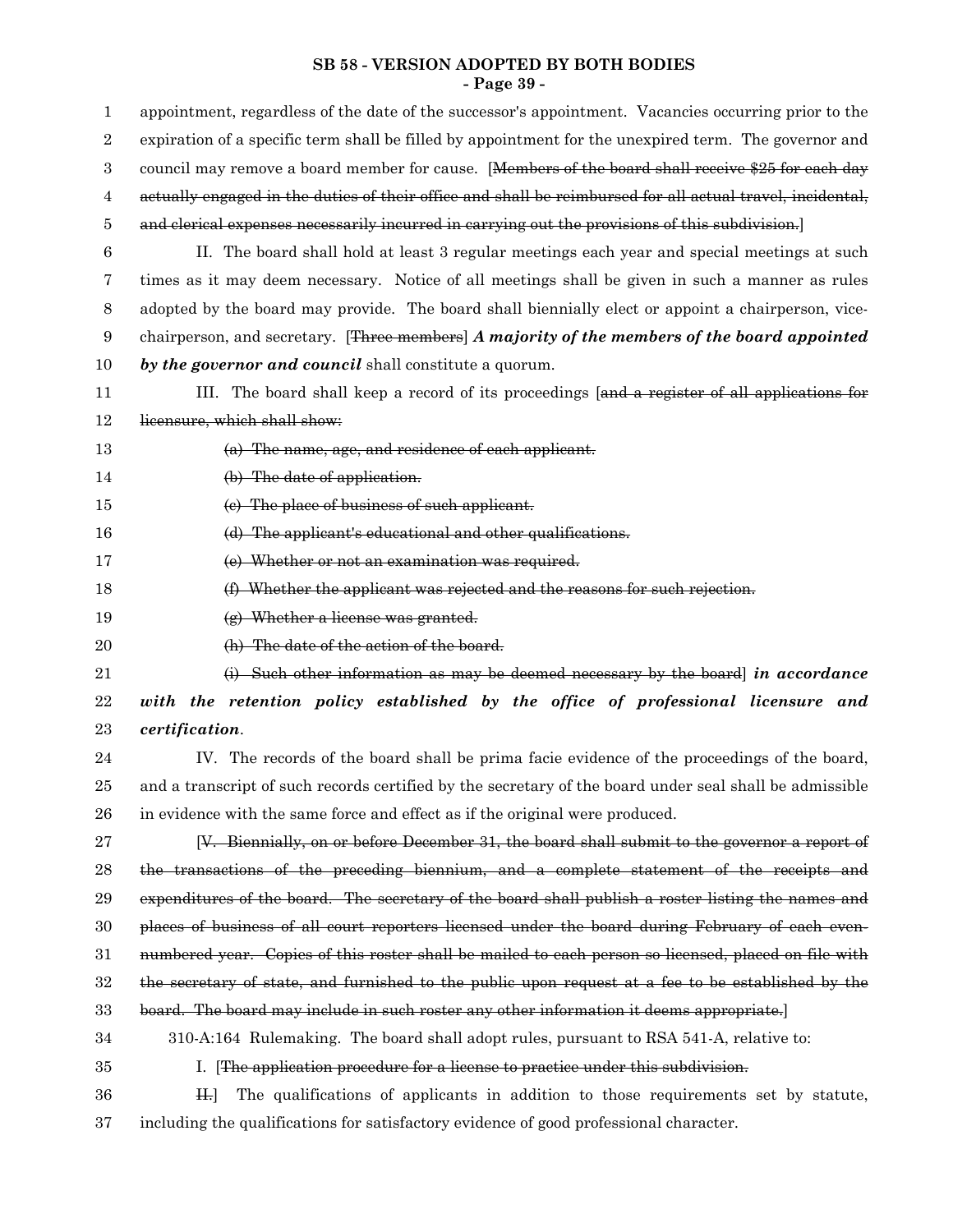## **SB 58 - VERSION ADOPTED BY BOTH BODIES - Page 40 -**

| $\mathbf{1}$     | $[HH, H.$ How an applicant shall be examined.                                                             |
|------------------|-----------------------------------------------------------------------------------------------------------|
| 2                | [IV.] III. [How a license to practice under this subdivision shall] The criteria for a license            |
| $\boldsymbol{3}$ | to be renewed or reinstated, including [late fees and] any requirements for continuing education.         |
| 4                | $[\frac{1}{2}]$ IV. Ethical and professional standards required to be met by each holder of a license     |
| 5                | under this subdivision and how disciplinary actions by the board shall be implemented for violations      |
| 6                | of these standards.                                                                                       |
| 7                | [VI. Fees under RSA 310-A:171.                                                                            |
| 8                | VII.] V. Matters related to the proper administration of this subdivision.                                |
| $\boldsymbol{9}$ | [VIII.] VI. Procedures for the conduct of hearings consistent with the requirements of due                |
| 10               | process.                                                                                                  |
| 11               | [IX.] VII. The design of an official seal.                                                                |
| 12               | 151 Court Reporters; Qualifications. Amend RSA 310-A:170, II to read as follows:                          |
| 13               | II. Paid the fee required [by this subdivision]; and                                                      |
| 14               | Home Inspectors; Board of Home Inspectors. Amend RSA 310-A:186, V-IX to read as<br>152                    |
| 15               | follows:                                                                                                  |
| 16               | [Members of the board shall receive \$25 for each day actually engaged in the duties of<br>V.             |
| 17               | their office and shall be reimbursed for all actual travel, incidental, and clerical expenses necessarily |
| 18               | incurred in carrying out the provisions of this subdivision.                                              |
| 19               | 44. The board shall hold at least 3 regular meetings each year and special meetings at such               |
| 20               | times as it may deem necessary. Notice of all meetings shall be given in such a manner as rules           |
| 21               | adopted by the board may provide. The board shall biennially elect or appoint a chairperson, vice-        |
| 22               | chairperson, and secretary. [Four members] A majority of the members of the board appointed               |
| 23               | by the governor and council shall constitute a quorum.                                                    |
| $\bf{24}$        | $[VII,(a)$ The board shall keep a record of its proceedings and a register of all applications for        |
| 25               | licensure, which shall show:                                                                              |
| 26               | (1) The name, age, and residence of each applicant.                                                       |
| 27               | $(2)$ The date of application.                                                                            |
| 28               | (3) The place of business of such applicant.                                                              |
| 29               | (4) The applicant's educational and other qualifications.                                                 |
| 30               | (5) Proof of passing home inspection exam.                                                                |
| $31\,$           | (6) Whether the applicant was rejected and the reasons for such rejection.                                |
| 32               | (7) Whether a license was granted.                                                                        |
| 33               | (8) The date of the action of the board.                                                                  |
| 34               | (9) Such other information as may be deemed necessary by the board.                                       |
| 35               | $\leftrightarrow$ W. The records of the board shall be prima facie evidence of the proceedings of the     |
| 36               | board, and a transcript of such records certified by the secretary of the board under seal shall be       |
| 37               | admissible in evidence with the same force and effect as if the original were produced. [Biennially,      |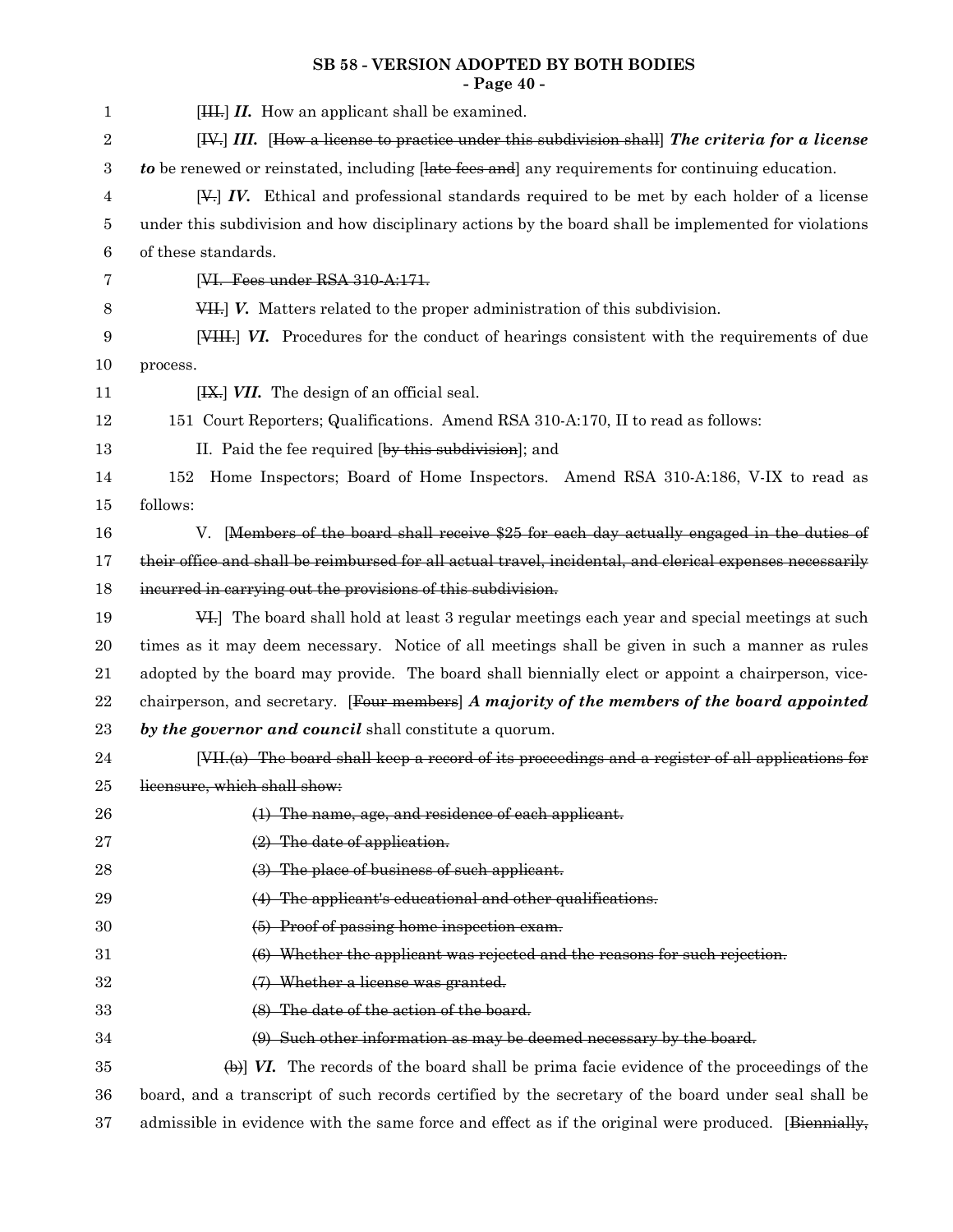#### **SB 58 - VERSION ADOPTED BY BOTH BODIES - Page 41 -**

| 1      | as of December 31, the board shall submit to the governor a report of the transactions of the                    |
|--------|------------------------------------------------------------------------------------------------------------------|
| 2      | preceding biennium, and a complete statement of the receipts and expenditures of the board                       |
| 3      | VIII. The secretary of the board shall publish a roster listing the names and addresses of all                   |
| 4      | home inspectors licensed under this subdivision by the board during February of each even-                       |
| 5      | numbered year. Copies of this roster shall be sent to each person so licensed, placed on file with the           |
| 6      | secretary of state, and furnished to the public upon request at a fee to be established by the board.            |
| 7      | The board may include in such roster any other information it deems appropriate.                                 |
| 8      | <b>IX.</b> WII. The board, its members, and its agents shall be immune from personal liability for               |
| 9      | actions taken in good faith in the discharge of the board's responsibilities, and the state shall hold           |
| 10     | the board, its members, and its agents harmless from all costs, damages, and attorneys' fees arising             |
| 11     | from claims and suits against them with respect to matters to which such immunity applies.                       |
| 12     | 153 Home Inspectors; Rulemaking Authority. Amend RSA 310-A:187, I to read as follows:                            |
| 13     | I. The board shall adopt rules, pursuant to RSA 541-A, relative to:                                              |
| 14     | (a) [The application procedure for a license to practice under this subdivision.                                 |
| 15     | $\left(\frac{1}{2}\right)$ The qualifications of applicants in addition to requirements of this subdivision, and |
| 16     | including the qualifications for satisfactory evidence of good professional character.                           |
| 17     | [(e) Procedures for auditing applicants and licensees.                                                           |
| 18     | (d) How a license to practice under this subdivision shall be $\vert$ (b) The criteria for a                     |
| 19     | <i>license to be</i> renewed or reinstated, including [late fees and] any requirements for continuing            |
| 20     | education.                                                                                                       |
| 21     | [(e) The establishment of all fees required under this subdivision.                                              |
| 22     | $\Box$ (c) Disciplinary actions by the board that shall be implemented for violations of the                     |
| 23     | standards of practice, code of ethics, and rules adopted by the board.                                           |
| 24     | $[\mathcal{L}(g)](d)$ Procedures for the conduct of hearings consistent with the requirements of due             |
| 25     | process.                                                                                                         |
| 26     | $\Box$ (e) Procedures for approving education courses for eligibility for licensure and for a                    |
| 27     | continuing education program                                                                                     |
| 28     | $[\frac{1}{2}]$ (f) How an applicant shall be examined, including the form of the examination.                   |
| 29     | $\left[\left(\frac{1}{2}\right)\right]$ (g) The design of an official seal.                                      |
| $30\,$ | The establishment of administrative fines which may be levied in the<br>$\left[\frac{1}{2} \cdot h\right]$ (h)   |
| 31     | administration of this subdivision.                                                                              |
| 32     | 154 Home Inspectors; License Applications. Amend RSA 310-A:191, I to read as follows:                            |
| 33     | I. Applications for licensure [on forms prescribed and furnished by the board] made using                        |
| 34     | the method prescribed and furnished by the office of professional licensure and                                  |
| 35     | certification.                                                                                                   |
| 36     | 155 Septic System Evaluators; Board. Amend RSA 310-A:206, VII-X to read as follows:                              |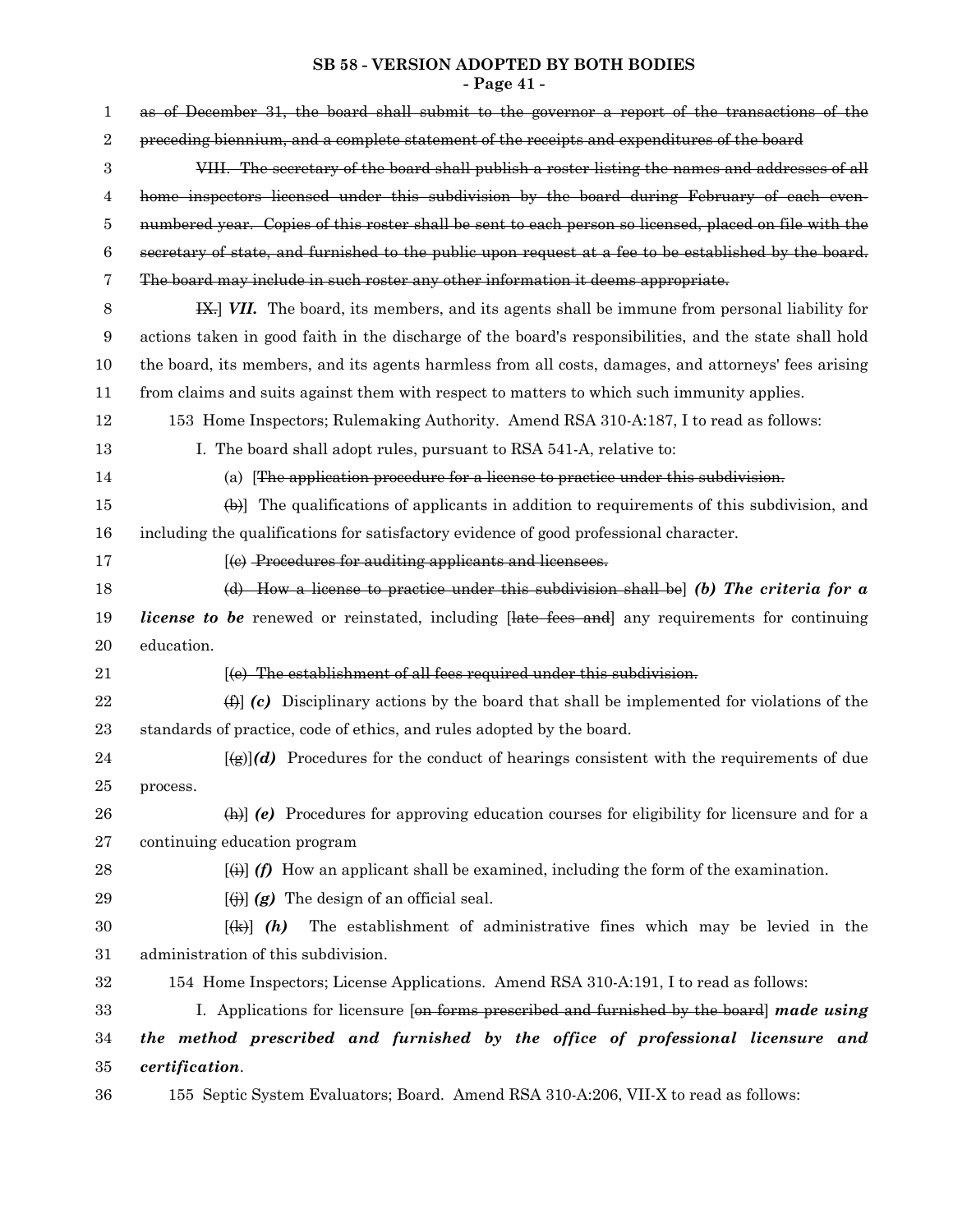#### **SB 58 - VERSION ADOPTED BY BOTH BODIES - Page 42 -**

| 1                | VII. The board shall hold at least 3 regular meetings each year and special meetings at such                     |
|------------------|------------------------------------------------------------------------------------------------------------------|
| $\boldsymbol{2}$ | times as it may deem necessary. Notice of all meetings shall be given in such a manner as rules                  |
| $\,3$            | adopted by the board may provide. The board shall biennially elect or appoint a chairperson, vice-               |
| $\overline{4}$   | chairperson, and secretary. [Three members] A majority of the members appointed by the                           |
| 5                | <i>governor and council</i> shall constitute a quorum.                                                           |
| 6                | VIII.(a) The board shall keep a record of its proceedings [and a register of all applications for                |
| 7                | licensure, which shall show:                                                                                     |
| 8                | (1) The name, age, and residence of each applicant.                                                              |
| 9                | $(2)$ The date of application.                                                                                   |
| 10               | (3) The place of business of such applicant.                                                                     |
| 11               | (4) The applicant's educational and other qualifications.                                                        |
| 12               | (5) Proof of passing the septic system evaluator exam.                                                           |
| 13               | (6) Whether the applicant was rejected and the reasons for such rejection.                                       |
| 14               | (7) Whether a license was granted.                                                                               |
| 15               | (8) The date of the action of the board.                                                                         |
| 16               | $(9)$ Such other information as may be deemed necessary by the board in                                          |
| 17               | accordance with the retention policy established by the office of professional licensure and                     |
| 18               | certification.                                                                                                   |
| 19               | (b) The records of the board shall be prima facie evidence of the proceedings of the board,                      |
| 20               | and a transcript of such records certified by the secretary of the board under seal shall be admissible          |
| 21               | in evidence with the same force and effect as if the original were produced. [Biennially, as of                  |
| $22\,$           | December 31, the board shall submit to the executive director of the office of professional licensing            |
| 23               | and certification a report of the transactions of the preceding biennium, and a complete statement of            |
| 24               | the receipts and expenditures of the board.                                                                      |
| 25               | IX. The secretary of the board shall maintain and regularly update a roster listing the                          |
| 26               | names and addresses of all septic system evaluators certified under this subdivision by the board on             |
| 27               | the board's website. The board may include in such roster any other information it deems                         |
| 28               | appropriate.                                                                                                     |
| 29               | $\angle$ X. The board, its members, and its agents shall be immune from personal liability for                   |
| 30               | actions taken in good faith in the discharge of the board's responsibilities, and the state shall hold           |
| 31               | the board, its members, and its agents harmless from all costs, damages, and attorneys' fees arising             |
| 32               | from claims and suits against them with respect to matters to which such immunity applies.                       |
| 33               | 156 Septic System Evaluators; Rulemaking. Amend RSA 310-A:207, I to read as follows:                             |
| 34               | I. The board shall adopt rules, pursuant to RSA 541-A, relative to:                                              |
| 35               | (a) The application procedure for a license to practice under this subdivision.                                  |
| 36               | $\left(\frac{1}{2}\right)$ The qualifications of applicants in addition to the requirements of this subdivision, |
| 37               | including the qualifications for satisfactory evidence of good professional character.                           |
|                  |                                                                                                                  |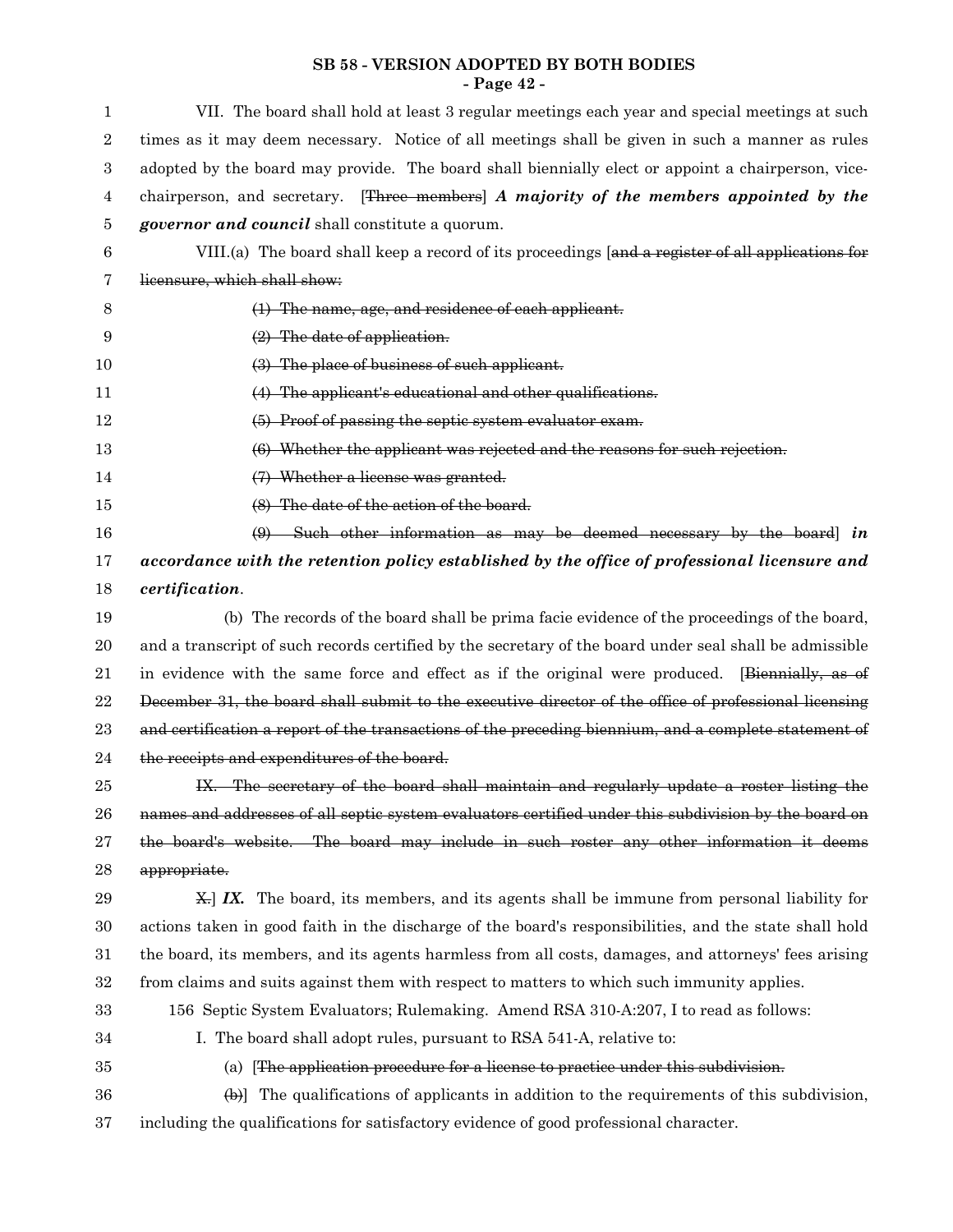## **SB 58 - VERSION ADOPTED BY BOTH BODIES - Page 43 -**

| 1                | $[\text{e} \cdot \text{e}]$ (b) Procedures for auditing applicants and license holders.                                                                                                                                                                                                                                                                                                                                                                                                                                                                               |
|------------------|-----------------------------------------------------------------------------------------------------------------------------------------------------------------------------------------------------------------------------------------------------------------------------------------------------------------------------------------------------------------------------------------------------------------------------------------------------------------------------------------------------------------------------------------------------------------------|
| $\boldsymbol{2}$ | $[\text{d}]$ (c) How a license to practice under this subdivision shall be The criteria for a                                                                                                                                                                                                                                                                                                                                                                                                                                                                         |
| 3                | <i>license to be</i> renewed or reinstated, including late fees and any requirements for continuing                                                                                                                                                                                                                                                                                                                                                                                                                                                                   |
| 4                | education.                                                                                                                                                                                                                                                                                                                                                                                                                                                                                                                                                            |
| 5                | [(e) The establishment of all fees required under this subdivision.                                                                                                                                                                                                                                                                                                                                                                                                                                                                                                   |
| 6                | $\Box$ (d) Professional standards required to be met by each holder of a license under this                                                                                                                                                                                                                                                                                                                                                                                                                                                                           |
| 7                | subdivision and how disciplinary actions by the board shall be implemented for violations of these                                                                                                                                                                                                                                                                                                                                                                                                                                                                    |
| $8\,$            | standards.                                                                                                                                                                                                                                                                                                                                                                                                                                                                                                                                                            |
| $\boldsymbol{9}$ | $[\frac{1}{2}]$ (e) Procedures for the conduct of hearings consistent with the requirements of due                                                                                                                                                                                                                                                                                                                                                                                                                                                                    |
| 10               | process.                                                                                                                                                                                                                                                                                                                                                                                                                                                                                                                                                              |
| 11               | $\Box$ (f) Procedures for approving education courses for eligibility for licensure and for a                                                                                                                                                                                                                                                                                                                                                                                                                                                                         |
| 12               | continuing education program.                                                                                                                                                                                                                                                                                                                                                                                                                                                                                                                                         |
| 13               | $\overline{f}(t)$ (g) How an applicant shall be examined, including the time, place, type, and form of                                                                                                                                                                                                                                                                                                                                                                                                                                                                |
| 14               | the examination.                                                                                                                                                                                                                                                                                                                                                                                                                                                                                                                                                      |
| 15               | $\left[\left(\frac{1}{2}\right)\right]$ (h) The design of an official seal.                                                                                                                                                                                                                                                                                                                                                                                                                                                                                           |
| 16               | The establishment of administrative fines which may be levied in the<br>$\left[\frac{1}{2} \cdot \frac{1}{2} \cdot i \cdot \frac{1}{2} \cdot i \cdot \frac{1}{2} \cdot i \cdot \frac{1}{2} \cdot i \cdot \frac{1}{2} \cdot i \cdot \frac{1}{2} \cdot i \cdot \frac{1}{2} \cdot i \cdot \frac{1}{2} \cdot i \cdot \frac{1}{2} \cdot i \cdot \frac{1}{2} \cdot i \cdot \frac{1}{2} \cdot i \cdot \frac{1}{2} \cdot i \cdot \frac{1}{2} \cdot i \cdot \frac{1}{2} \cdot i \cdot \frac{1}{2} \cdot i \cdot \frac{1}{2} \cdot i \cdot \frac{1}{2} \cdot i \cdot \frac{1}{$ |
| 17               | administration of this subdivision.                                                                                                                                                                                                                                                                                                                                                                                                                                                                                                                                   |
| 18               | Septic System Evaluators; License Applications. Amend RSA 310-A:211, I to read as<br>157                                                                                                                                                                                                                                                                                                                                                                                                                                                                              |
| 19               | follows:                                                                                                                                                                                                                                                                                                                                                                                                                                                                                                                                                              |
| 20               | I. Applications for licensure [shall be on forms prescribed and furnished by the board] made                                                                                                                                                                                                                                                                                                                                                                                                                                                                          |
| 21               | using the method prescribed and furnished by the office of professional licensure and                                                                                                                                                                                                                                                                                                                                                                                                                                                                                 |
| 22               | certification.                                                                                                                                                                                                                                                                                                                                                                                                                                                                                                                                                        |
| 23               | 158 Septic System Evaluators; Issuance of Licenses. Amend RSA 310-A:213 to read as follows:                                                                                                                                                                                                                                                                                                                                                                                                                                                                           |
| 24               | 310-A:213 Issuance of Licenses. The board shall issue a license upon payment of the license fee                                                                                                                                                                                                                                                                                                                                                                                                                                                                       |
| 25               | established by the [board] office of professional licensure and certification, to any applicant                                                                                                                                                                                                                                                                                                                                                                                                                                                                       |
| 26               | who, in the opinion of the board, has satisfactorily met all the requirements of this subdivision.                                                                                                                                                                                                                                                                                                                                                                                                                                                                    |
| 27               | Licenses shall show the full name of the license holder $\left[\frac{1}{2}\right]$ and have a serial number $\left[\frac{1}{2}, \frac{1}{2}\right]$                                                                                                                                                                                                                                                                                                                                                                                                                   |
| 28               | by the chairperson or the secretary of the board. The issuance of a license by the board shall be                                                                                                                                                                                                                                                                                                                                                                                                                                                                     |
| 29               | prima facie evidence that the person named in the license is entitled to all the rights and privileges                                                                                                                                                                                                                                                                                                                                                                                                                                                                |
| 30               | of a certified septic system evaluator while the license remains valid. It shall be a class B                                                                                                                                                                                                                                                                                                                                                                                                                                                                         |
| 31               | misdemeanor for the license holder to perform septic system evaluations after the license of the                                                                                                                                                                                                                                                                                                                                                                                                                                                                      |
| 32               | evaluator has expired or has been revoked, unless such license shall have been renewed, reinstated,                                                                                                                                                                                                                                                                                                                                                                                                                                                                   |
| 33               | or reissued.                                                                                                                                                                                                                                                                                                                                                                                                                                                                                                                                                          |
| 34               | 159 Board of Accountancy. Amend RSA 309-B:4, III-X to read as follows:                                                                                                                                                                                                                                                                                                                                                                                                                                                                                                |
| 35               | III. [Each member of the board shall be paid \$100 for each day or portion of a day spent in                                                                                                                                                                                                                                                                                                                                                                                                                                                                          |
| 36               | the discharge of official duties and shall be reimbursed for actual and necessary expenses incurred in                                                                                                                                                                                                                                                                                                                                                                                                                                                                |

the discharge of official duties. 37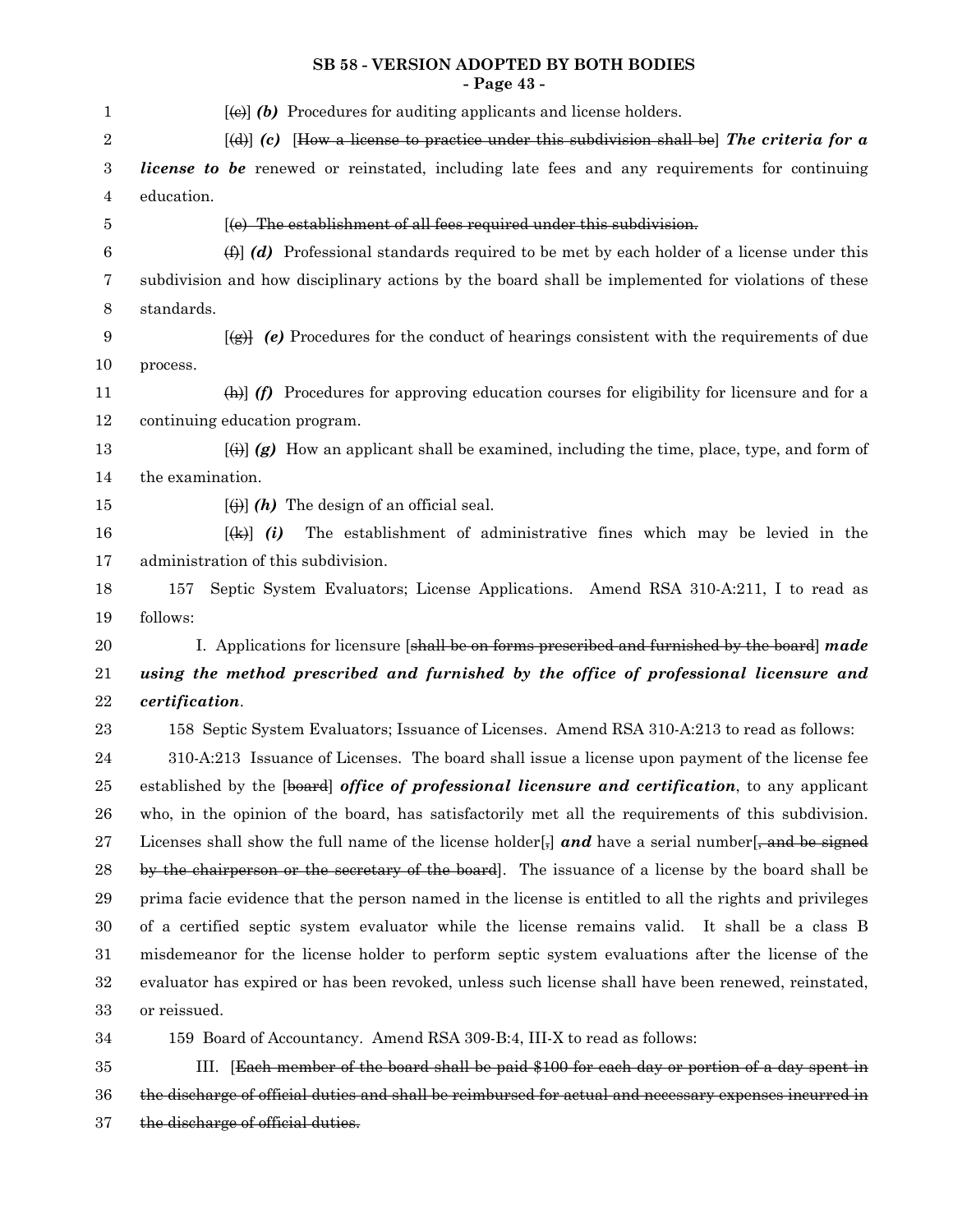#### **SB 58 - VERSION ADOPTED BY BOTH BODIES - Page 44 -**

IV.] The [board] *office of professional licensure and certification* shall establish fees for examination of applicants, for licenses, for certificates of authorization, for reissuance of licenses, for renewal and reinstatement of licenses and certificates to practice under this chapter, for late renewals, for verification of licensure or examination, and for transcribing and transferring records and other services. All moneys collected by the [board] *office of professional licensure and certification* from fees authorized under this chapter shall be received and accounted for by the [board] *office of professional licensure and certification*, shall be deposited in the [state treasury] *office of professional licensure and certification fund established in RSA 310-A:1 e*. Administration expenses shall be limited to the funds collected and may include, but shall not be limited to, the costs of conducting investigations and of taking testimony and procuring the attendance of witnesses before the board or its committees; all legal proceedings taken under this chapter for the enforcement of this chapter; and educational programs for the benefit of the public or licensees and their employees. 1 2 3 4 5 6 7 8 9 10 11 12 13

[V. The board shall file an annual report of its activities with the governor, the president of the senate, and the speaker of the house of representatives. The report shall include a statement of all receipts and disbursements and a listing of all current licensees under this chapter. The board shall mail a copy of the annual report to any person requesting it, upon payment of a reasonable charge. 14 15 16 17 18

VI.] *IV.* The board may employ investigators and such other personnel as it deems necessary through the office of professional licensure and certification for enforcement under this chapter. It may appoint such committees or persons to advise or assist it in such enforcement, as it may see fit. It may retain its own counsel retained through the office of professional licensure and certification to advise and assist it, in addition to such advice and assistance as is provided by the department of justice. 19 20 21 22 23 24

[VII.] *V.* The board shall have the power to take any action necessary and proper to carry out the purposes of this chapter, including the power to sue and be sued in its official name as an agency of this state; to issue subpoenas to compel the attendance of witnesses and the production of documents; and to administer oaths, to take testimony, to cooperate with the appropriate authorities in other states in investigations and enforcement concerning violations of this chapter and comparable laws of other states, and to receive evidence concerning all matters within its jurisdiction. In case of disobedience of a subpoena, the board may invoke the aid of any court of this state in requiring the attendance and testimony of witnesses and the production of documentary evidence. The board, its members, and its agents shall be immune from personal liability for actions taken in good faith in the discharge of the board's responsibilities, and the state shall hold the board, its members, and its agents harmless from all costs, damages, and attorneys' fees arising from claims and suits against them with respect to matters to which such immunity applies. 25 26 27 28 29 30 31 32 33 34 35 36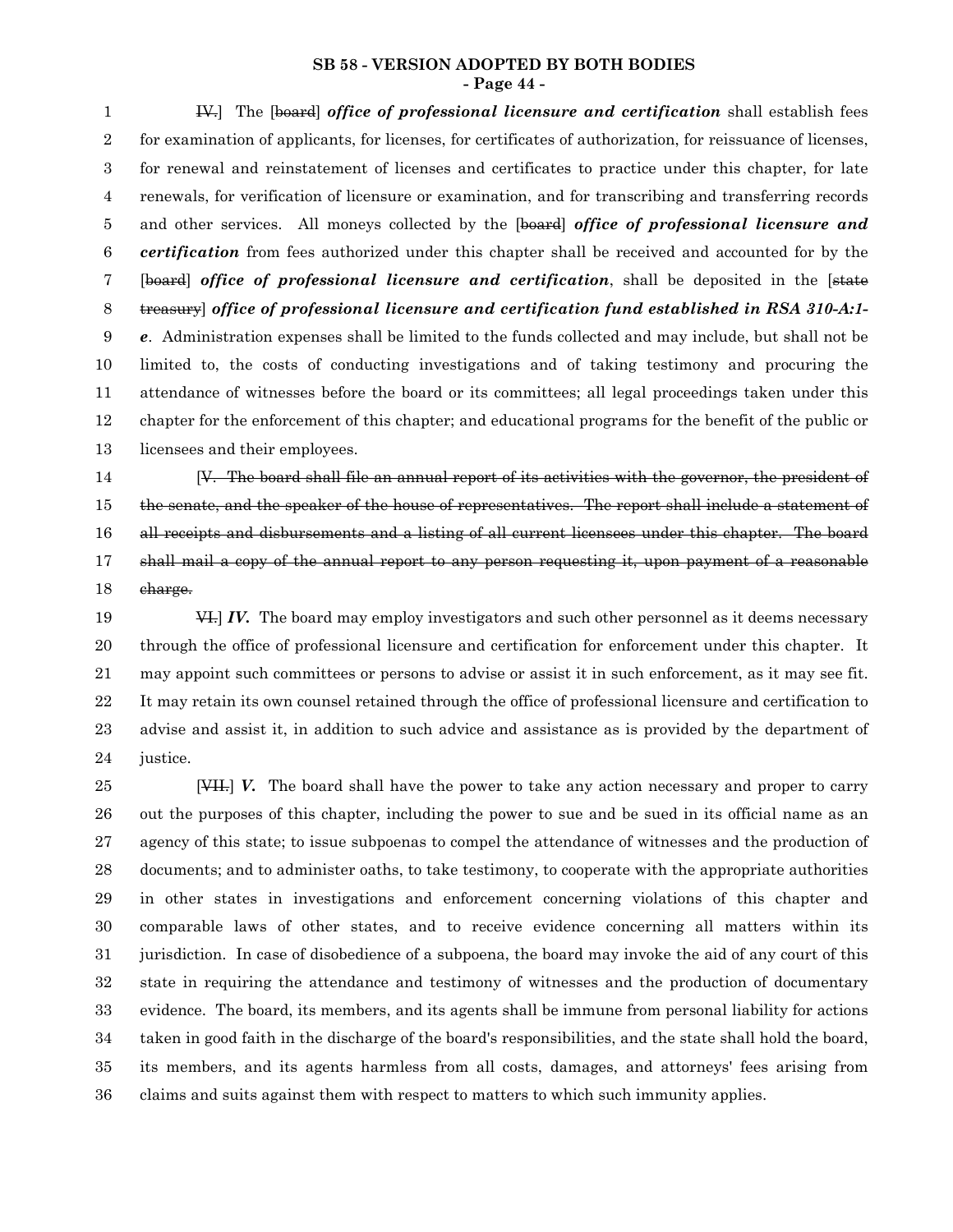#### **SB 58 - VERSION ADOPTED BY BOTH BODIES - Page 45 -**

| $\mathbf{1}$ | The board shall adopt rules, pursuant to RSA 541-A, governing its<br>$[1, 1]$ $VI$ .                                                                                                                                                                                                                                                                                                                                                                                                                                                        |
|--------------|---------------------------------------------------------------------------------------------------------------------------------------------------------------------------------------------------------------------------------------------------------------------------------------------------------------------------------------------------------------------------------------------------------------------------------------------------------------------------------------------------------------------------------------------|
| 2            | administration, the enforcement of this chapter and the conduct of licensees. Such rules shall                                                                                                                                                                                                                                                                                                                                                                                                                                              |
| 3            | include, but not be limited to:                                                                                                                                                                                                                                                                                                                                                                                                                                                                                                             |
| 4            | (a) Rules governing the board's meetings and conduct of its business.                                                                                                                                                                                                                                                                                                                                                                                                                                                                       |
| 5            | Rules of procedure governing the conduct of investigations and hearings by the<br>(b)                                                                                                                                                                                                                                                                                                                                                                                                                                                       |
| 6            | board.                                                                                                                                                                                                                                                                                                                                                                                                                                                                                                                                      |
| 7            | Rules specifying the educational and experience qualifications required for all<br>(c)                                                                                                                                                                                                                                                                                                                                                                                                                                                      |
| 8            | licensees, and the continuing professional education required for renewal of certificates or                                                                                                                                                                                                                                                                                                                                                                                                                                                |
| 9            | registrations.                                                                                                                                                                                                                                                                                                                                                                                                                                                                                                                              |
| 10           | (d) Rules of professional conduct directed to controlling the quality and integrity of the                                                                                                                                                                                                                                                                                                                                                                                                                                                  |
| 11           | practice of public accountancy by licensees, including, but not limited to, matters relating to                                                                                                                                                                                                                                                                                                                                                                                                                                             |
| 12           | independence, integrity, objectivity, competence, technical standards, responsibilities to the public,                                                                                                                                                                                                                                                                                                                                                                                                                                      |
| 13           | and responsibilities to clients.                                                                                                                                                                                                                                                                                                                                                                                                                                                                                                            |
| 14           | (e) Rules on substantial equivalency for implementation of RSA 309-B:6.                                                                                                                                                                                                                                                                                                                                                                                                                                                                     |
| 15           | Rules governing the manner and circumstances of use of the titles "certified public"<br>(f)                                                                                                                                                                                                                                                                                                                                                                                                                                                 |
| 16           | accountant", "CPA," "public accountant" and "PA."                                                                                                                                                                                                                                                                                                                                                                                                                                                                                           |
| 17           | (g) Rules regarding peer review as required under this chapter. Such rules shall include                                                                                                                                                                                                                                                                                                                                                                                                                                                    |
| 18           | conduct and cost parameters to ensure that charges for the off-site peer review process are not                                                                                                                                                                                                                                                                                                                                                                                                                                             |
|              |                                                                                                                                                                                                                                                                                                                                                                                                                                                                                                                                             |
| 19           | excessive.                                                                                                                                                                                                                                                                                                                                                                                                                                                                                                                                  |
| 20           | [(h) The establishment of all fees required under this chapter.                                                                                                                                                                                                                                                                                                                                                                                                                                                                             |
| 21           | $\Theta$ (h) The establishment of administrative fines for violations of this chapter.                                                                                                                                                                                                                                                                                                                                                                                                                                                      |
| 22           | $\ket{\ddot{\theta}}$ (i) Rules on how an applicant for certificate demonstrates good character.                                                                                                                                                                                                                                                                                                                                                                                                                                            |
| 23           | Rules for records retention, outsourcing disclosures, and the severance of<br>$\left[\frac{1}{2} \cdot \frac{1}{2} \cdot \frac{1}{2} \cdot \frac{1}{2} \cdot \frac{1}{2} \cdot \frac{1}{2} \cdot \frac{1}{2} \cdot \frac{1}{2} \cdot \frac{1}{2} \cdot \frac{1}{2} \cdot \frac{1}{2} \cdot \frac{1}{2} \cdot \frac{1}{2} \cdot \frac{1}{2} \cdot \frac{1}{2} \cdot \frac{1}{2} \cdot \frac{1}{2} \cdot \frac{1}{2} \cdot \frac{1}{2} \cdot \frac{1}{2} \cdot \frac{1}{2} \cdot \frac{1}{2} \cdot \frac{1}{2} \cdot \frac{1}{2} \cdot \frac$ |
| 24           | connections.                                                                                                                                                                                                                                                                                                                                                                                                                                                                                                                                |
| 25           | [IX.] VII. In accordance with RSA 541-A, the board shall publish notice of such proposed                                                                                                                                                                                                                                                                                                                                                                                                                                                    |
| 26           | action and shall, in addition, notify all licensees.                                                                                                                                                                                                                                                                                                                                                                                                                                                                                        |
| $\sqrt{27}$  | [X,] VIII. All administrative, clerical, and business processing functions of the board shall                                                                                                                                                                                                                                                                                                                                                                                                                                               |
| 28           | be transferred to the office of professional licensure and certification, established in RSA 310-A:1                                                                                                                                                                                                                                                                                                                                                                                                                                        |
| 29           | through RSA 310-A:1-e.                                                                                                                                                                                                                                                                                                                                                                                                                                                                                                                      |
| 30           | 160 New Paragraph; Board of Accountancy; Issuance and Renewal of Certificates. Amend RSA                                                                                                                                                                                                                                                                                                                                                                                                                                                    |
| 31           | 309-B:7 by inserting after paragraph XIV the following new paragraph:                                                                                                                                                                                                                                                                                                                                                                                                                                                                       |
| 32           | XV. The office of professional licensure and certification may contract with the NASBA                                                                                                                                                                                                                                                                                                                                                                                                                                                      |
| 33           | Qualification Appraisal Service to assess any applications made under this section.                                                                                                                                                                                                                                                                                                                                                                                                                                                         |
| 34           | 161 Electricians; Board. Amend RSA 319-C:4, III-IV to read as follows:                                                                                                                                                                                                                                                                                                                                                                                                                                                                      |
| 35           | III. [The members of the board, other than state employees, shall each be allowed the sum of                                                                                                                                                                                                                                                                                                                                                                                                                                                |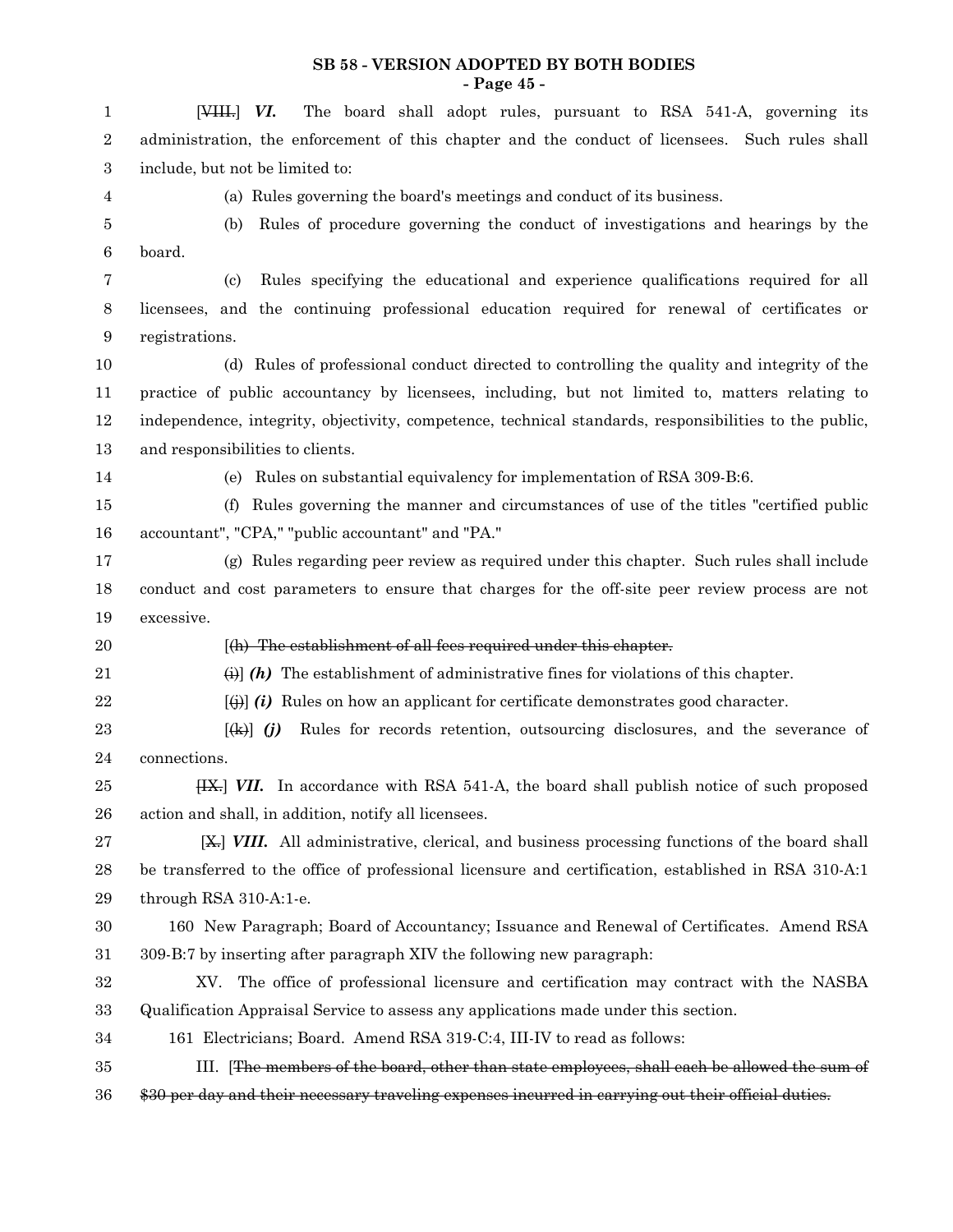#### **SB 58 - VERSION ADOPTED BY BOTH BODIES - Page 46 -**

| 1           | IV. All administrative, clerical, and business processing functions of the board shall be                                  |
|-------------|----------------------------------------------------------------------------------------------------------------------------|
| $\,2$       | transferred to the office of professional licensure and certification established in RSA 310-A:1                           |
| 3           | through RSA 310-A:1-e.                                                                                                     |
| 4           | 162 Electricians; Organizations and Meetings; Rulemaking. Amend RSA 319-C:6 and 6-a to                                     |
| 5           | read as follows:                                                                                                           |
| $\,6$       | 319-C:6 Organization and Meetings. The board shall hold at least 4 regular meetings each year,                             |
| 7           | and special meetings may be held at such times as the business of the board may require. Notice of                         |
| 8           | all meetings shall be given in such manner as the rules of the board may provide. The board shall                          |
| 9           | annually elect a chairman, a vice-chairman, and a secretary, who shall be one of the appointed                             |
| 10          | members. A quorum of the board shall consist of frot less than 3 members, not including the ex-                            |
| 11          | officio member, and at least) a majority of the members of the board appointed by the                                      |
| 12          | <i>governor and council</i> , one of whom shall be a public member.                                                        |
| 13          | 319-C:6-a Rulemaking Authority. The board, with an affirmative vote of at least 3 of the 5                                 |
| 14          | appointed board members, shall adopt rules, pursuant to RSA 541-A, relative to:                                            |
| 15          | I. [The application procedure for a license to practice under this chapter;                                                |
| 16          | H. The qualifications of applicants in addition to those requirements established under this                               |
| 17          | chapter, and including the qualifications for satisfactory evidence of:                                                    |
| 18          | (a) [A high school education] Either completion of high school or a high school                                            |
| 19          | equivalent, and                                                                                                            |
| 20          | (b) Good professional character;                                                                                           |
| 21          | How an applicant shall be examined, and procedures for computerized<br>[HH, H, H]                                          |
| 22          | examinations;                                                                                                              |
| 23          | [How] The criteria for a license to practice under this chapter [shall] to be<br>[H4] <i>III</i> .                         |
| 24          | renewed, including the requirements for continuing education;                                                              |
| 25          | [V. The establishment of all fees required under this chapter;                                                             |
| 26          | $\angle$ $\angle$ $\angle$ $\angle$ $\angle$ The applicable version of the National Electrical Code with any discretionary |
| $\sqrt{27}$ | changes, provided that any such changes are no less stringent than provided in the state building                          |
| 28          | code administered and approved by the state building code review board under RSA 155-A;                                    |
| 29          | [VI.] V. Ethical and professional standards required to be met by each holder of a license to                              |
| 30          | practice under this chapter and how disciplinary actions by the board shall be implemented for                             |
| 31          | violations of these standards; and                                                                                         |
| 32          | [VII] VI. Procedures and policy for the investigation of complaints against licensees or                                   |
| 33          | registrants;                                                                                                               |
| 34          | [VIII.] VII. Procedures for the conduct of hearings consistent with the requirements of due                                |
| 35          | process; and                                                                                                               |
| 36          | [IX.] VIII. Matters related to the proper administration of this chapter.                                                  |
| 37          | 163 Electricians; Records. Amend RSA 319-C:13 to read as follows:                                                          |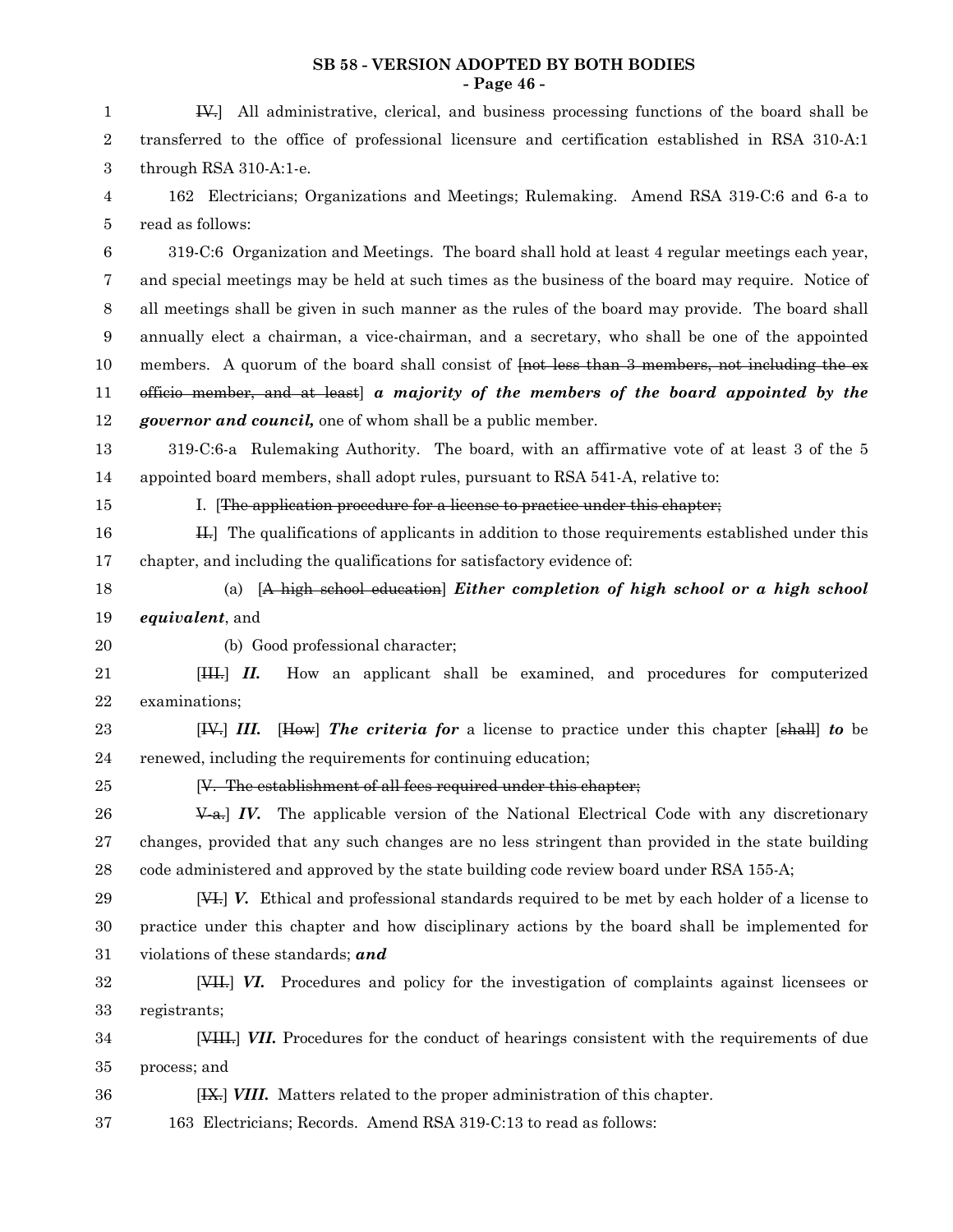## **SB 58 - VERSION ADOPTED BY BOTH BODIES - Page 47 -**

| 1                | 319-C:13 Records. The board shall keep a record of the name and residence of all persons                        |
|------------------|-----------------------------------------------------------------------------------------------------------------|
| $\overline{2}$   | licensed under this chapter in accordance with the retention policy established by the office of                |
| 3                | professional licensure and certification, and said record or duplicate thereof shall be open for                |
| 4                | inspection during office hours.                                                                                 |
| 5                | 164 Family Mediators; Board. Amend RSA 328-C:4, II(a) to read as follows:                                       |
| $\boldsymbol{6}$ | II.(a) Appointments and reappointments to the board shall be for 3-year terms. Vacancies                        |
| 7                | shall be filled by appointment for the unexpired term. No member shall be appointed to more                     |
| 8                | than 2 consecutive terms.                                                                                       |
| 9                | 165 Family Mediators; Rulemaking. Amend RSA 328-C:8 to read as follows:                                         |
| 10               | 328-C:8 Rulemaking Authority.                                                                                   |
| 11               | I. The board shall adopt rules for family mediators and family mediator training programs                       |
| 12               | pursuant to RSA 541-A, relative to the following:                                                               |
| 13               | (a) The eligibility requirements [and application procedures] for certification, renewal of                     |
| 14               | certification, recertification, and reinstatement of certification.                                             |
| 15               | (b) The content of all application forms, which forms may require a notarized affidavit                         |
| 16               | stating that the information provided in the application is complete and accurate.                              |
| 17               | (e) Content of training programs and training equivalents allowed under RSA 328-C:5,                            |
| 18               | III.                                                                                                            |
| 19               | Content of internships and duration and content of internship equivalents<br>$[\text{d} \theta]$ (c)            |
| 20               | allowed under RSA 328-C:5, III.                                                                                 |
| 21               | $[\omega]$ (d) The ethical standards and standards of practice for family mediators certified in                |
| 22               | New Hampshire.                                                                                                  |
| 23               | $[\text{H}]$ (e) Procedures for the reporting of activities conducted by certified family mediators             |
| 24               | and certified family mediator training programs.                                                                |
| 25               | $(g)$ Procedures for processing complaints.                                                                     |
| 26               | Disciplinary [ $\beta$ procedures,] penalties [ $\frac{1}{2}$ ] and sanctions for certified family<br>$(h)$ (f) |
| $\sqrt{27}$      | mediators and martial mediator training programs, as provided under RSA 328-C:7                                 |
| 28               | (i) Fees for applications, certification, renewal of certification, and reinstatement of                        |
| 29               | eertification.                                                                                                  |
| 30               | $\Theta$ (g) Reporting requirements for certified training programs.                                            |
| 31               | II. The board may adopt rules for family mediators and family mediator training programs,                       |
| $32\,$           | pursuant to RSA 541-A, relative to the [following:                                                              |
| 33               | (a) the application [process,] requirements[5] and criteria for temporary renewal of                            |
| 34               | certification and conditional certification.                                                                    |
| 35               | $(\theta)$ Fees for temporary renewal of certification and conditional certification and for the                |
| 36               | filing of requests for information not governed by RSA 91-A, the filing of complaints and petitions,            |
| 37               | and the processing of changes to information of record.                                                         |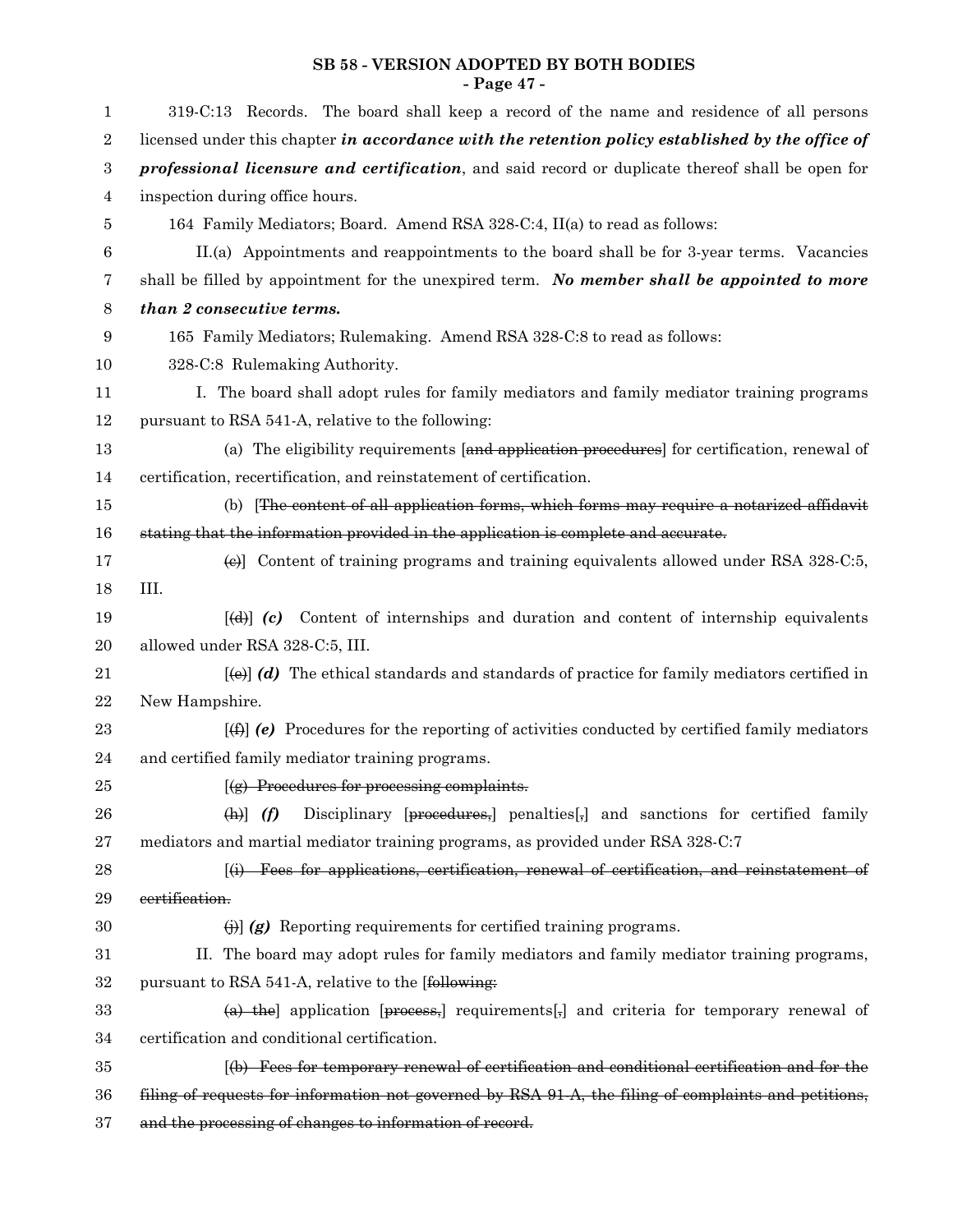## **SB 58 - VERSION ADOPTED BY BOTH BODIES - Page 48 -**

| 1                | (e) Procedures for informal resolution or referral of complaints.                                                   |
|------------------|---------------------------------------------------------------------------------------------------------------------|
| $\boldsymbol{2}$ | 166 Repeal; Family Mediators. The following are repealed:                                                           |
| 3                | I. RSA 328-C:4-a, II, relative to application fees for certification of family mediators.                           |
| 4                | II. RSA 328-C:12, relative to expenses of the family mediator board.                                                |
| 5                | 167 Guardians ad Litem Board; Rulemaking. Amend RSA 490-C:5 to read as follows:                                     |
| 6                | 490-C:5 Rulemaking Authority.                                                                                       |
| 7                | I. The board shall adopt rules, pursuant to RSA 541-A, relative to the following:                                   |
| 8                | The application [process] criteria for certification, renewal of certification,<br>(a)                              |
| 9                | recertification, and reinstatement of certification.                                                                |
| 10               | (b) The content of all application forms, which forms may require a notarized affidavit                             |
| 11               | stating that the information provided in the application is complete and accurate and which may                     |
| 12               | gather, in addition to other information, information that will assist the court in making an informed              |
| 13               | decision on whether or not to appoint an individual as a guardian ad litem in a particular case.                    |
| 14               | (e) Eligibility requirements and criteria for certification, recertification, reinstatement,                        |
| 15               | and renewal of certification.                                                                                       |
| 16               | $[\text{d} \cdot \text{d}]$ (c) Training requirements.                                                              |
| 17               | $[\text{e}(\text{e})]$ (d) Educational and continuing educational requirements.                                     |
| 18               | $(f)$ Fees for certification, recertification, reinstatement, and renewal of certification.                         |
| 19               | $\left(\frac{1}{2}\right)$ (e) The ethical standards and standards of practice for guardians ad litem certified     |
| 20               | in New Hampshire.                                                                                                   |
| 21               | $\left[\frac{h}{h}\right]$ (f) Procedures for conducting investigations and hearings conducted by the board         |
| 22               | under this chapter.                                                                                                 |
| 23               | $\overline{f}(t)$ (g) Procedures for processing complaints and addressing disciplinary issues handled               |
| 24               | by the board under this chapter.                                                                                    |
| 25               | $\Theta$ ) (h) Disciplinary procedures, penalties, and sanctions for certified guardians ad litem,                  |
| 26               | which penalties, sanctions, and procedures may include revocation of certification, suspension of                   |
| 27               | certification, the imposition of supplemental training requirements or supervised training                          |
| 28               | requirements, supplemental education, fines, written reprimand, and treatment and counseling,                       |
| 29               | including but not limited to treatment or counseling for alcohol or substance abuse. Disciplinary                   |
| 30               | procedures, penalties, and sanctions may be established for and applied to formerly certified                       |
| 31               | guardians ad litem who engaged in acts or omissions prohibited when certified.                                      |
| 32               | II. The board may adopt rules, pursuant to RSA 541-A, relative to the following:                                    |
| 33               | (a) The application or certification $[precess]$ requirements $\left[\frac{1}{2}\right]$ and criteria for temporary |
| 34               | or conditional certification or both, including but not limited to procedures and requirements                      |
| 35               | regarding the circumstances and manner in which individuals may be temporarily or conditionally                     |
| 36               | certified or both, the term and duration of conditional or temporary certification or both, and the                 |
| 37               | ethical standards and standards of practice applicable to persons so certified.                                     |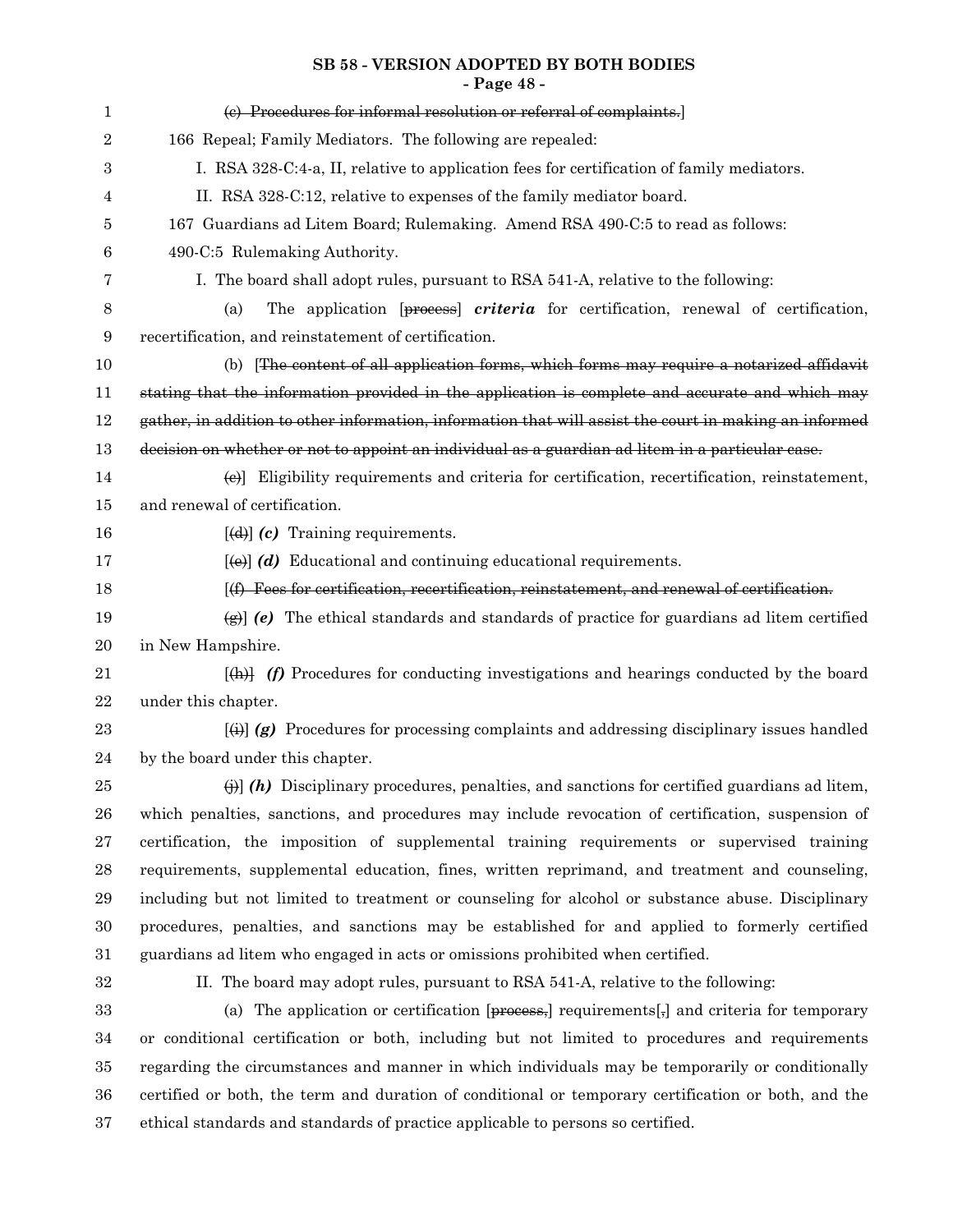## **SB 58 - VERSION ADOPTED BY BOTH BODIES**

**- Page 49 -**

| $\mathbf{1}$ | (b) [Fees for temporary or conditional certification or both, and for the filing of requests                                                                              |
|--------------|---------------------------------------------------------------------------------------------------------------------------------------------------------------------------|
| 2            | for information, the filing of complaints or petitions, the processing of changes to information of                                                                       |
| $\sqrt{3}$   | record, the provision of training, and the provision of course material.                                                                                                  |
| 4            | $\left\{\Theta\right\}$ Procedures for the reporting of activities conducted by guardians ad litem appointed                                                              |
| 5            | in New Hampshire.                                                                                                                                                         |
| 6            | $[\phi]$ (c) The administration of oaths or affirmations, the preservation of testimony, and                                                                              |
| 7            | the issuance of subpoenas for witnesses and for documents, on the approval of the attorney general,                                                                       |
| 8            | relative to investigations, adjudicatory hearings, or other proceedings held by the board.                                                                                |
| 9            | $[\omega]$ (d) Procedures for informal resolution or referral of complaints.                                                                                              |
| 10           | Procedures and requirements relating to the resignation or surrender of<br>$\oplus$ (e)                                                                                   |
| 11           | certification, including but not limited to the circumstances or conditions under which a certified                                                                       |
| 12           | guardian ad litem may resign or surrender his or her certification.                                                                                                       |
| 13           | $\overline{f(g)}$ (f) Disciplinary procedures, penalties, and sanctions for conditionally or temporarily                                                                  |
| 14           | certified guardians ad litem or both and persons formerly certified by the board, which penalties,                                                                        |
| 15           | sanctions, and procedures may include, but need not be limited to, those listed in RSA 490-C:4, I(f).                                                                     |
| 16           | Procedures and requirements relative to maintenance or disclosure of<br>$[\downarrow \downarrow \downarrow \downarrow \downarrow \downarrow \uparrow \downarrow \uparrow$ |
| 17           | confidential information received by, or used in investigations or in hearings, proceedings, or other                                                                     |
| 18           | activities or matters before the board.                                                                                                                                   |
| 19           | 168 Board of Manufactured Housing; Quorum. Amend RSA 205-A:26, I to read as follows:                                                                                      |
| 20           | I. A majority of the <i>members of the</i> board who have been appointed by the governor                                                                                  |
| 21           | and council shall constitute a quorum [to conduct hearings, and a vote of at least 4 members                                                                              |
| 22           | present and voting in favor shall be required to adopt and approve any matter under consideration.                                                                        |
| 23           | 169 Board of Manufactured Housing; Meetings and Records. Amend RSA 205-A:29 to read as                                                                                    |
| 24           | follows:                                                                                                                                                                  |
| 25           | 205-A:29 Meetings and Records. The board shall hold meetings in Concord, New Hampshire or                                                                                 |
| 26           | in any other location deemed appropriate by the board. The records of the board shall be maintained                                                                       |
| $\sqrt{27}$  | at the office of the board of manufactured housing consistent with the retention policy                                                                                   |
| $\bf{28}$    | established by the office of professional licensure and certification.                                                                                                    |
| 29           | 170 Real Estate Appraisers; Registration of Appraisal Management Companies. Amend RSA                                                                                     |
| 30           | $310 - B: 12 - b$ , I(a) to read as follows:                                                                                                                              |
| 31           | (a) An applicant for registration as an appraisal management company in this state                                                                                        |
| 32           | shall submit to the board an application [on a form or forms prescribed by the board] using the                                                                           |
| 33           | method prescribed and furnished by the office of professional licensure and certification.                                                                                |
| 34           | 171 Real Estate Appraisers; License or Certificate. Amend RSA 310-B:16 to read as follows:                                                                                |
| 35           | 310-B:16 License or Certificate.                                                                                                                                          |
|              |                                                                                                                                                                           |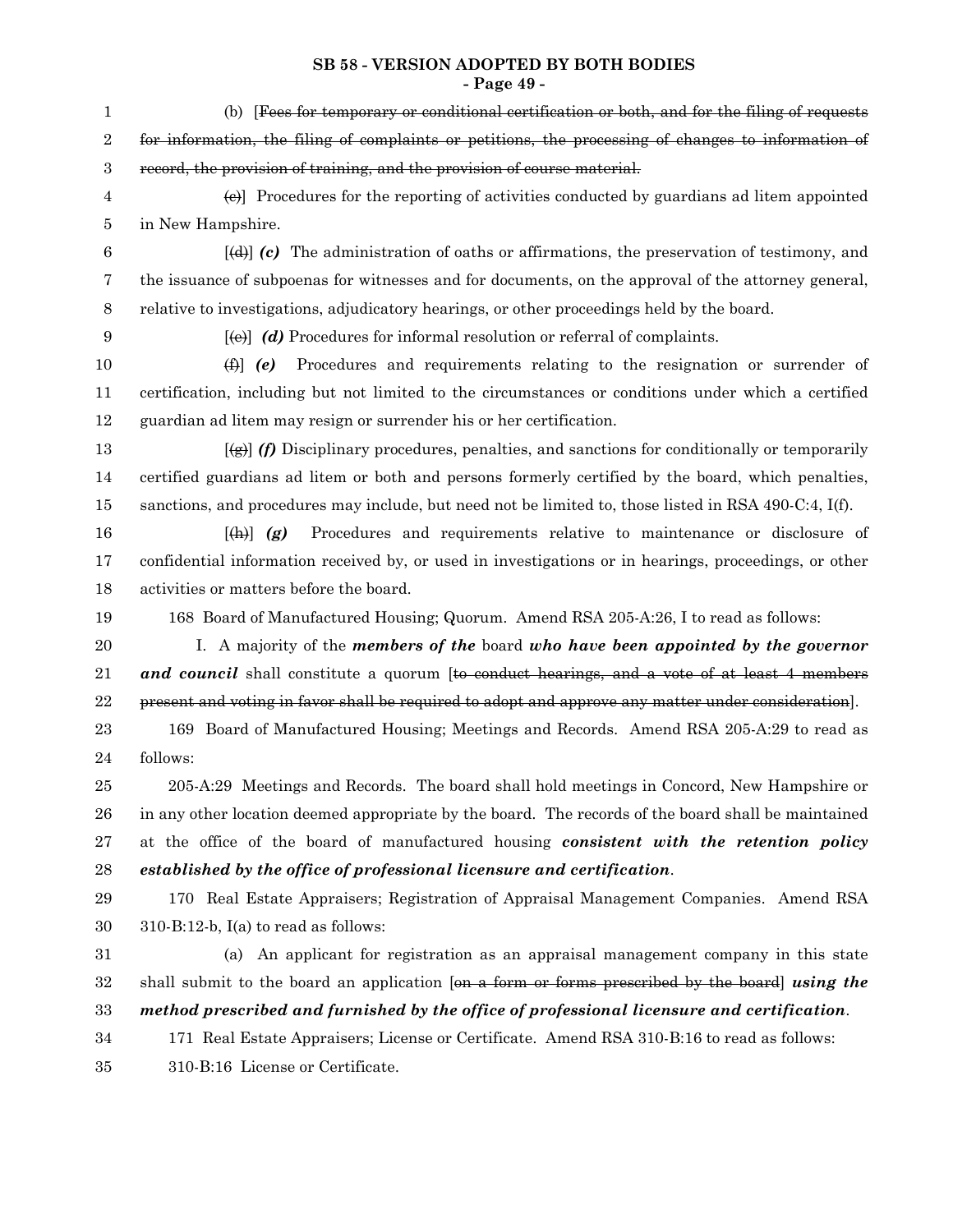## **SB 58 - VERSION ADOPTED BY BOTH BODIES - Page 50 -**

| 1                | I. A license or certificate issued under authority of this chapter shall bear [the signature of                               |
|------------------|-------------------------------------------------------------------------------------------------------------------------------|
| $\boldsymbol{2}$ | the board chairperson or a designee who is a member of the board and a license or certificate                                 |
| 3                | number assigned by the board.                                                                                                 |
| 4                | II. Each licensed or certified real estate appraiser shall place such appraiser's license or                                  |
| 5                | certificate number adjacent to or immediately below the appraiser's signature whenever the                                    |
| $\boldsymbol{6}$ | appraiser's signature is used in an appraisal report or in a contract or other instrument used by the                         |
| 7                | license or certificate holder in conducting real estate appraisal activities.                                                 |
| 8                | 172 Real Estate Appraisers; Rulemaking. Amend RSA 310-B:24 to read as follows:                                                |
| 9                | 310-B:24 Rulemaking Authority. The board shall adopt rules pursuant to RSA 541-A, relative                                    |
| 10               | to:                                                                                                                           |
| 11               | I. The application [procedure and] eligibility requirements for the issuance of any initial                                   |
| 12               | license or certificate issued under this chapter, including the issuance of such licenses to applicants                       |
| 13               | holding a currently valid license or other authorization to practice in another jurisdiction.                                 |
| 14               | The application [proceedure and] eligibility requirements for the issuance of any<br>I-a.                                     |
| 15               | temporary practice permit issued under this chapter.                                                                          |
| 16               | II. [Design and content of all forms required under this chapter.                                                             |
| 17               | H. How an applicant shall be examined.                                                                                        |
| 18               | $[\frac{IV}{IV}]$ III. $[\frac{How}{a}]$ The criteria for renewal of a license or certificate $[\frac{shall}{h}]$ be renewed. |
| 19               | $[\frac{V}{V}]$ IV. Ethical standards required to be met by each holder of a license or certificate issued                    |
| 20               | under this chapter and how such license or certificate may be revoked for violation of these                                  |
| 21               | standards.                                                                                                                    |
| 22               | [VI. Establishing all fees required under this chapter, subject to RSA 332-G.                                                 |
| 23               | VII. V. Standards for appraisal education programs and the issuance of evidence indicating                                    |
| 24               | satisfactory completion of such program.                                                                                      |
| 25               | [VII-a.] VI. The registration and supervision of appraisal management companies under                                         |
| 26               | RSA 310-B:16-a[ $\frac{1}{2}$ including the establishment of fees for annual registration and for renewal of                  |
| 27               | registration].                                                                                                                |
| 28               | The conduct of investigations and procedures for the conduct of hearings<br>$[$ VHH, $]$ VII.                                 |
| 29               | consistent with the requirements of RSA 541-A.                                                                                |
| 30               | Establishing continuing education and experience requirements which<br>$VHH-a.$ <i>VIII.</i>                                  |
| 31               | comport with criteria set forth by the board.                                                                                 |
| 32               | IX. The requirements for public requests for information.                                                                     |
| 33               | X. The conditions and requirements for granting a waiver to any rule adopted by the board.                                    |
| 34               | 173 Repeal; Real Estate Appraisers. RSA 310-B:22, relative to a roster of licensed or certified                               |
| 35               | real estate appraisers, is repealed.                                                                                          |
| 36               | 174 Repeal; Distribution of Publications. RSA 332-H, relative to the distribution of publications                             |
| 37               | by licensing commissions and boards, is repealed.                                                                             |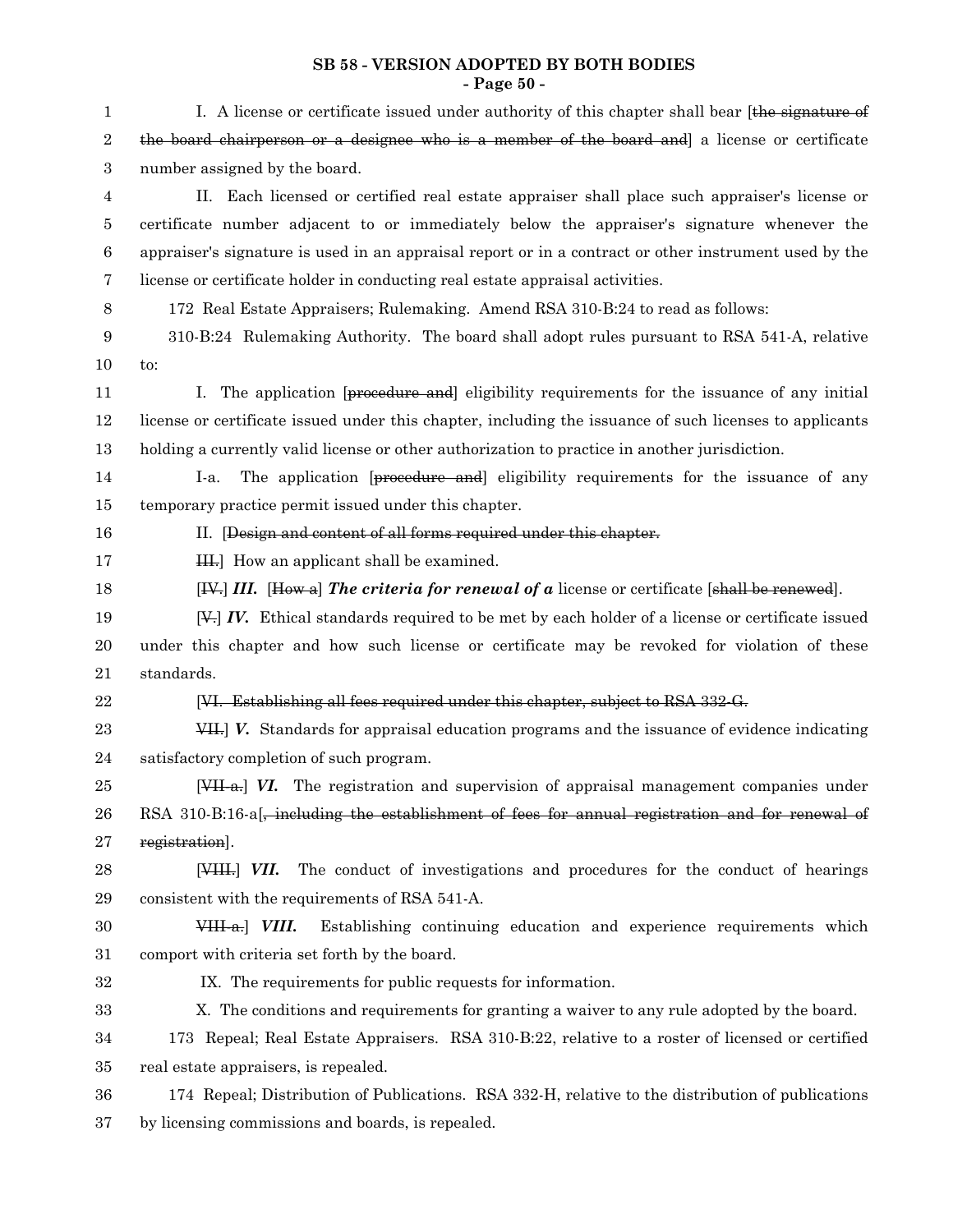#### **SB 58 - VERSION ADOPTED BY BOTH BODIES - Page 51 -**

175 Engineers; Signed License. Amend RSA 310-A:18 to read as follows:

310-A:18 Certificates; Seals. The board shall issue a license, upon payment of the registration fee established by the board, to any applicant who, in the opinion of the board, has satisfactorily met all the requirements of this subdivision. Licenses shall show the full name of the licensee[,] *and* have a serial number <del>, and be signed by the chairperson and the secretary of the board under seal of</del> the board]. The issuance of a license by the board shall be prima facie evidence that the person named in the license is entitled to all the rights and privileges of a licensed professional engineer while the license remains valid. Each licensee shall upon licensure obtain a seal of the design authorized by the board, bearing the registrant's name and the legend, "Licensed Professional Engineer." All papers or documents involving the practice of engineering under this subdivision, when issued or filed for public record, shall be dated and bear the signature and seal of the licensed professional engineer who prepared or had responsibility for and approved them. It shall be a class B misdemeanor for the licensee to stamp or seal any documents with such seal after the license of the licensee has expired or has been revoked, unless such license shall have been renewed or reissued. 2 3 4 5 6 7 8 9 10 11 12 13 14 15

16

1

176 Architects; Signed License. Amend RSA 310-A:44 to read as follows:

310-A:44 Certificates; Seals. The board shall issue a license upon payment of the registration fee established by the board, to any applicant who, in the opinion of the board, has satisfactorily met all the requirements of this subdivision. Licenses shall show the full name of the licensee[,] *and* have a serial number[, and be signed by the chairperson and the secretary of the board under seal of the board]. The issuance of a license by the board shall be prima facie evidence that the person named in the license is entitled to all the rights and privileges of a licensed architect while the license remains valid. Each licensee shall upon licensure obtain a seal of the design authorized by the board, bearing the registrant's name and the legend, "Licensed Architect." All papers or documents involving the practice of a profession under this subdivision, when issued or filed for public record, shall be dated and bear the signature and seal of the licensed professional who prepared or had responsibility for and approved them. It shall be a class B misdemeanor for the licensee to stamp or seal any documents with such seal after the license of the licensee has expired or has been revoked, unless such license shall have been renewed, reinstated, or reissued. 17 18 19 20 21 22 23 24 25 26 27 28 29

30

177 Soil Scientists; Signed License. Amend RSA 310-A:87 to read as follows:

310-A:87 Certificates. Certificates shall show the full name of the certified soil scientist, apprentice soil scientist, certified wetland scientist, or apprentice wetland scientist $[\cdot]$  and have a serial number, and be signed by the chairperson and the secretary of the board under seal of the board]. Each certified soil scientist or certified wetland scientist shall obtain a seal of the design authorized by the board bearing the name of the certified individual, the legend "Certified Soil Scientist" or "Certified Wetland Scientist," as appropriate, and a place for the certified individual's 31 32 33 34 35 36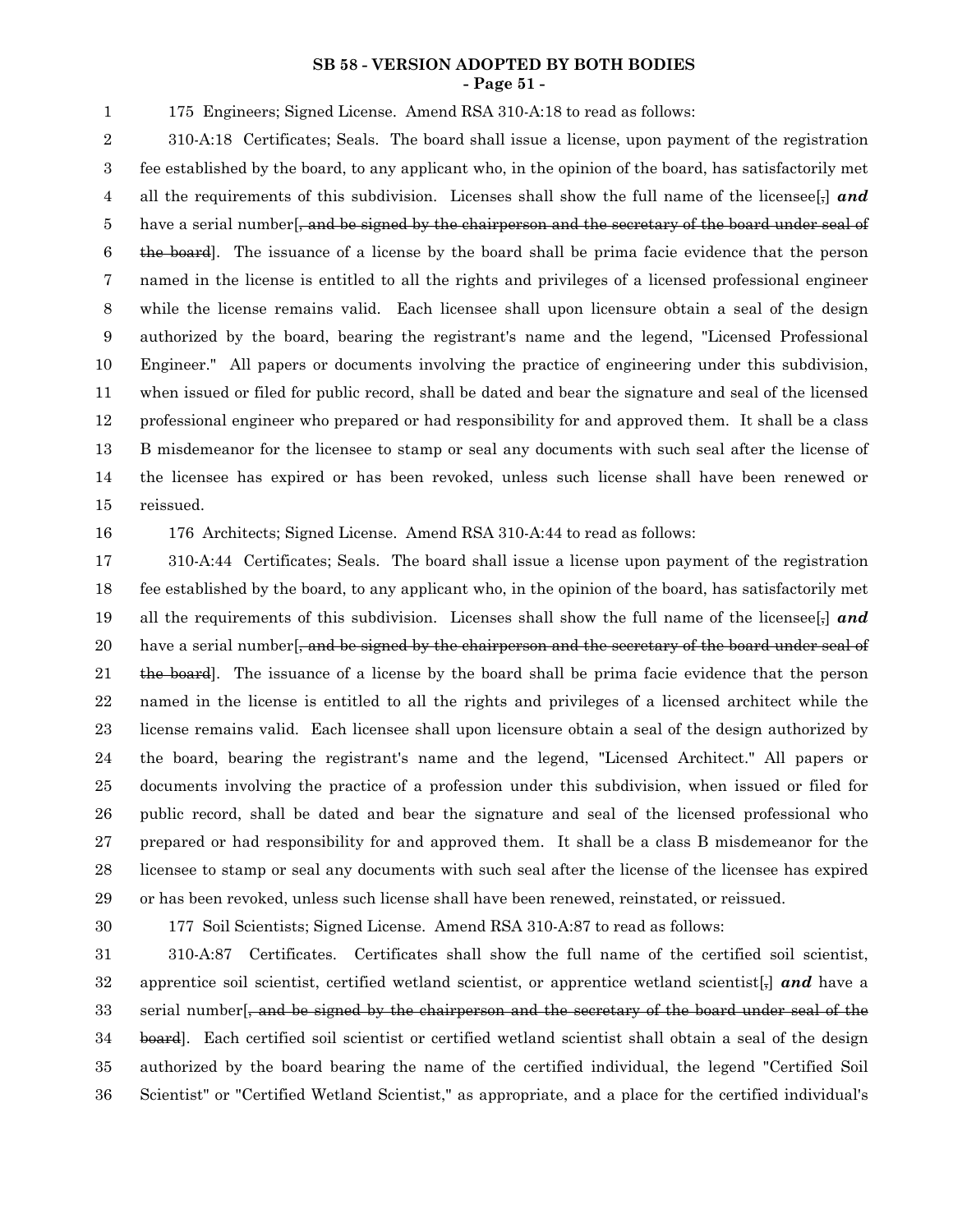#### **SB 58 - VERSION ADOPTED BY BOTH BODIES - Page 52 -**

signature. Plans and reports prepared by a certified individual shall be stamped with the seal and signed by the certified individual during the life of the certificate. 1 2

3

178 Foresters; Signed License. Amend RSA 310-A:107 to read as follows:

310-A:107 Issuance of License; Endorsement of Documents. The board shall issue a license upon payment of the fee as provided in this subdivision to any applicant, who, in the opinion of the board, has satisfactorily met all the requirements of this subdivision. Licenses shall show the full name of the licensee<sup>[-]</sup> and shall have a serial number<sup>[-</sup>, and shall be signed by the chairperson and secretary under the seal of the board]. The issuance of a license by the board shall be evidence that the person named in the license is entitled to all rights and privileges of a licensed forester while such license remains unrevoked or unexpired. Plans, maps, and reports issued by the licensee shall be endorsed with the licensee's name and license number during the life of the license. It shall be a class B misdemeanor for anyone to endorse any document with such name and license number after the license of the named licensee has expired or has been revoked, unless said license has been renewed or reissued. It shall be a class B misdemeanor for any licensed forester to endorse any plan, map or report unless the licensed forester shall have actually prepared such plan, map or report, or shall have been in the actual charge of the preparation of the same. 4 5 6 7 8 9 10 11 12 13 14 15 16

17

179 Geologists; Signed License. Amend RSA 310-A:130 to read as follows:

310-A:130 Certificates; Seals. The board shall issue a license, upon payment of the licensing fee established by the board, to any applicant who has satisfactorily met all the requirements of this subdivision. Licenses shall show the full name of the licensee  $\frac{1}{2}$  and have a serial number  $\frac{1}{2}$ , and be signed by the chairperson and the secretary of the board under seal of the board. The issuance of a license by the board shall be prima facie evidence that the person named in the license is entitled to all the rights and privileges of a licensed professional geologist while the license remains valid. Each licensee shall upon licensure obtain a seal of the design authorized by the board, bearing the registrant's name and the legend, "Licensed Professional Geologist." All papers or documents involving the practice of geology affecting public health, safety, and welfare, under this subdivision, when issued or filed for public record, shall be dated and bear the signature and seal of the licensed professional geologist who prepared or had responsibility for and approved them. 18 19 20 21 22 23 24 25 26 27 28

29

180 Landscape Architects; Signed License. Amend RSA 310-A:152 to read as follows:

310-A:152 Certificates; Seals. The board shall issue a license upon payment of the license fee established by the board, to any applicant who, in the opinion of the board, has satisfactorily met all the requirements of this subdivision. Licenses shall show the full name of the licensee[,] *and* have a serial number, and be signed by the chairperson and the secretary of the board under seal of the board]. The issuance of a license by the board shall be prima facie evidence that the person named in the license is entitled to all the rights and privileges of a licensed landscape architect while the license remains valid. Each licensee shall upon licensure obtain a seal of the design authorized by the board, bearing the registrant's name and the legend, "licensed landscape architect." All papers 30 31 32 33 34 35 36 37